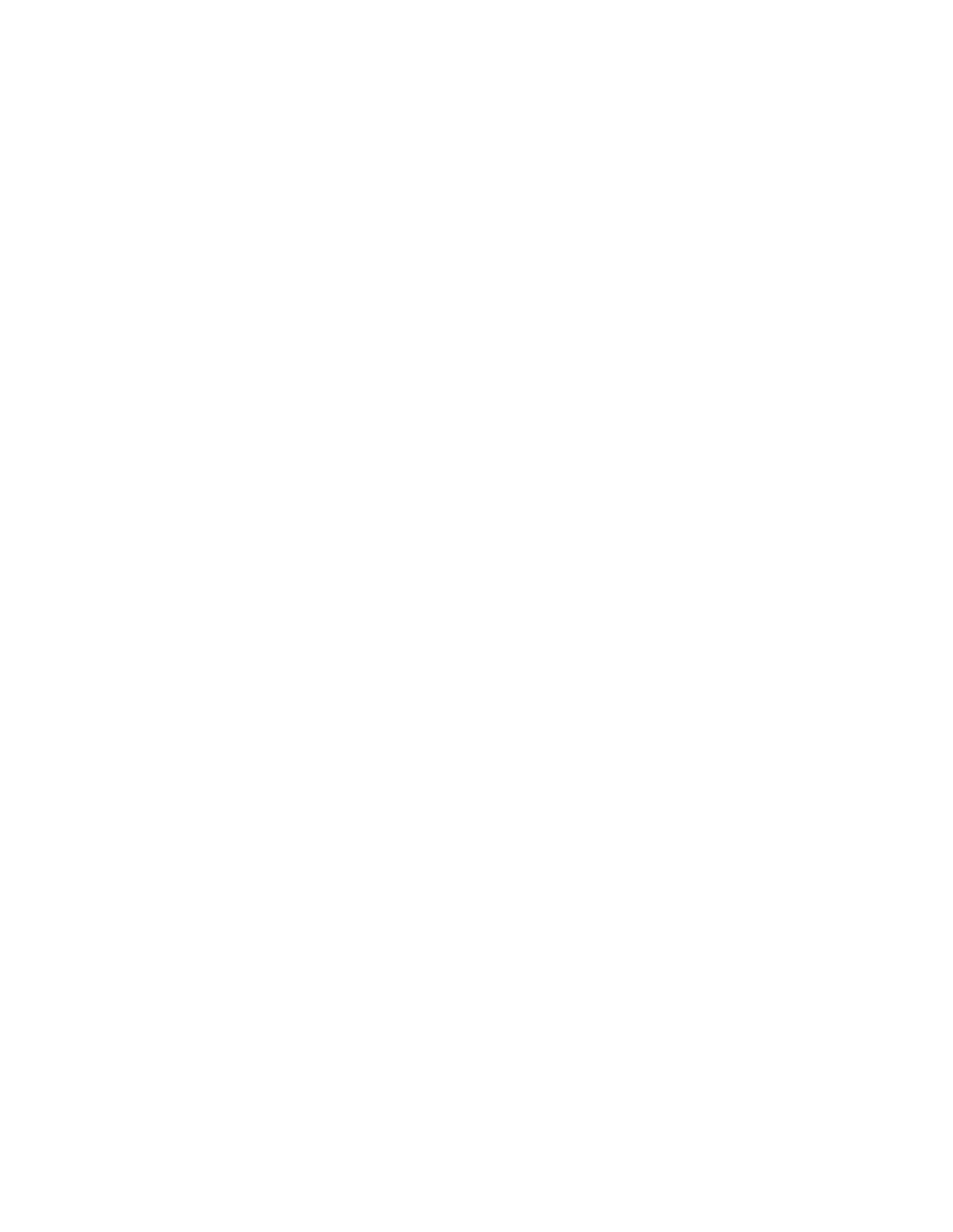### Lighting the Path Ahead: Field Exercises and Transformation

by

Andrew F. Krepinevich

Center for Strategic and Budgetary Assessments

2002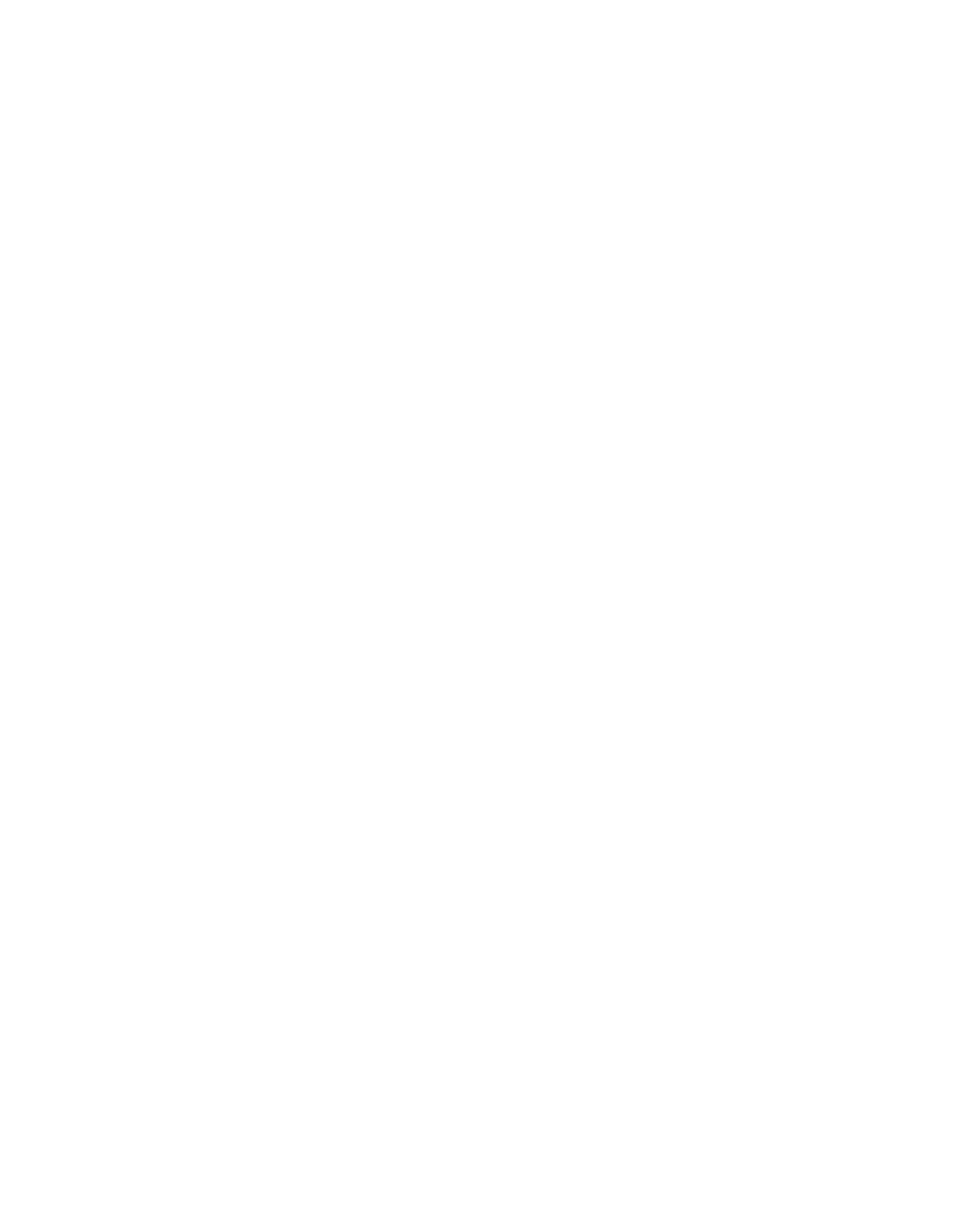#### ABOUT THE CENTER FOR STRATEGIC AND BUDGETARY ASSESSMENTS

The Center for Strategic and Budgetary Assessments is an independent public policy research institute established to promote innovative thinking about defense planning and investment strategies for the 21st century. CSBA's analytic-based research makes clear the inextricable link between defense strategies and budgets in fostering a more effective and efficient defense, and the need to transform the US military in light of the emerging military revolution.

CSBA is directed by Dr. Andrew F. Krepinevich and funded by foundation, corporate and individual grants and contributions, and government contracts.

The author would like to express his appreciation to Michael Vickers and Robert Martinage for their most helpful comments on earlier drafts of this report. Any shortcomings in this report, however, should be attributed to the author.

> 1730 Rhode Island Ave., NW Suite 912 Washington, DC 20036 (202) 331-7990 http://www.csbaonline.org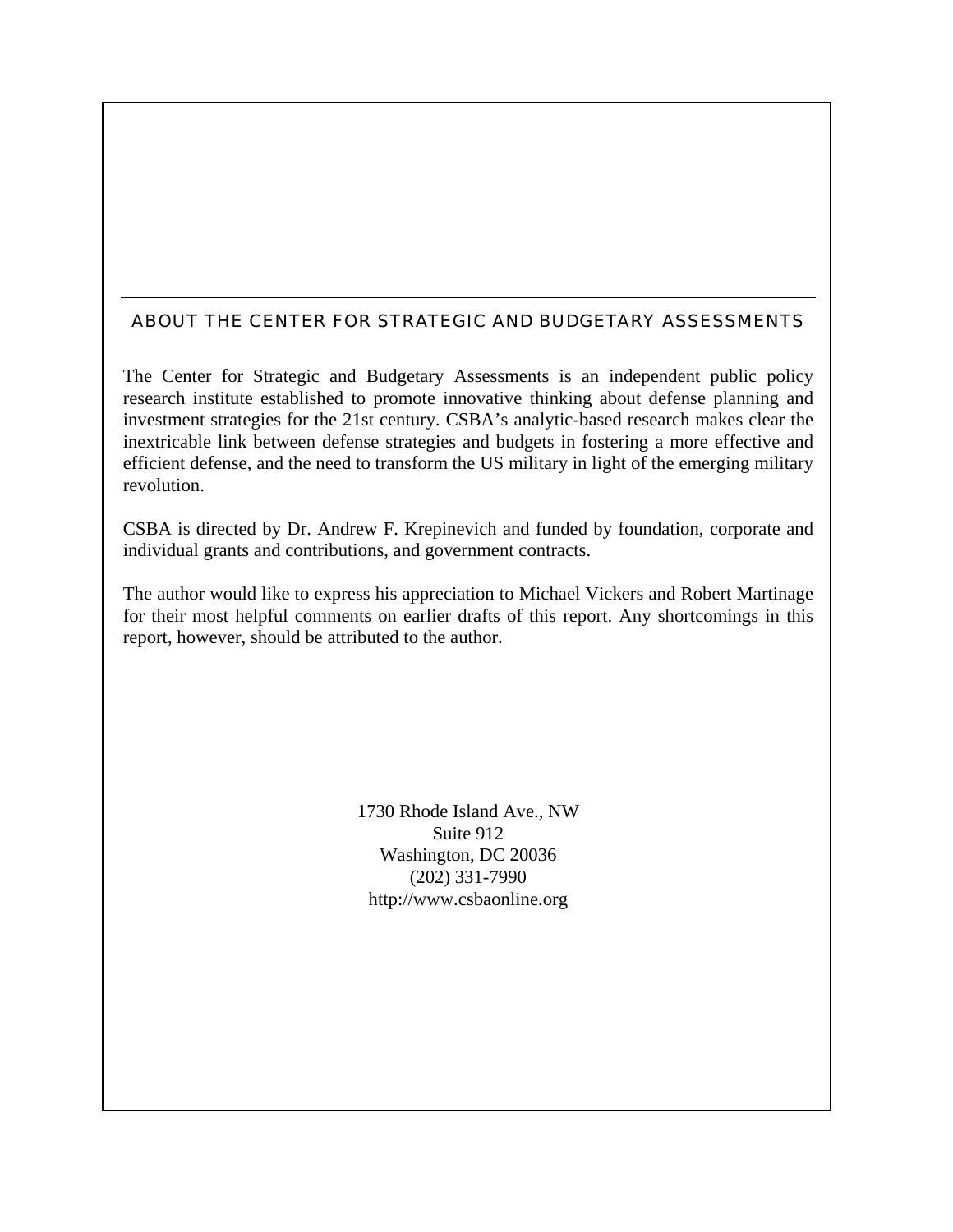# **CONTENTS**

| L                 |  |
|-------------------|--|
|                   |  |
|                   |  |
|                   |  |
| П.                |  |
| III.              |  |
|                   |  |
|                   |  |
|                   |  |
|                   |  |
|                   |  |
|                   |  |
| $\mathbf{IV}_{-}$ |  |
|                   |  |
|                   |  |
|                   |  |
|                   |  |
| $\mathbf{V}$ .    |  |
|                   |  |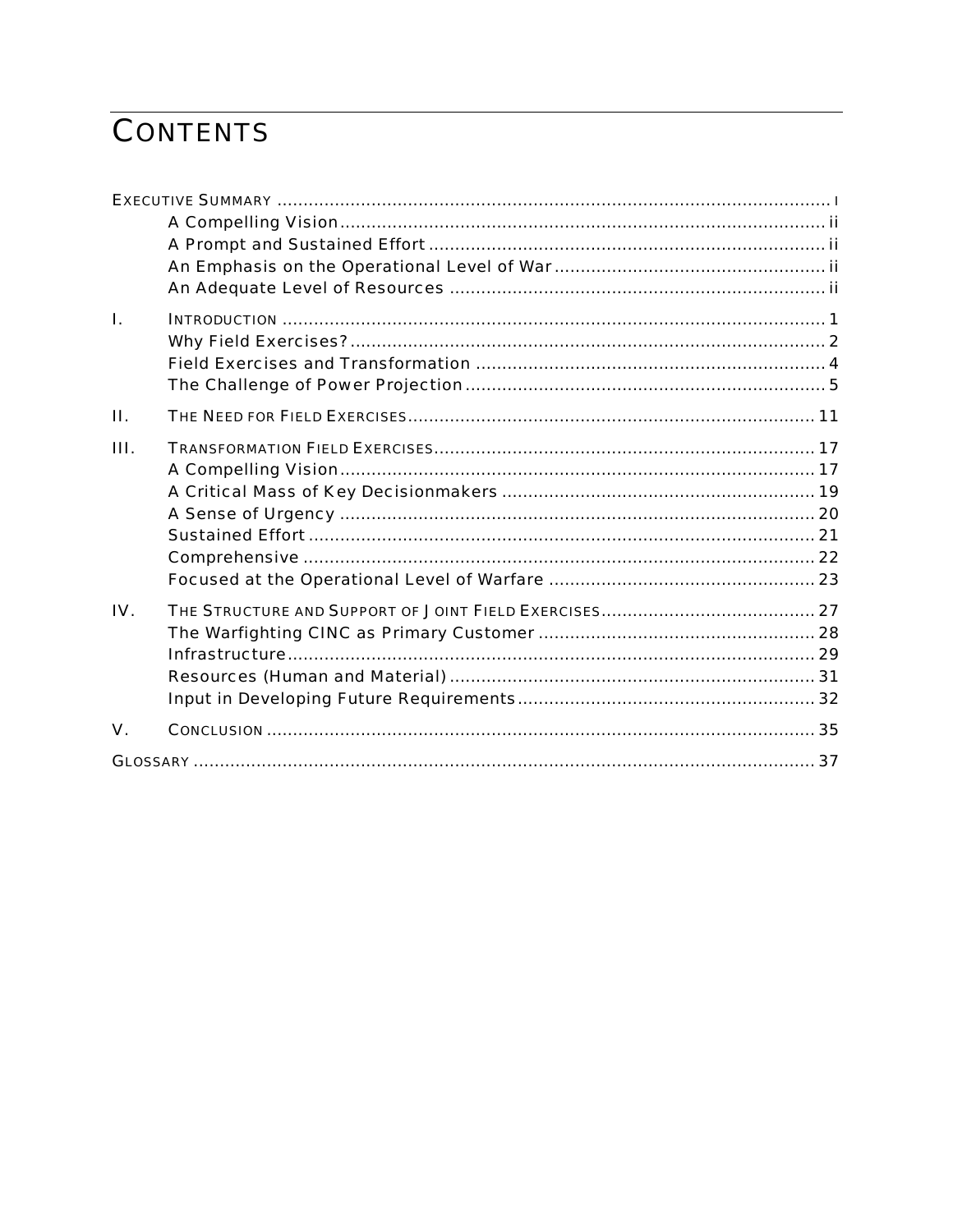### EXECUTIVE SUMMARY

Today the US military finds itself in a period of large-scale change in the conduct of warfare. There is wide verbal acceptance in American military circles that we are in the midst of a military revolution, or "revolution in military affairs" that will require a transformation of the US armed forces. Yet despite the rhetoric, the American military is not conducting the kind of Joint and Service field exercises characteristic of military organizations engaged in transformation.

This report makes the case that field exercises, and the experiments they make possible, play a critical role in enabling military innovation and transformation, which can be defined as innovation on a grand scale or on a scale sufficient to bring about a change in warfare regimes (i.e., a military revolution). Properly undertaken, field exercises are a source of great competitive advantage. Their benefits include:

- Reducing uncertainty concerning how best to meet emerging threats;
- Determining the proper mix of emerging and legacy systems in the future force;
- Enabling militaries to develop and evaluate a wide range of military capabilities and forms of operation, which can be fully and rapidly developed if and when a threat emerges;
- Generating successes that inspire enthusiasm for, and sustain the momentum of, military transformation and innovation;
- Complicating the planning of would-be enemies;
- Identifying intra-regime shifts—major shifts in the military competition that, while they do not require large-scale transformation, do require the military to effect significant innovation;
- Helping to avoid premature, large-scale production of emerging systems that may appear promising but that actually offer little in terms of military capability; and
- Identifying and solving the practical problems inherent in developing new operations, force structures and systems that cannot be determined through wargames and simulations.

To meet emerging challenges in such a way as to preserve the current level of national security, the Defense Department must effect significant changes in its approach to Joint and Service field exercises and increase dramatically the priority accorded to experimentation. At present, the Department's effort lacks focus and is woefully underfunded. Given the characteristics of field exercises in previous instances of successful military transformation, it would seem that a Defense Department field exercise/experimentation initiative should be defined by *all* of the following characteristics: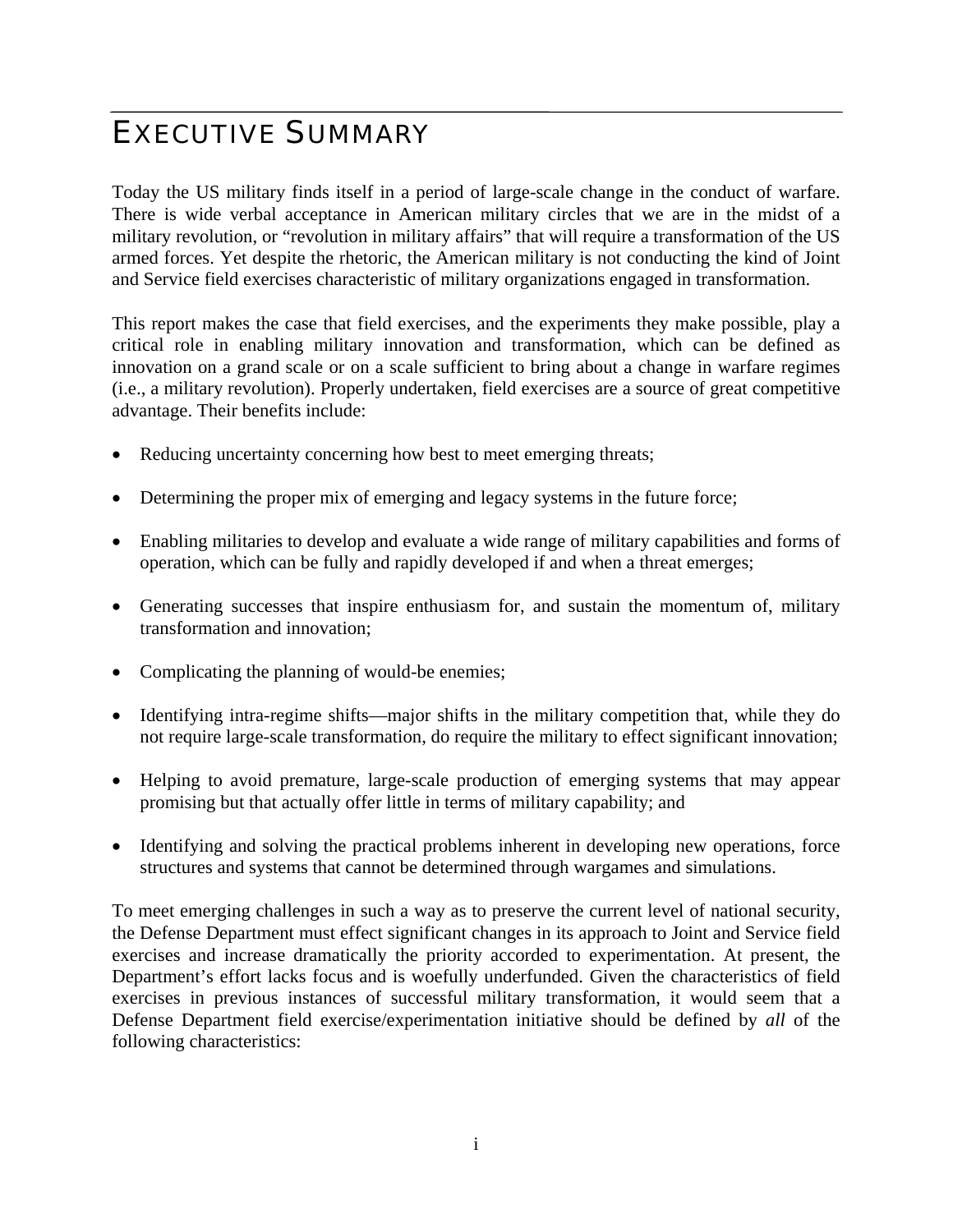### A COMPELLING VISION

All transformation efforts, to include transformation field exercises, need to be informed and guided by a compelling vision of how future military competitions will be different from those that dominate warfare today. Put another way, the US military leadership must provide a compelling answer to the question, "Why should the world's best military transform itself?"

### A PROMPT AND SUSTAINED EFFORT

If history is any guide, and if the Defense Department is serious about transforming the US military, then field exercises directed toward that end must be initiated now and conducted on a frequent basis. These exercises must be an enduring element of the US military's transformation strategy.

### AN EMPHASIS ON THE OPERATIONAL LEVEL OF WAR

To date, field exercises and experimentation have been heavily weighted toward the tactical level of warfare. Although field exercises and experimentation should take place at *all levels* (tactical, operational and strategic) of warfare, primary emphasis should be placed at the operational level.

### AN ADEQUATE LEVEL OF RESOURCES

During the latter stages of the Cold War, the US military invested in a number of high-fidelity training facilities that greatly enhanced the value of its field training. Facilities do not yet exist to support comparable Joint field exercises that enable experimentation in support of transformation. To remedy this, the Defense Department needs to establish, under Joint Forces Command, a Joint National Training Center; Joint Urban Warfare Training Center; and Joint Opposing Force.

Moreover, to employ these assets effectively, Joint Forces Command also requires a budget that is at least an order of magnitude over what it is at present; and Major Funding Program budget authority, similar to the one enjoyed by the Commander-in-Chief, Special Operations Command.

If it is to meet emerging challenges in such a way as to preserve the current level of national security, the Defense Department will have to effect significant changes in its approach to military transformation. One key challenge is to increase dramatically the priority accorded to Joint and Service field exercises, to include their reorientation to address emerging challenges and opportunities stemming from the ongoing military revolution. The potential gains from a properly directed and funded field exercise campaign are clear, and the cost of such an initiative would run well under one percent of the US defense budget. The risks associated with continuing along the current path are clear as well. They include developing the right capabilities for the wrong threats, and, ultimately, the prospect of paying a price measured in jeopardized security interests, national treasure, and the lives of young American service men and women.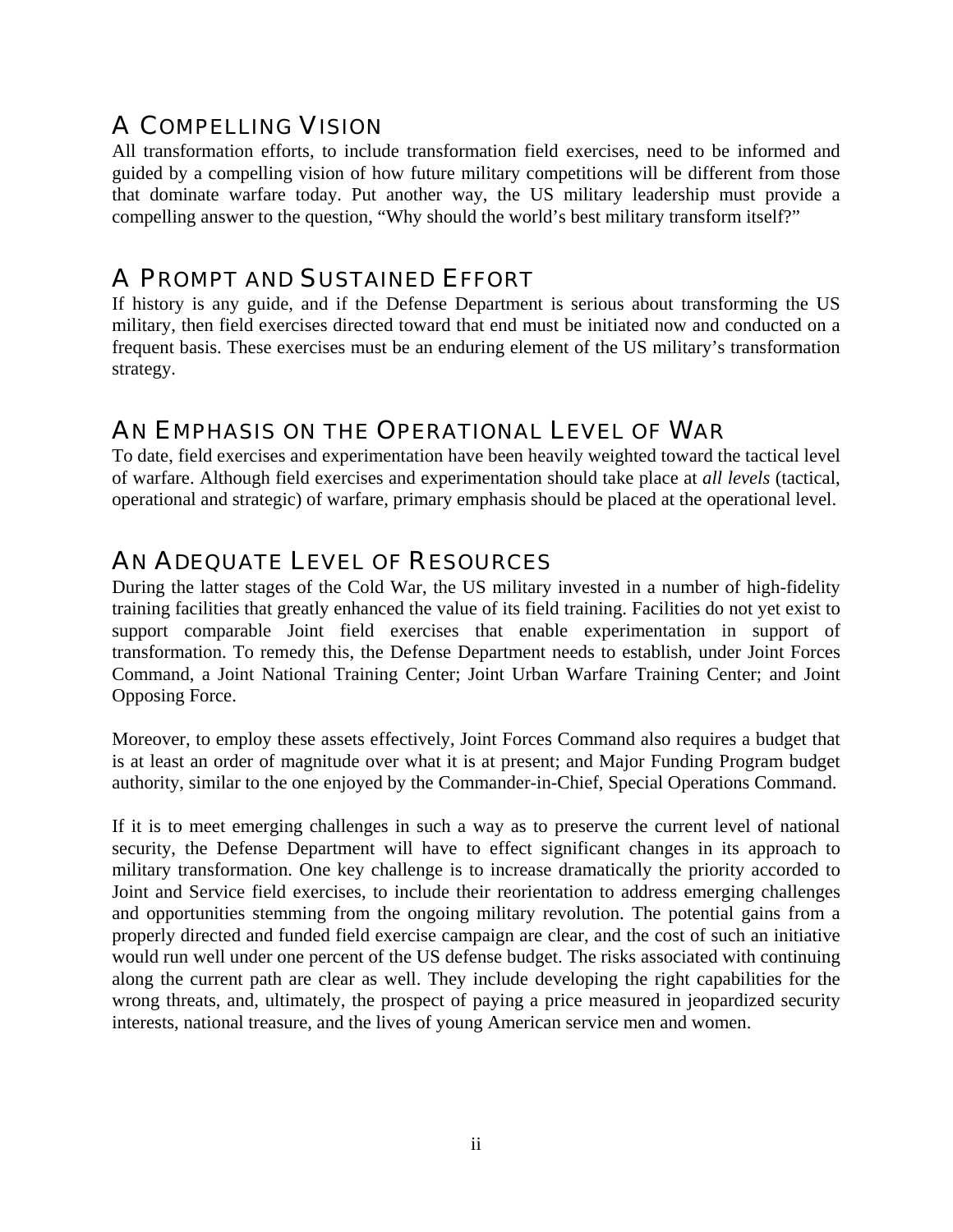### I. INTRODUCTION

 $\overline{a}$ 

It was early Sunday morning, the seventh day of the month, on the US island of Oahu in the Hawaiian Islands. During the previous night, a naval task force approached the island maintaining absolute radio silence and running without lights. As the night progressed, the task force's aircraft carriers executed a high-speed run toward the island, which boasted some of the most important American military bases in the Pacific, including the Army Air Corps' Hickam Field and the naval base at Pearl Harbor.

An hour before daybreak, the carriers launched their strike aircraft, which headed for Oahu in the still dark sky. The strike formations used the battery of searchlights at Kahuku Point as a navigation aid to guide them toward their targets. They pressed home their attack just as dawn was breaking over Pearl Harbor, achieving complete surprise. Army Air Corps pilots scrambled to take off in search of the attacking force, but failed to locate it. Upon returning to base they were struck by a second wave of carrier strike aircraft.<sup>1</sup>

Fortunately for the defenders of Oahu, the attack, executed on the morning of Sunday, February 7, 1932, was a joint US Army-Navy exercise. The attacking planes had been launched by Rear Admiral Harry Yarnell, commander, Aircraft Squadrons, Battleforce, of the newly commissioned American aircraft carriers *Saratoga* and *Lexington*. While the Army Air Corps protested the legality of conducting an attack on a Sunday morning, and disputed the effectiveness of Yarnell's dive bombers, the joint exercise provided valuable insights as to how newly emerging military capabilities might transform the character of warfare.<sup>2</sup> Indeed, the US Navy's enlightened and intensive use of wargames and fleet exercises during the 1920s and 1930s was such that Admiral Chester W. Nimitz, looking back on the Navy's experience in the war against Japan, could later remark that "nothing that happened in the Pacific was strange or unexpected."<sup>3</sup>

Today the US military finds itself in a similar period of large-scale change in the conduct of warfare. There is wide verbal acceptance in American military circles that we are in the midst of a military revolution, or "revolution in military affairs" (RMA) that will require a "transformation" of the US armed forces.4

<sup>&</sup>lt;sup>1</sup> This account is taken from Thomas Wildenberg, *Destined for Glory* (Annapolis, MD: Naval Institute Press, 1998), pp. 95–96.

<sup>2</sup> Clark G. Reynolds, *Admiral John H. Towers* (Annapolis, MD: Naval Institute Press, 1991), pp. 237–38.

 $3$  Letter, Chester W. Nimitz to President, Naval War College, September 24, 1965, Naval historical collection, Naval War College, Newport, Rhode Island. Cited in Thomas B. Buell, "Admiral Raymond A. Spruance and the Naval War College," *Naval War College Review,* March 1971, p. 33.

<sup>&</sup>lt;sup>4</sup> For example, the Defense Department's acknowledgement of an emerging military revolution dates back at least to the mid-1990s. See William J. Perry, *Annual Report to the President and the Congress* (Washington, DC: Department of Defense (DoD), February 1995), p. 107. Over time, in response to the military revolution, the Defense Department has endeavored to develop a transformation strategy for the US military. See William S. Cohen, *Annual Report to the President and the Congress* (Washington, DC: DoD, 2000), pp. 123–34.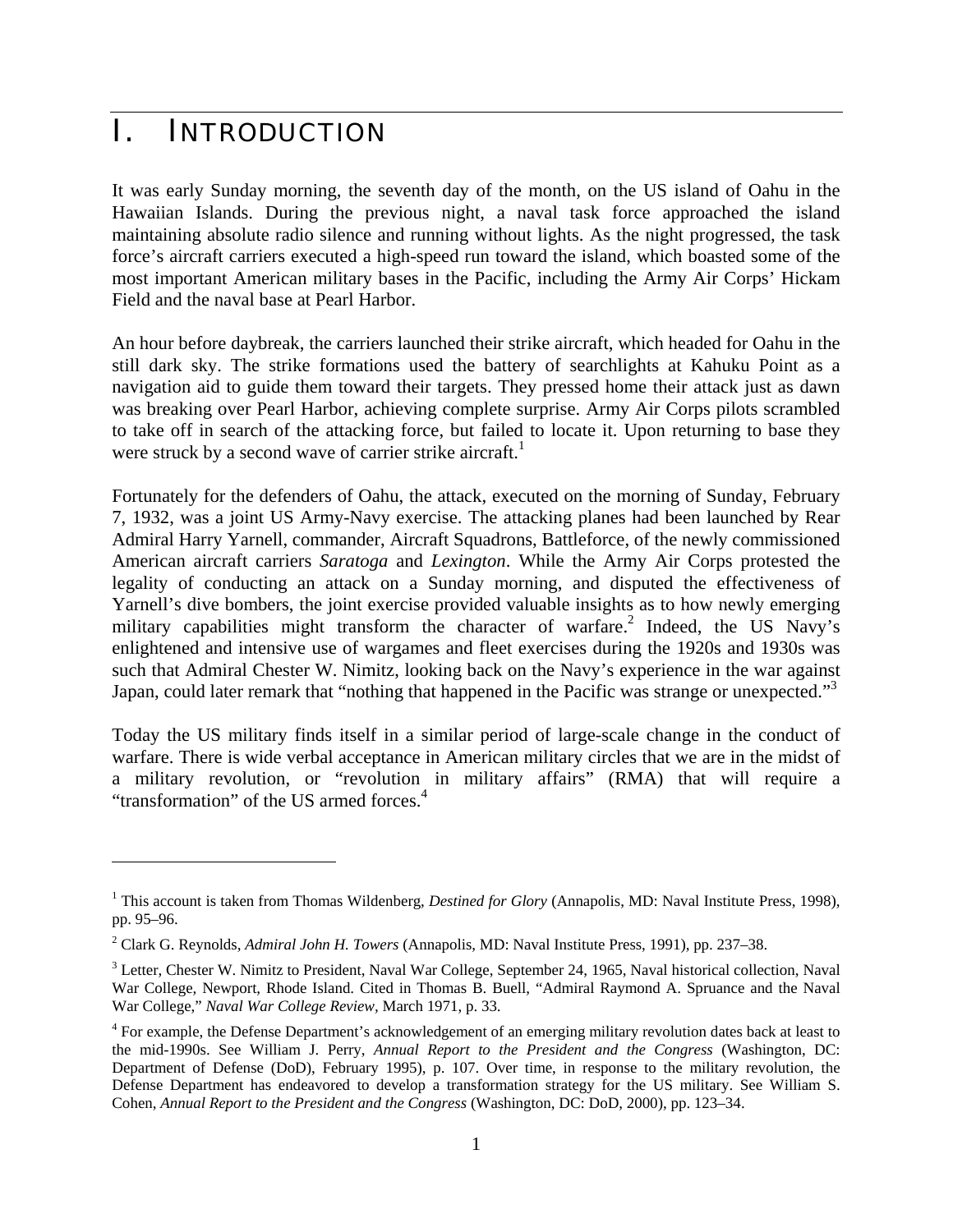Yet despite the rhetoric, the American military is not conducting the kind of Joint and Service field exercises described above. To be sure, a new command—Joint Forces Command or JFCOM—was recently established to provide a home for such joint field exercises. But the initiative came not from the military, but from Congress, which was inspired by the results of the National Defense Panel (NDP), another congressional creation.<sup>5</sup> And, as will be discussed presently, JFCOM has yet to move aggressively to conduct such exercises.

This report makes the case that field exercises, and the experiments they make possible, play a critical role in enabling military transformation, which can be defined as innovation on a grand scale or on a scale sufficient to bring about a change in warfare regimes (i.e., a military revolution). To be sure, wargaming and simulations, along with other analytic tools, also play important roles in support of military transformation.<sup>6</sup> Our discussion here, however, is limited to field exercises.

The discussion that follows comprises two main parts. The first examines the value of field exercises in enhancing military effectiveness, especially during periods of large-scale change in the character of conflict, such as we are experiencing today. The second presents an overview of the US military's current attempts to employ field exercises as a means of enabling large-scale innovation or transformation. Moreover, while the military revolution is likely to yield a range of new challenges for the US military to focus the discussion, the paper limits the discussion to the issue of US military power-projection operations. Power-projection operations are chosen also because they employ the full range of America's conventional forces and represent the "fundamental strategic concept" of future US operations.<sup>7</sup> Specifically, this report focuses on the two principal emerging threats to US power-projection operations: the anti-access and areadenial threats.

### WHY FIELD EXERCISES?

 $\overline{a}$ 

Over the last century, military field exercises oriented on addressing emerging challenges and opportunities at the operational level of war have proven to be an important enabler of military innovation and transformation. Properly undertaken, field exercises are a source of great competitive advantage. Their benefits include:

Reducing uncertainty concerning how best to meet emerging threats;

<sup>5</sup> See NDP, *Transforming Defense: National Security in the 21st Century* (Washington, DC: n.p., December 1997), pp. 68–72.

<sup>&</sup>lt;sup>6</sup> Early in the transformation process, wargaming and simulations can be excellent means for identifying new systems and force elements and developing new operational concepts as well as weeding out those that have serious flaws. For example, the wargames conducted at the Naval War College in the early 1920s proved extremely useful in developing promising operational concepts for the use of naval air power, as well as the associated measures of effectiveness. Given the perennial environment of limited time and resources under which military organizations must operate, well-designed and executed wargames and simulations can provide an invaluable service to those charged with developing a program of field exercises as part of a larger transformation strategy.

<sup>7</sup> Joint Chiefs of Staff (JCS), *Joint Vision 2010* (Washington, DC: DoD ), p. 4.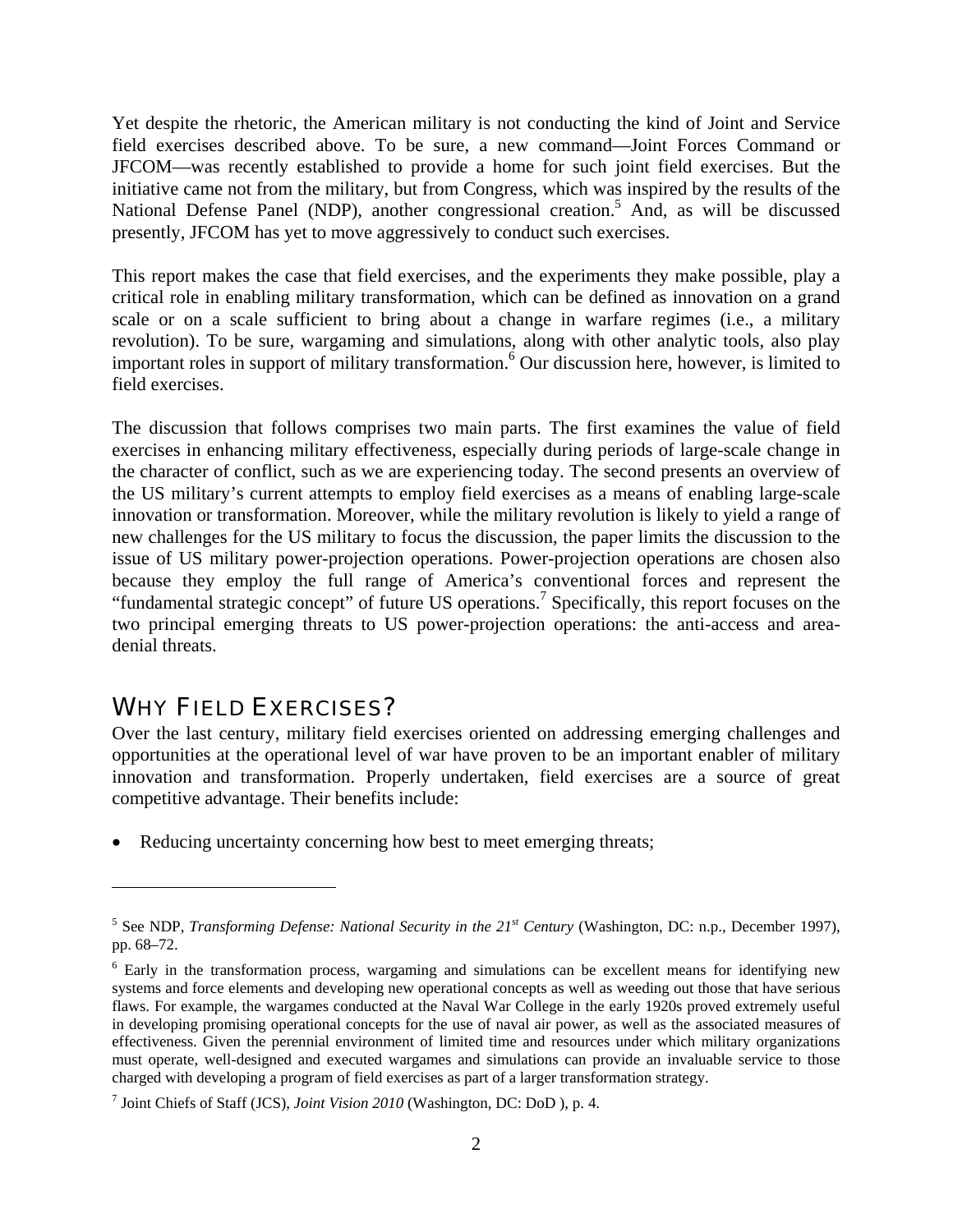- Determining the proper mix of emerging and legacy systems in the future force;
- Enabling militaries to develop and evaluate a wide range of military capabilities and forms of operation, which can be fully and rapidly developed if and when a threat emerges;
- Generating successes that inspire enthusiasm for, and sustain the momentum of, military transformation and innovation;
- Complicating the planning of would-be enemies;

 $\overline{a}$ 

- Identifying intra-regime shifts—major shifts in the military competition that, while they do not require large-scale transformation, do require the military to effect significant innovation;
- Helping to avoid premature, large-scale production of emerging systems that may appear promising but that actually offer little in terms of military capability; and
- Identifying and solving the practical problems inherent in developing new operations, force structures and systems that cannot be determined through wargames and simulations alone.

Because of these characteristics, military field exercises are especially beneficial during periods of high uncertainty and rapid change. Such a period exists today. The United States military confronts a highly dynamic international environment. It also must deal with rapid advances in military-related technologies that seem likely to bring about a military revolution. Military revolutions are characterized by dramatic leaps in military capability and effectiveness within a relatively short period of time. They are also characterized by great uncertainty with respect to what new military systems, organizations, concepts of operation, and force elements will emerge to supplant the existing military regime, and which will prove to be chimerical. Consequently, the potential for surprise is high during such periods, when the time available to respond to unexpected events is often exceedingly short. 8

Military field exercises that incorporate experimentation can play an important role in reducing the uncertainty about the future conflict environment and those capabilities, force elements and operational concepts that will dominate that environment. The ultimate expression of such efforts will likely be the conduct of joint exercises at the operational level of warfare. This is because joint operations (i.e., operations involving two or more of the military services) will almost

<sup>8</sup> For a discussion of the military revolution as a phenomenon, see Andrew F. Krepinevich, *The Military-Technical Revolution: A Preliminary Assessment* (Unpublished Paper, Office of Net Assessment, Office of the Secretary of Defense, DoD, July 1992); Andrew F. Krepinevich, "Keeping Pace with the Military Technological Revolution," *Issues in Science and Technology,*(Summer 1994; Andrew F. Krepinevich, "Cavalry to Computers: The Pattern of Military Revolutions," *The National Interest,* Fall 1994; and Michael G. Vickers, *Warfare in 2020: A Primer* (Washington, DC: CSBA, 1996).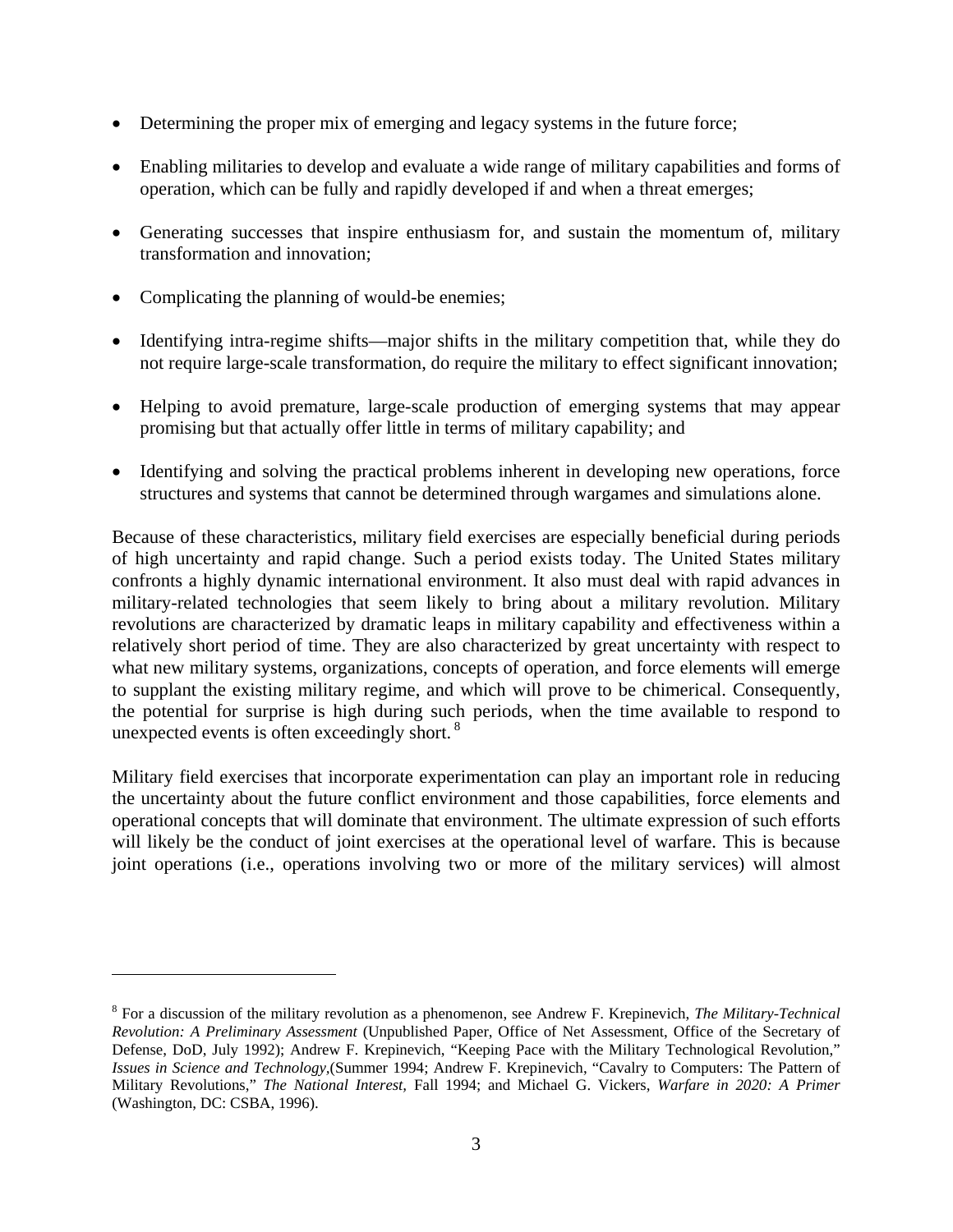certainly dominate future military operations, and because the operational level of war is the level at which military campaigns are conducted.<sup>9</sup>

Unfortunately, the Defense Department's rhetoric asserting the need for military transformation and its support for joint field exercises that include experimentation has yet to be matched by any great sense of urgency or any substantial resource support. Those exercises that are undertaken in support of transformation tend to focus more on improving existing warfighting capabilities than on preparing to meet the threats and challenges of tomorrow. If it is to meet emerging challenges in such a way as to preserve the current level of national security, the Defense Department must effect significant changes in its approach to joint field exercises and increase dramatically the priority accorded to experimentation. At present, the Department's effort lacks focus and is woefully underfunded.

### FIELD EXERCISES AND TRANSFORMATION

 $\overline{a}$ 

In January 1929, the United States Navy undertook a major exercise, titled Fleet Problem IX. It was one of a series of exercises undertaken by the Service during the years between the two world wars. Despite the isolationist mood of America at the time, compounded by tight military budgets and arms control constraints, the Navy persisted in conducting these exercises as, among other things, a means for determining the influence of continuing rapid advances in aviation technology upon sea power. $10$ 

Fleet Problem IX took place off the coast of Panama. Present for the first time in the fleet problems were two ships of radically different design. These ships, the *Saratoga* and *Lexington*, were aircraft carriers. During the exercise, Vice Admiral William Pratt, commander-in-chief (CINC) of the US fleet, authorized Rear Admiral Joseph Reeves, commanding the *Saratoga*, to execute a high-speed run toward the Panama Canal. Reeves then "attacked" the canal with a 70 plane strike force launched 140 miles from the target. $^{11}$ 

Following Fleet Problem IX, Admiral Pratt observed, "I believe that when we learn more of the possibilities of the carrier we will come to an acceptance of Admiral Reeves' plan which provides for a very powerful and mobile force . . . the nucleus of which is the carrier."12 The following year, upon becoming Chief of Naval Operations, Pratt stressed that carriers be placed

<sup>&</sup>lt;sup>9</sup> The Joint Chiefs of Staff have gone so far as to declare that "The joint force, because of its flexibility and responsiveness will remain the key to operational success in the future . . . . To build the most effective force for 2020, we must be fully joint: intellectually, operationally, organizationally, doctrinally, and technically." JCS, *Joint Vision 2020* (Washington, DC: DoD, 2001), p. 2.

 $10$  The Washington Naval Treaty of 1922 had, among other things, banned the construction of battleships and limited carrier tonnage among the major naval powers.

<sup>11</sup> Norman Friedman, Thomas C. Hone and Mark D. Mandeles, *The Introduction of Carrier Aviation into the US Navy and Royal Navy: Military-Technical Revolutions, Organizations, and the Problems of Decision* (Unpublished Paper, May 12, 1994), p. 94.

<sup>&</sup>lt;sup>12</sup> Clark G. Reynolds, *The Fast Carriers* (Annapolis, MD: Naval Institute Press, 1968), p. 17. Pratt flew his flag from the *Saratoga* on the return cruise, "partly as a badge of distinction, but most because I want to know what makes the aircraft squadrons tick."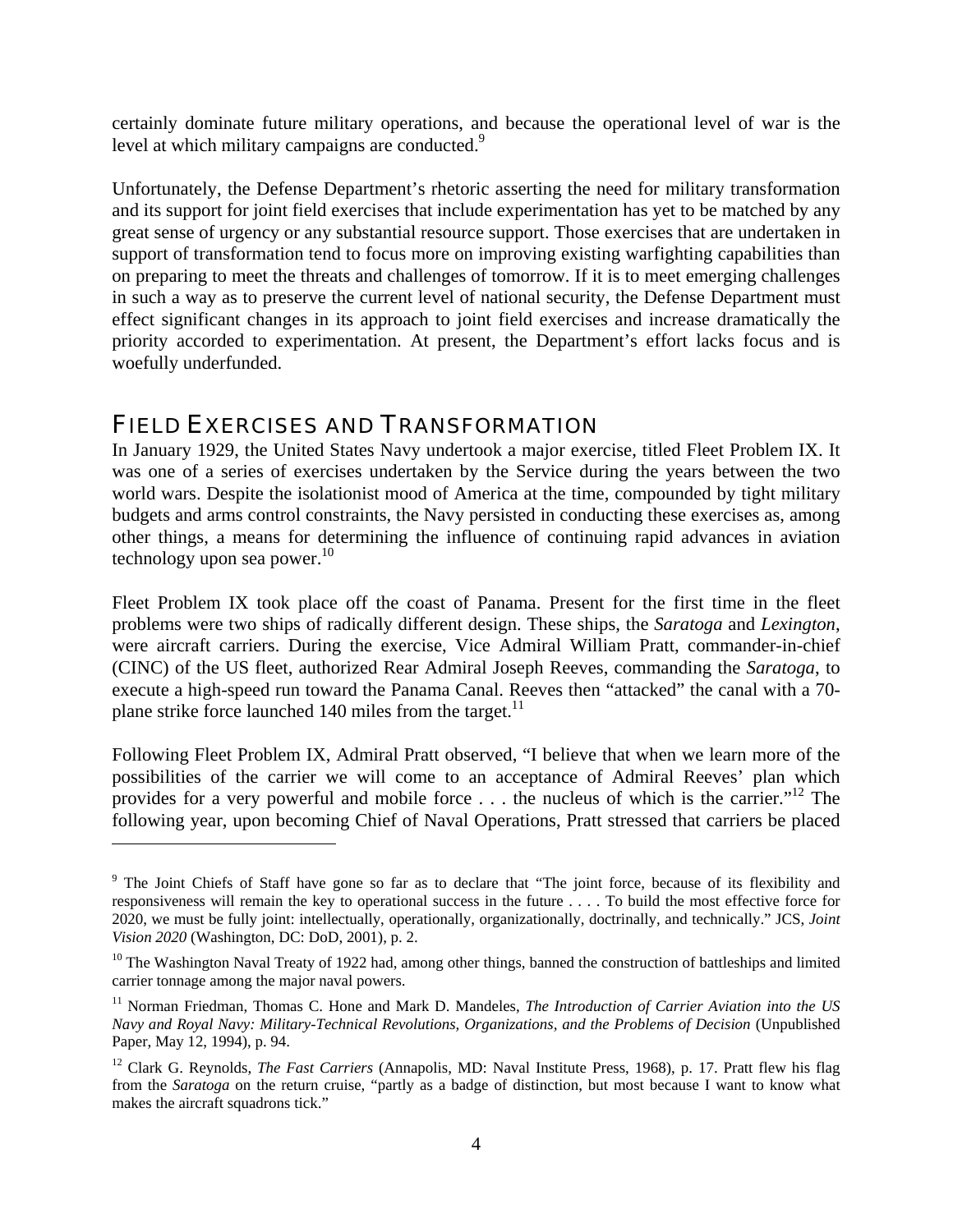on the offensive in war games and fleet exercises. Through such exercises, involving experimentation with new kinds of equipment, doctrine and formations, Navy leaders sowed the seeds that brought forth the fast carrier task forces, which revolutionized warfare at sea and enabled the US Navy to defeat the Imperial Japanese Navy during World War II.

Eight years after Fleet Problem IX, on the North German Plain in Europe, a new and very different ground formation appeared in exercises conducted by the German Army: the panzer division. The panzer division was a combined arms formation possessing large numbers of fast tanks with substantial range and centered on a doctrine that called for rapid, deep penetration operations as a means for achieving victory. This represented a dramatic departure from Germany's World War I experience against its principal enemy, France. That conflict was dominated by slow-moving forces employing heavy firepower and engaged in a gradual war of attrition.

In the maneuvers, after a 60-mile approach march, the panzer division went on the attack, forcing the "enemy" to commit its reserves. The following day the panzer division not only broke through the enemy front but also penetrated deep into its rear. The enemy's position quickly became untenable, and the contest was essentially decided only four days into what had been planned as a seven-day exercise. General Franz Halder, like many others present who witnessed the spectacle (but who, unlike the others, would also become Chief of the German General Staff a year later), was stunned by the "fluid mobility" of the panzer operations.<sup>13</sup>

Many other field exercises were conducted during the 1920s and 1930s by the German military. They included not only experiments in mechanized warfare but also with various radio communications schemes and with aircraft to provide reconnaissance and close air support for rapidly moving ground forces. These exercises were indispensable in enabling the German high command to develop a devastating new form of land warfare known as *Blitzkrieg*—lightning war.

Today the United States military finds itself in a period somewhat similar to the one confronted by the two military organizations cited above. As in the interwar era, rapidly progressing (and diffusing) technologies have emerged, laying the groundwork for a military revolution, which will produce dramatic changes in the instruments of war and the way in which military operations are conducted. But as with naval aviation and mechanized ground operations seventy years ago, it is not yet clear how this revolution will play out.

### THE CHALLENGE OF POWER PROJECTION

 $\overline{a}$ 

Despite all the uncertainties the US military must confront in preparing for the future, two things seem certain. First, given the United States current military dominance, the incentive is high for would-be adversaries to present the American military with very different challenges than those which US forces confronted during the Gulf War or more recently during Operation Allied Force in the Balkans. Second, the diffusion of military technologies and the rapid progression of

<sup>13</sup> Robert M. Citino, *Path to Blitzkrieg* (Boulder, CO: Lynne Rienner Publishers, 1999), p. 241.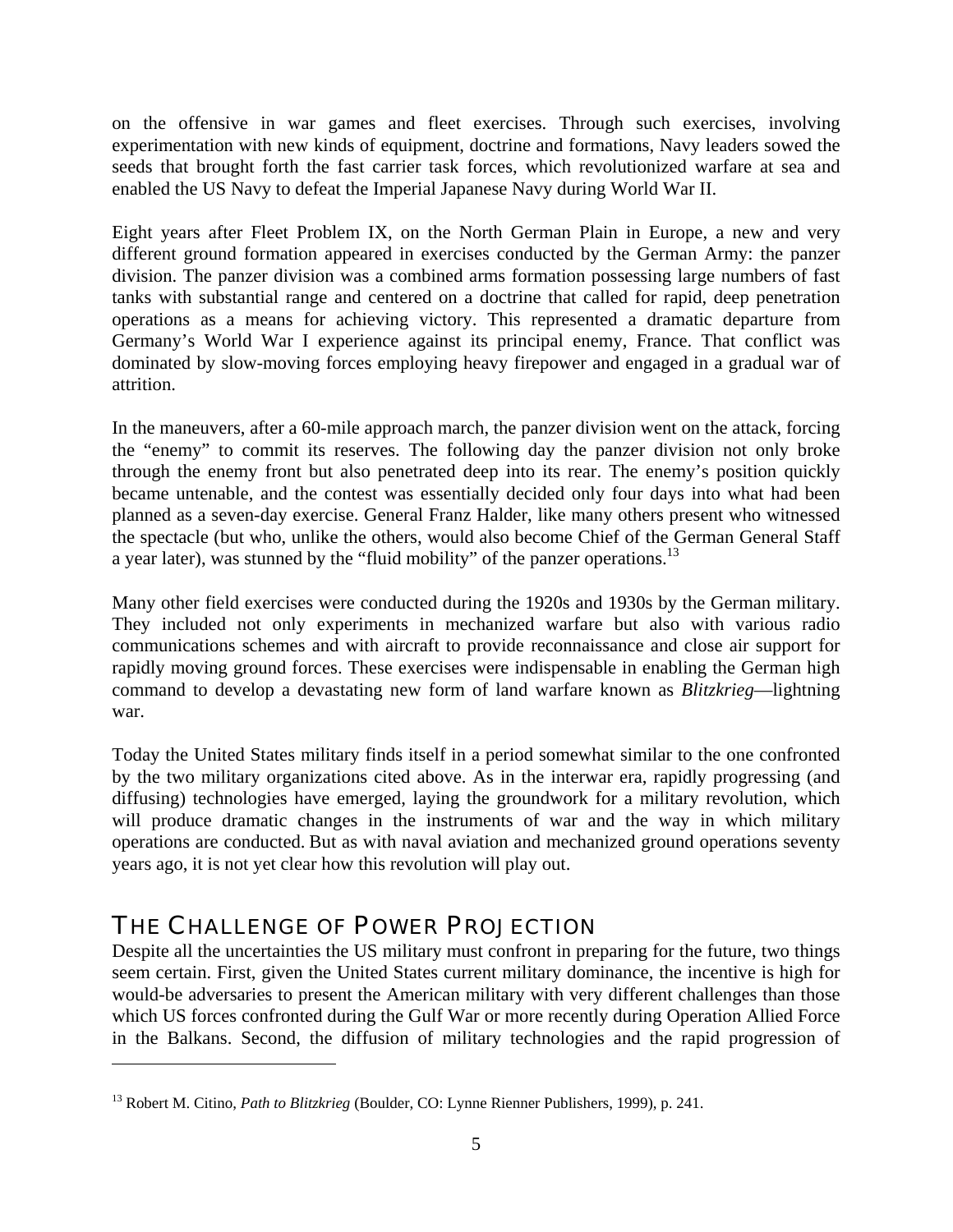military-related technologies will increasingly offer such adversaries the means to achieve this goal. This possibility is particularly true with respect to the traditional form of US powerprojection operations.

The US ability to maintain stability in key regions around the globe rests on its capacity to project power, rapidly and decisively, where it is needed. As the Defense Department's 1997 Quadrennial Defense Review (QDR), observed, "it is imperative that the United States now and for the foreseeable future be able to deter and defeat large-scale, cross-border aggression in two distant theaters in overlapping time frames  $\dots$  ."<sup>14</sup> Along these lines, the JCS' vision statement, *Joint Vision 2010*, declared that "power projection . . . will likely remain the fundamental strategic concept of our future force."<sup>15</sup>

However, the US military's traditional method of deploying and sustaining air and ground forces at or through major ports and airfields is almost certain to be put at risk as a consequence of major shifts in the geopolitical and military-technical environment. Unlike during the Cold War, it cannot be assumed that allies will provide base access whenever it is needed. Instead ad hoc coalitions, or "coalitions of the willing," must be cobbled together depending on the situation. For example, during Operation Desert Fox in 1998, both Saudi Arabia and Turkey refused to allow US air strikes on Iraq to originate from bases on their soil. Similarly, in 1999, Greece, America's long-term North Atlantic Treaty Organization (NATO) ally, refused to permit US forces to operate from its bases during Operation Allied Force. Most recently, the United States has found unfettered forward base access difficult to come by in the war against al Qaeda terrorist forces and the Taliban regime in Afghanistan. States in the region have, for the most part, either denied the US military access to bases, or placed severe restrictions on their use, especially in the case of strike operations.

Nor can the US military be confident that adequate basing facilities will be available in any event. During the Cold War, the United States developed modern base facilities to optimize the military's ability to execute the containment strategy of the Soviet Union. Correspondingly, the US military developed forces that became dependent on these well-developed facilities in Western Europe and Northeast Asia. But the Cold War is over, and the US military has confronted the harsh reality that basing facilities in many other parts of the world—in places such as Somalia, Rwanda, Albania, and Afghanistan—are austere in the extreme compared to their Cold War era counterparts. Indeed, the US Army's current transformation efforts seem driven, to a great extent, by its recent inability to deploy forces rapidly to the Albania-Kosovo border during the Balkan conflict.<sup>16</sup> Making matters worse, potential flash points, such as the Asian Subcontinent, Spratly Islands and Taiwan Straits, lie in regions that seem geographically bereft of even modest local basing facilities to accommodate the US military's short-range fighter aircraft and medium/heavy ground forces.

<u>.</u>

<sup>&</sup>lt;sup>14</sup> Report of the Quadrennial Defense Review (Washington, DC: DoD, May 1997), p. 12.

<sup>15</sup> JCS, *Joint Vision 2010,* p. 4.

<sup>&</sup>lt;sup>16</sup> The principal metric employed by the Army to define its Objective Force brigades concerns their ability to deploy to a forward base within four days. The principal challenge encountered by the Service's Task Force Hawk during Operation Allied Force was its inability to deploy quickly.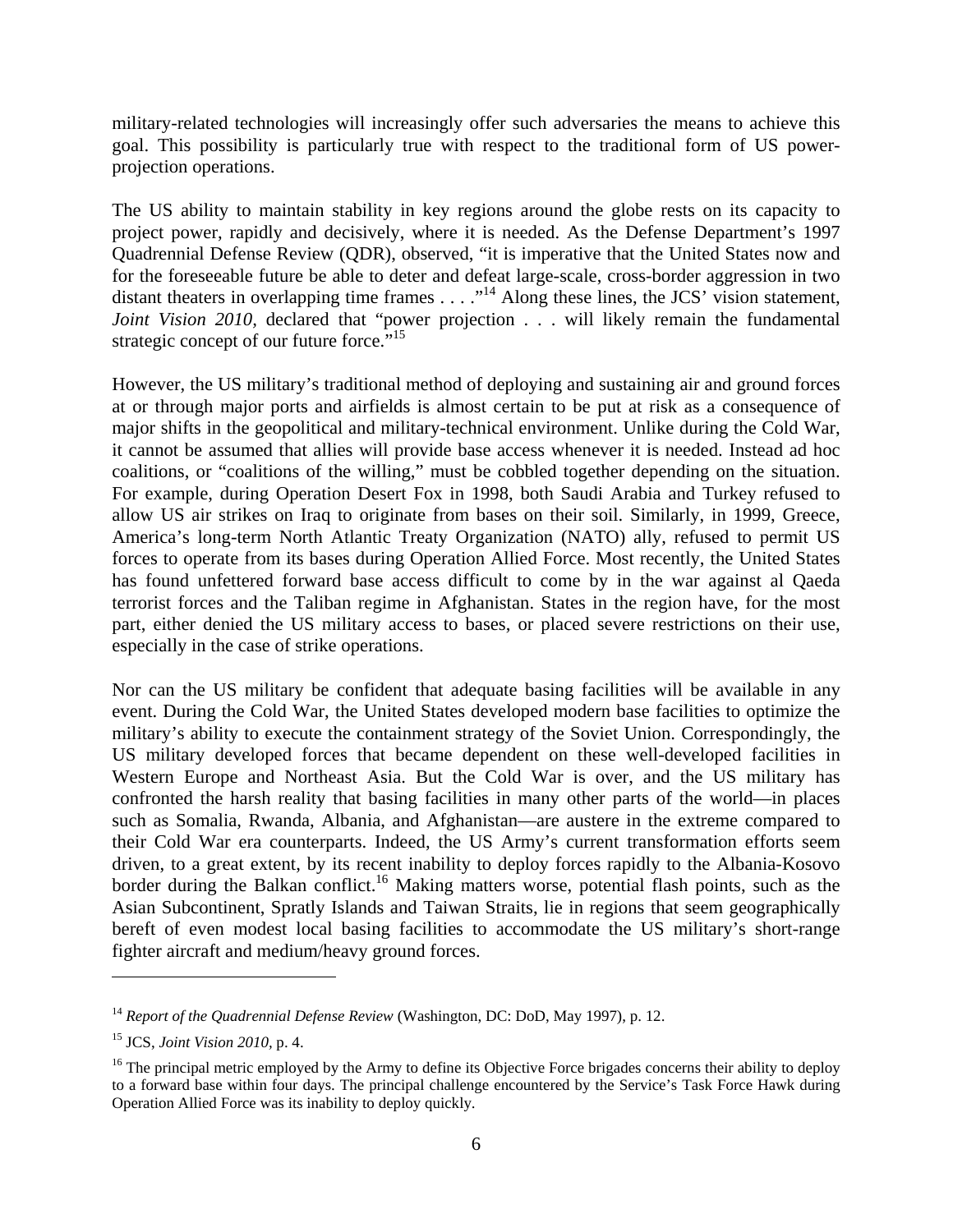Even more disconcerting is the growing proliferation of national and commercial satellite services and missile technology. Increased access to these satellite services will allow even regional rogue states to pretarget key fixed facilities and to monitor US deployments into forward bases.17 Unless one makes heroic assumptions regarding advances in missile defense effectiveness, these facilities can be held at risk through the employment of large numbers of ballistic and cruise missiles. Senior US military leaders have already voiced strong concern over the ability to deal with such a contingency. General Ronald Fogleman, then Air Force chief of staff, observed that

> Saturation ballistic missile attacks against littoral forces, ports, airfields, storage facilities, and staging areas could make it extremely costly to project US forces into a disputed theater, much less carry out operations to defeat a well-armed aggressor. Simply the threat of such enemy missile attacks might deter US and coalition partners from responding to aggression in the first instance.<sup>18</sup>

Admiral Jay Johnson, then chief of naval operations, expressed very similar concerns when he declared

> Over the past ten years, it has become evident that proliferating weapon and information technologies will enable our foes to attack the ports and airfields needed for the forward deployment of our land-based forces.

> I anticipate that the next century will see those foes striving to target concentrations of troops and materiel ashore and attack our forces at sea and in the air. This is more than a sea-denial threat or a Navy problem. It is an area-denial threat whose defeat or negation will become the single most crucial element in projecting and sustaining US military power where it is needed.<sup>19</sup>

Perhaps most revealing, however, are the comments of a retired Indian brigadier general, who observed that future access to forward bases

> is, by far the trickiest part of the American operational problem. This is the proverbial "Achilles heel." India needs to study the vulnerabilities and create covert bodies to develop plans and execute operations to degrade these facilities in the run up to and after commencement of hostilities. Scope exists for low cost options to significantly reduce the combat potential of forces operating from these facilities.<sup>2</sup>

 $17$  The ability of the world's militaries to tap into the commercial satellite architecture for targeting purposes is reflected in the Chinese military's use of US commercial satellite imagery to identify targets in Taiwan for missile attack. Bill Gertz, "China Buys US Satellite Data to Target Taiwan," *Washington Times,* February 7, 2002, p. 1.

<sup>18</sup> Bill Gertz, "The Air Force and Missile Defense," *Air Force Magazine,* February 1996, p. 72.

<sup>19</sup> Admiral Jay Johnson, "Anytime, Anywhere: A Navy for the 21st Century," *Proceedings,* November 1997, p. 49.

<sup>&</sup>lt;sup>20</sup> Brigadier V. K. Nair, *War in the Gulf: Lessons for the Third World* (New Delhi, India: Lancer International, 1992), p. 230.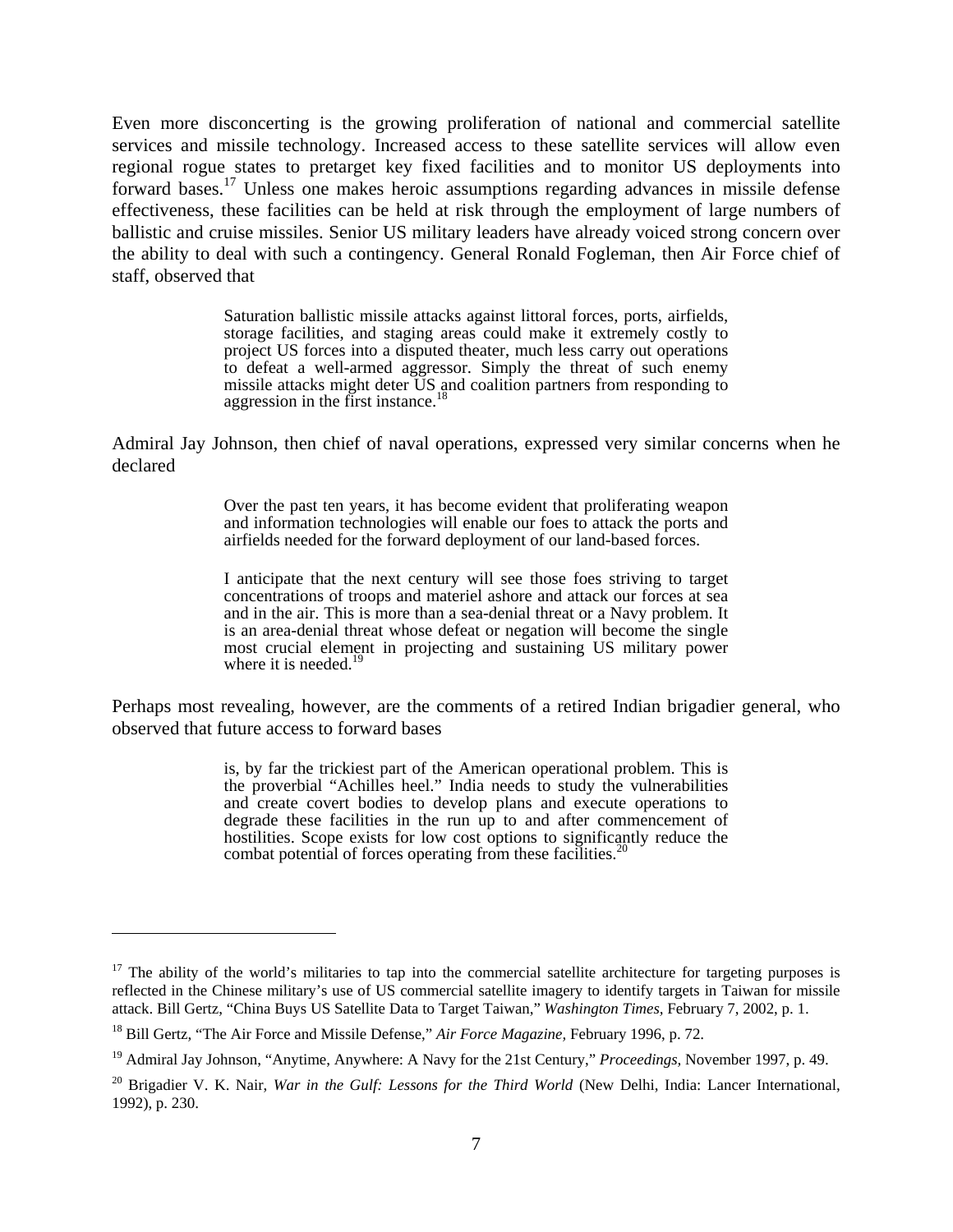According to a recent Defense Science Board (DSB) study, a regional power's development of this kind of anti-access capability by 2010 is quite plausible, even given relatively severe resource constraints.<sup>21</sup> A CINC of US forces in Korea declared that the problem of forward base access is not a problem for the US military of 2010, but one that exists in embryonic form in Korea *today*, and which will only worsen over time.

As Admiral Johnson observed, US maritime forces will also confront new challenges to their ability to project power. The US Navy will increasingly find itself operating in the littoral (i.e., along enemy coastlines, or in "green" waters), for two reasons. First, there are no navies that can challenge the US fleet on the high seas. Second, with forward bases coming under increased risk of destruction from ballistic and cruise missile attack, the fleet will have to move closer to shore to support efforts to defeat anti-access forces and project power against other enemy forces ashore. As this happens, the fleet will encounter so-called area-denial forces in the form of sophisticated anti-ship mines, coastal submarine fleets, onshore high-speed anti-ship cruise missiles and other enemy capabilities that may place the US carrier-centric fleet at high risk of destruction. In short, as the fleet moves from Cold War-era, blue-water sea control to focus increasingly on green-water sea control, it will come within range of more and more of the enemy's military capabilities. Making matters worse, the screening elements that protect the carrier, the Navy's core strike element, will begin to collapse back on the carrier as they encounter the coast line.<sup>22</sup> Thus, not only will maritime forces come within range of more enemy systems, their warning time of attack will be reduced as well. The diffusion of weapon systems, such as high-speed, antiship cruise missiles, will reduce warning time even further.  $^{23}$ 

As potential adversaries look for ways to deal with US military preponderance, they seem to have little inclination to create their own version of the Iraqi military, as it existed at the time of the Gulf War. Iran, for example, seems far more interested in fielding anti-access and area-denial forces, such as ballistic and cruise missiles, anti-ship cruise missiles, submarines, and advanced anti-ship mines, than the kind of military systems, such as tanks and combat aircraft, that proved largely ineffective for the Iraqis in 1991.

In assessing the emerging threats to US power-projection forces, the NDP, in reporting its findings, unanimously agreed upon the need to "radically alter the way in which we project

<sup>&</sup>lt;sup>21</sup> DSB, *Final Report of the Defense Science Board Task Force on Globalization and Security* (Washington, DC: Office of the Under Secretary of Defense for Acquisition and Technology, December 1999), p. vi.

 $22$  The anti-air warfare (AAW) and anti-submarine warfare (ASW) ships that protect the carrier obviously cannot operate on land. As the carrier maneuvers closer to shore in order to strike targets inland, the protective bubble provided by these ships will begin to collapse as they encounter the shoreline. It is important to note that these escorts typically operate at great distances from the carrier when in a warfighting environment. For the sake of example, if a carrier were positioned in Washington, DC, antiair escorts (such as Aegis cruisers and destroyers) would be positioned as far away as Harrisonburg, Pennsylvania; Trenton, New Jersey; and Norfolk, Virginia. This example is taken from Admiral James D. Watkins, *The Maritime Strategy* (Annapolis, MD: US Naval Institute Press, January 1986), p. 13.

<sup>&</sup>lt;sup>23</sup> For a discussion of the area-denial threat, see VADM Arthur K. Cebrowski and Captain Wayne P. Hughes (USN, Ret.), "Rebalancing the Fleet," *Proceedings,* November 1999; and Captain Wayne P. Hughes (USN, Ret.), *Fleet Tactics and Coastal Combat* (Annapolis, MD: Naval Institute Press, 2000), pp. 145–68.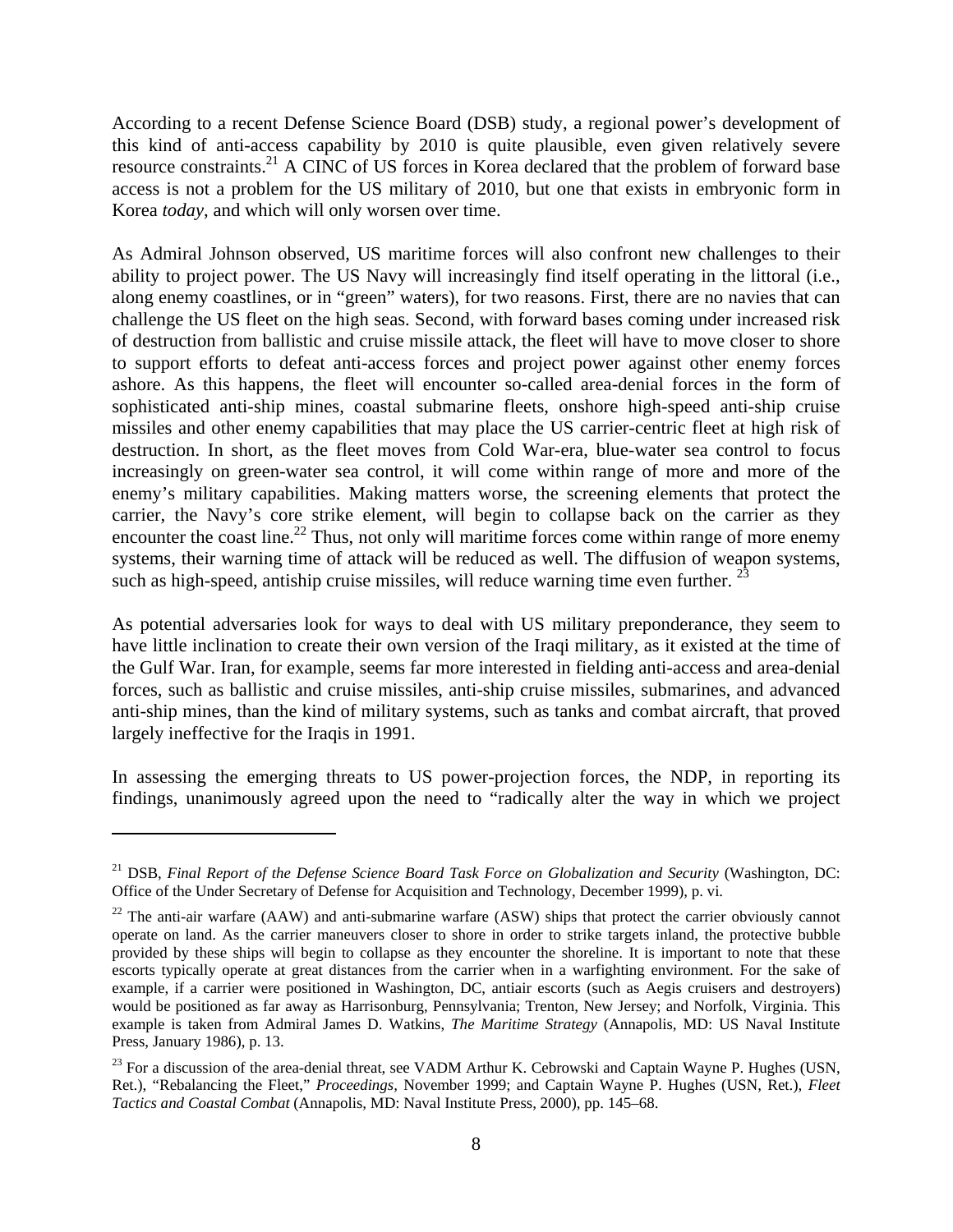power."24 The NDP concluded that the US military must develop the capability to execute the following missions (among others) within the next decade:

- Inserting and extracting forces in the absence of forward bases;
- Resupplying forward forces through airlift and sealift operations when access to forward ports and airfields is at risk;
- Seizing and controlling key terrain (including urban areas) if our ground forces must operate dispersed; and
- Achieving air superiority against an enemy's missile force.<sup>25</sup>

Most recently, the Bush Administration, following its strategic review, declared "projecting and sustaining US forces in distant anti-access or area-denial environments and defeating anti-access and area-denial threats" as one of six "critical operational goals."<sup>26</sup>

Despite the injunctions of blue-ribbon defense panels and the directives laid down by senior DoD leaders, there appears to be a major disconnect between emerging threats, such as antiaccess/area denial and the capabilities being developed by the Services for dealing with them. For example, the Air Force's Aerospace Expeditionary Forces (AEF) require access to in-theater air bases in order to project power effectively. Current projections with respect to future sealift and airlift assets indicate they will deploy to, and operate from, the major ports and airfields that would be the principal targets of an adversary's anti-access forces. Both the Navy and the Marine Corps assume a relatively benign littoral environment in which MV-22s, Advanced Amphibious Assault Vehicles (AAAVs) and non-stealthy surface combatants can operate at little risk to their survivability. The Navy, for example, in its "assured access" concept, makes the critical assertion that the currently envisioned fleet will prevail in an anti-access/area-denial environment—despite little in the way of compelling evidence from the Service's fleet battle experiments to sustain such an assertion. The Army's transformation plans seem to assume that forward debarkation points, such as major ports and airfields, will remain sanctuaries from attack and thus enable the free flow and support of ground forces into a threatened region.<sup>27</sup> The Air Force's Global Strike Task Force concept also assumes that enemy anti-access forces can be identified and defeated quickly by a relatively small force of strike aircraft operating at greatly extended ranges.<sup>28</sup>

<sup>24</sup> NDP, *Transforming Defense,* p. 33.

 $^{25}$  Ibid., p. 35.

<sup>26</sup> *Quadrennial Defense Review Report* (Washington, DC: DoD, September 30, 2001), p. 30. Hereafter cited as *QDR Report*.

 $27$  The absence of well-developed concepts of operation for dealing with emerging threats is somewhat surprising, given that the Services have conducted major war games and simulations (e.g., the Army's so-called Spring Wargame; the Navy's Global game) in which these threats have been encountered.

<sup>28</sup> General John P. Jumper, "Global Strike Task Force: A Transforming Concept, Forged By Experience*," Aerospace Power Journal*, Spring 2001, pp. 24–33; and David A. Fulghum, "USAF Plans Rapid, All-Stealth Task Force," *Aviation Week & Space Technology,* February 26, 2001, p. 24.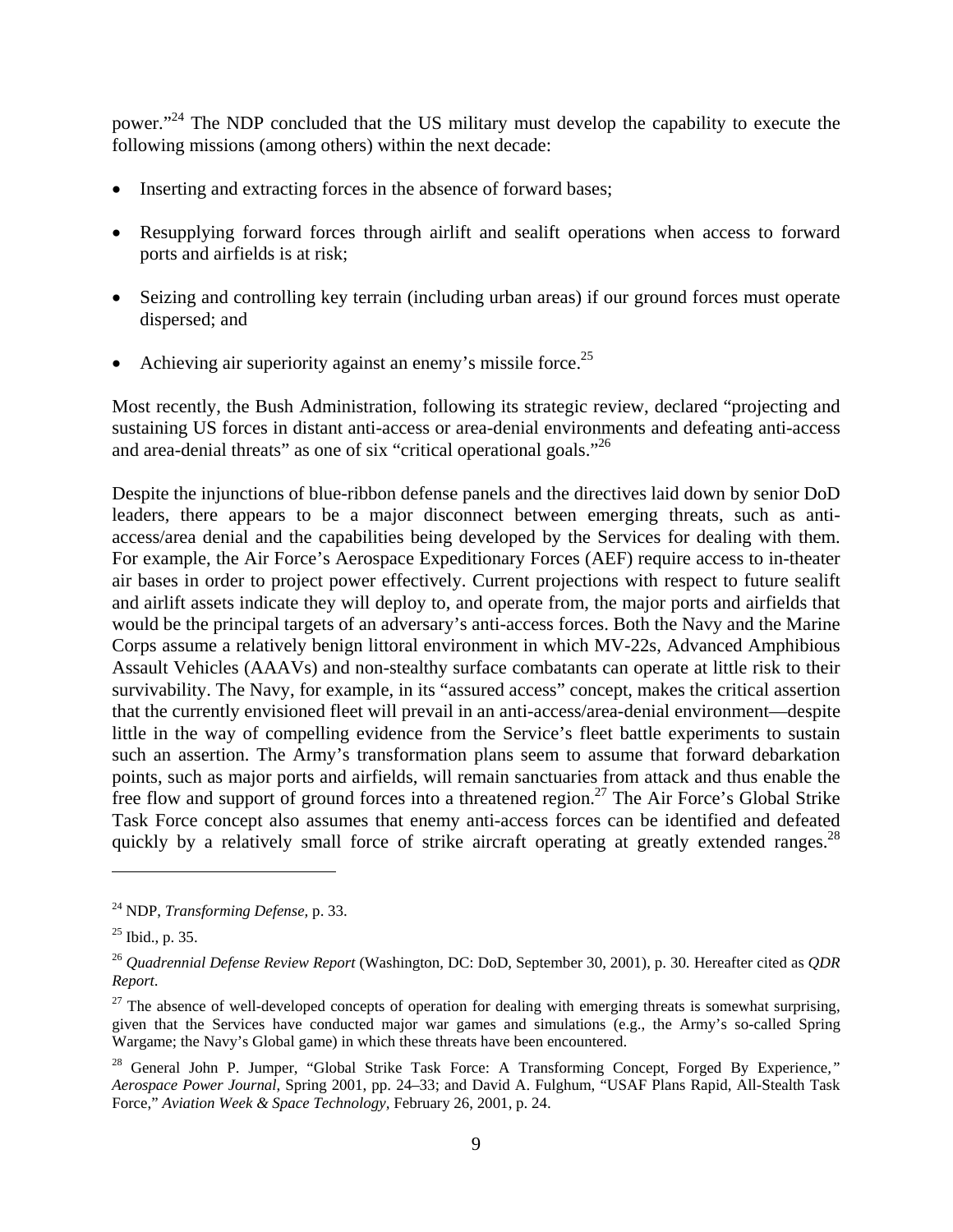Interestingly, no major joint field exercises have been conducted to determine whether these Service concepts are viable, let alone mutually supporting.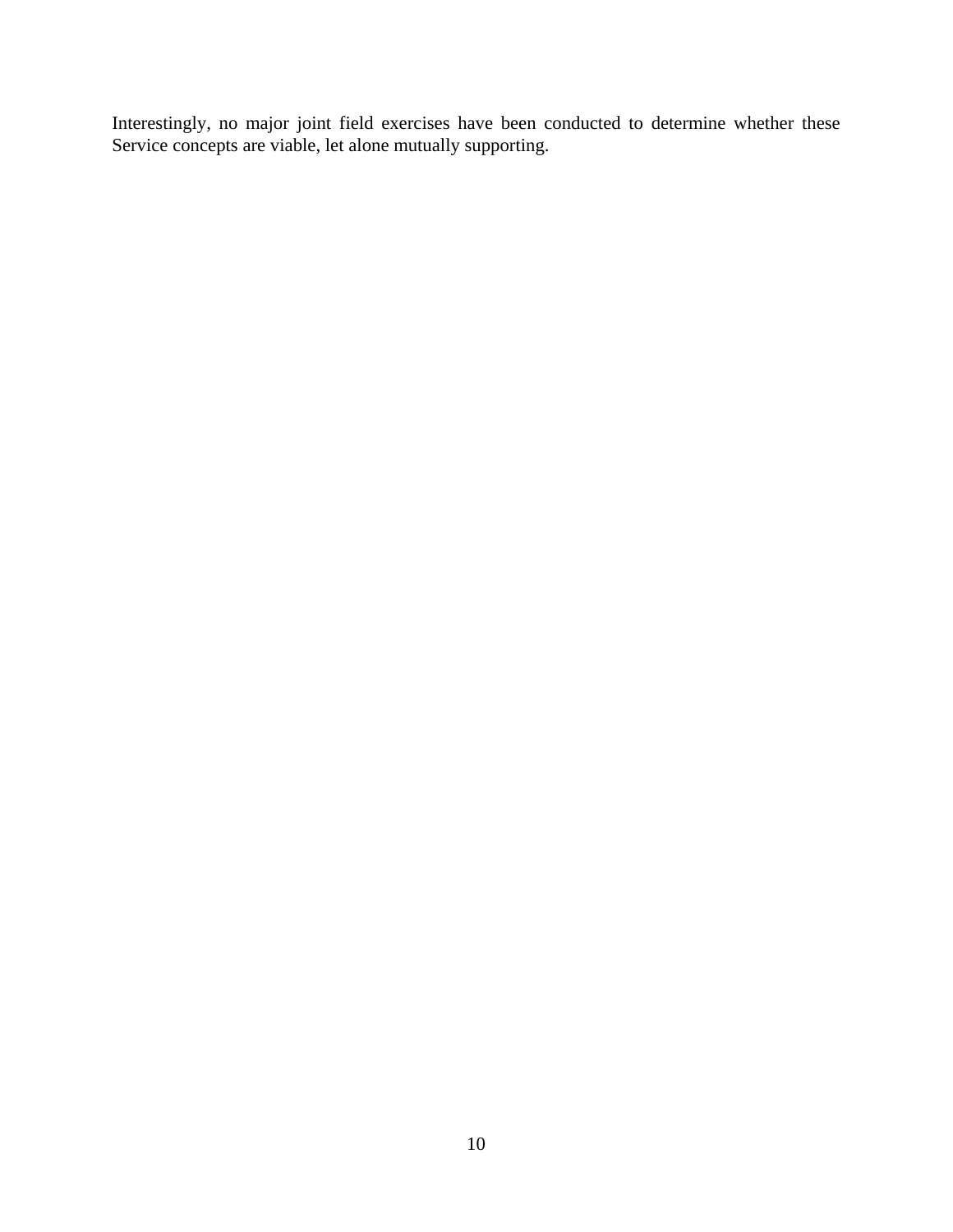## II. THE NEED FOR FIELD EXERCISES

While the US military will likely encounter very different challenges to its power-projection capabilities in the coming years, there is considerable uncertainty with respect to how it should position itself to deal with them. What military systems, both existing and potential, will be needed? What prospective operational concepts will prove effective and which will not? Will new forms of military organization be required, similar to the fast carrier task forces and panzer divisions that transformed warfare in World War II? Will different kinds of people, possessing different skill sets, be needed? These and other related questions require answers if America's military is to play its role in preserving the nation's security.

Unfortunately, the answers to these questions are difficult to ascertain. Priorities will have to be set, and difficult choices made. Simply stated, the Defense Department cannot build a military optimized for every prospective threat. Nor should it proceed with a modernization program that is based on what proved successful in yesterday's wars but which will likely prove far less effective against new challenges.

Yet the Pentagon risks doing precisely that when it undertakes large-scale production of a new land combat system, aircraft or class of ships without having a good understanding of how it will compete against emerging threats. For example, given the anti-access/area-denial case cited above, the following are but a sample of the many issues demanding attention:

- How does the Air Force plan to deploy its short-range tactical fighters to forward bases against the kind of threat described by General Fogleman? How will the Air Force employ these fighters to achieve air superiority against an enemy's dispersed and mobile ballistic and cruise missile forces?
- How does the Army plan to deploy and sustain its interim and objective brigade elements to (and through) large, fixed forward bases when such forward base access is absent, or the bases are at high risk of destruction?
- How does the Navy plan to move its carrier battle groups safely through narrow straits or along the littoral? How will the Navy counter the area-denial threat outlined by Admiral Johnson so as to influence the battle ashore, especially since its new carrier-based aircraft have inferior strike ranges to the aircraft they are replacing?

Field exercises that incorporate experimentation—at both the Joint and Service level—provide an indispensable means for resolving these questions and, in so doing, determining the proper mix of new and legacy systems required to operate effectively against future threats. Military field exercises at the *operational* level of warfare confer several critical benefits, both to defense planners and to those concerned with fiscal accountability. These benefits include:

• *Reducing Uncertainty in Preparing for Emerging Threats.* With respect to projecting power in an anti-access environment, Joint and Service field exercises would enable military leaders to explore promising operational concepts for deploying forces into theater, conducting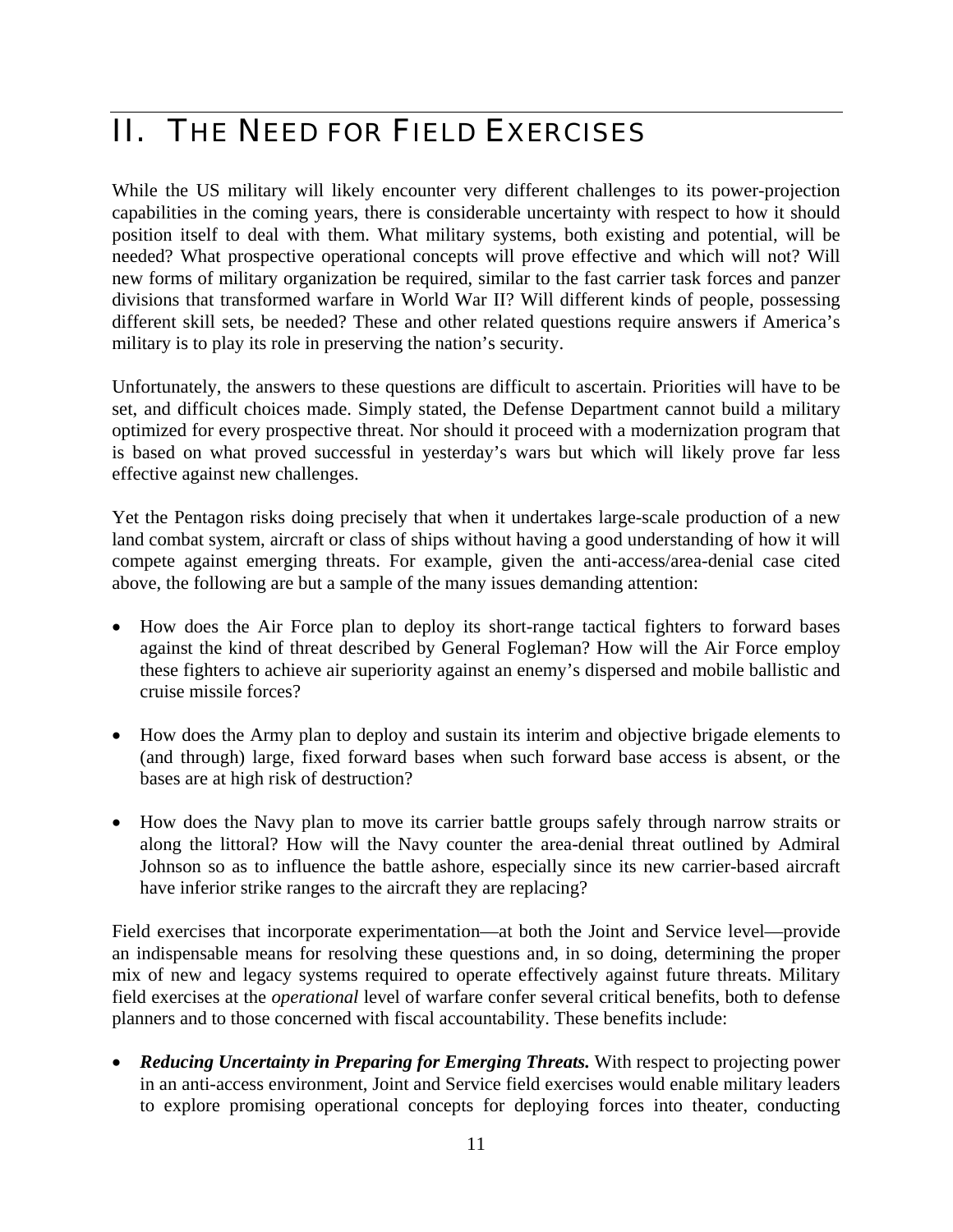extended-range precision strikes, determining if secure access to forward bases is possible, and identifying how to sustain the operation for a period sufficient to achieve its objectives. Through such field exercises, commanders can develop a feel for those operations that might succeed in such a threat environment and for the force mix and systems requirements needed to support such operations. This proved to be the case with Germany's development of blitzkrieg. Field exercises enabled the German military to work through the coordination problems associated with fast-moving mechanized formations, other ground formations and supporting air units. Equally important, field exercises also enable military leaders to determine those force elements and modernization plans that will likely diminish in value over time. For example, the Wehrmacht's field exercises in the 1930s helped convince the German Army's leadership that the horse cavalry's glorious epoch was rapidly drawing to a close.

- *Determining the Proper Mix of Emerging and Legacy Systems.* Field exercises also assist military organizations in determining those new systems and capabilities that will be required, those existing (or legacy) systems and capabilities that should be sustained, and what kind of mix should be established between the two. The Germans, for instance, used a series of field exercises to experiment with five different mechanized field formations—three of which were eventually adopted. In the case of the panzer division, over the course of these exercises the Germans found their initial design was far too "tank heavy" in proportion to the other elements of the division, such as artillery and engineers. Consequently, the number of tanks in the initial division design was reduced by roughly 50 percent. The proportion of certain supporting forces, such as engineers, was increased. Finally, supporting elements, such as engineers, and legacy systems, such as artillery, were motorized to better enable them to support the tanks' rapid advance.<sup>29</sup> In short, exercises proved critical to the Germans' ability to determine the proper mix of new (e.g., panzer, airborne, radio communications, and reconnaissance and attack aircraft) and existing (e.g., artillery, engineers) capabilities required for mechanized air-land operations.
- *Reducing Uncertainty by Testing and Evaluating a Wide Range of Capabilities.* Field exercises help identify and refine new forms of military operations and new force elements, which can then be employed relatively quickly if and when a threat emerges. In this way field exercises enable both innovation and transformation. For example, in the case of innovation, one sees that in the early 1960s the US Army conducted extensive field exercises to assess the potential of airmobile and air-assault operations.<sup>30</sup> These field exercises gave the Army an important option when, in the summer of 1965, it was ordered to deploy large combat forces to Vietnam. The first division selected for deployment was the Army's newly

<sup>29</sup> Werner Haupt, *A History of the Panzer Troops, 1916–1945* (West Chester, PA: Schiffer Publishing, 1990), p. 72.

 $30$  These exercises culminated in the Air Assault I and Air Assault II major field exercises. For a discussion of these exercises, and the related Air Force Goldfire exercises, see Andrew F. Krepinevich, *The Army and Vietnam* (Baltimore, MD: The Johns Hopkins University Press, 1986), pp. 121–27.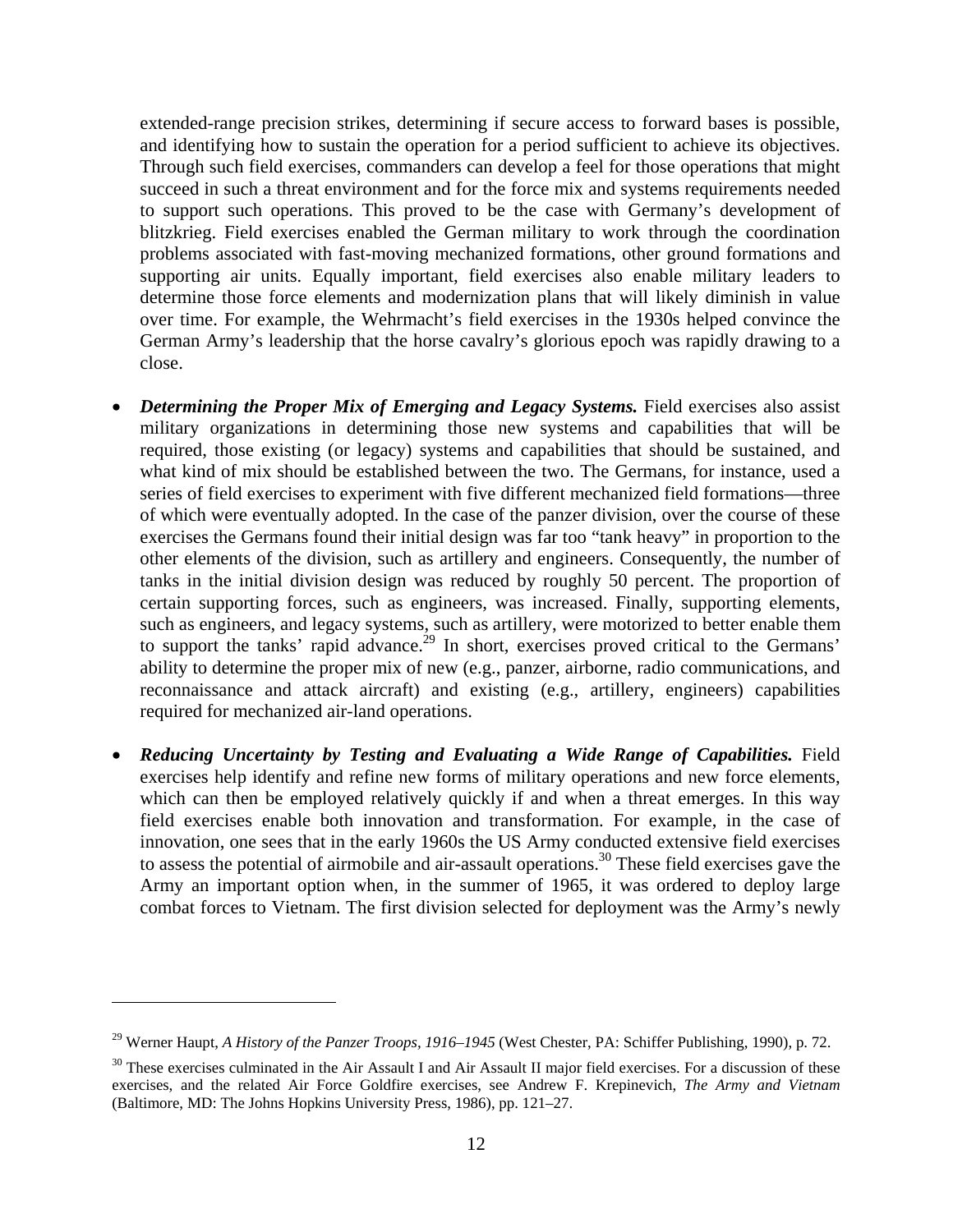formed 1st Cavalry Division (Airmobile).<sup>31</sup> To be sure, this new division did not overthrow the existing regime in land warfare. Mechanized ground formations retained their primacy. However, airmobile formations did represent a major innovation in land warfare. On a more profound (or transformational) scale, the US Navy's series of fleet problems enabled that Service to develop the principles of the fast carrier task force, which did supplant the battleship battle line as the dominant maritime formation for command of the seas. As a consequence of the fleet problems conducted during the 1920s and 1930s, when the battles of Coral Sea and Midway in 1942 clearly revealed the transformation of war at sea, the Navy was able to adapt quickly to conduct fast carrier task force operations.

- *Generating Successes that Sustain Momentum for Transformation and Innovation.* One reason why military transformations typically require a decade or so to bring about is that they must overcome the resistance of large organizations to major change. This is especially true with respect to the US military, which must contend with the additional burden of its remarkable success, and which today is undisputedly the world's premier fighting force. Thus, aside from convincing the US military that transformation is necessary, its members, especially the officer corps, must also be convinced that transformation is possible, and that the military is proceeding down the right transformation path. Properly structured field exercises, involving actual forces in an environment that is as close to actual operations as possible, are arguably unsurpassed in their ability to generate support, and even enthusiasm, for transformation within the officer corps. The *Saratoga's* raid on the Panama Canal in Fleet Problem IX and the 3rd Panzer Division's performance in the German Army's North German Plain maneuvers convinced many of the officers that witnessed the exercise—in a way that no war game or simulation ever could have—that they were onto something special, that a dramatically new and more effective way of conducting military operations was indeed possible. $32$
- *Complicating the Planning of Would-Be Enemies.* Field exercises that enable the US military to buy options on emerging capabilities can also greatly complicate the planning of would-be adversaries. For example, in the 1930s the Imperial Japanese Navy was forced to plan against a US Navy that was exploring a range of options for exploiting the potential of naval aviation, to include the deployment of large (e.g., *Saratoga* and *Lexington*) and small (e.g., *Ranger*) carriers, the use of sea planes, airships, and land-based aircraft, as well as proposals for launching a class of flying-deck cruisers. By enabling the creation of a range of capabilities and warfighting options, experimentation can compel would-be adversaries to stretch their limited resources thin, or to take the high-risk option of focusing their efforts on

<sup>&</sup>lt;sup>31</sup> The Army also considered fielding an Air Cavalry Brigade formation. For a discussion of the rise of airmobile/air assault forces in the US Army, see Krepinevich, *The Army and Vietnam,* pp. 112–27. See also J. Kristopher Keener, *The Helicopter Innovation in United States Army Aviation* (Cambridge, MA: MIT, March 2001).

 $32$  The same tends to be true of transformation in other large, competitive organizations. For example, see John Kotter, "Leading Change: Why Transformation Efforts Fail," *Harvard Business Review,* March-April 1995, pp. 59– 67. Kotter emphasizes the importance of creating "short-term wins." He notes that "Most people won't go on in the long march unless they see compelling evidence within 12 to 24 months that the [transformation] journey is producing expected results." Similarly, field exercises can do much to convince the officer corps that new warfare challenges are real and that there are innovative ways of dealing with them.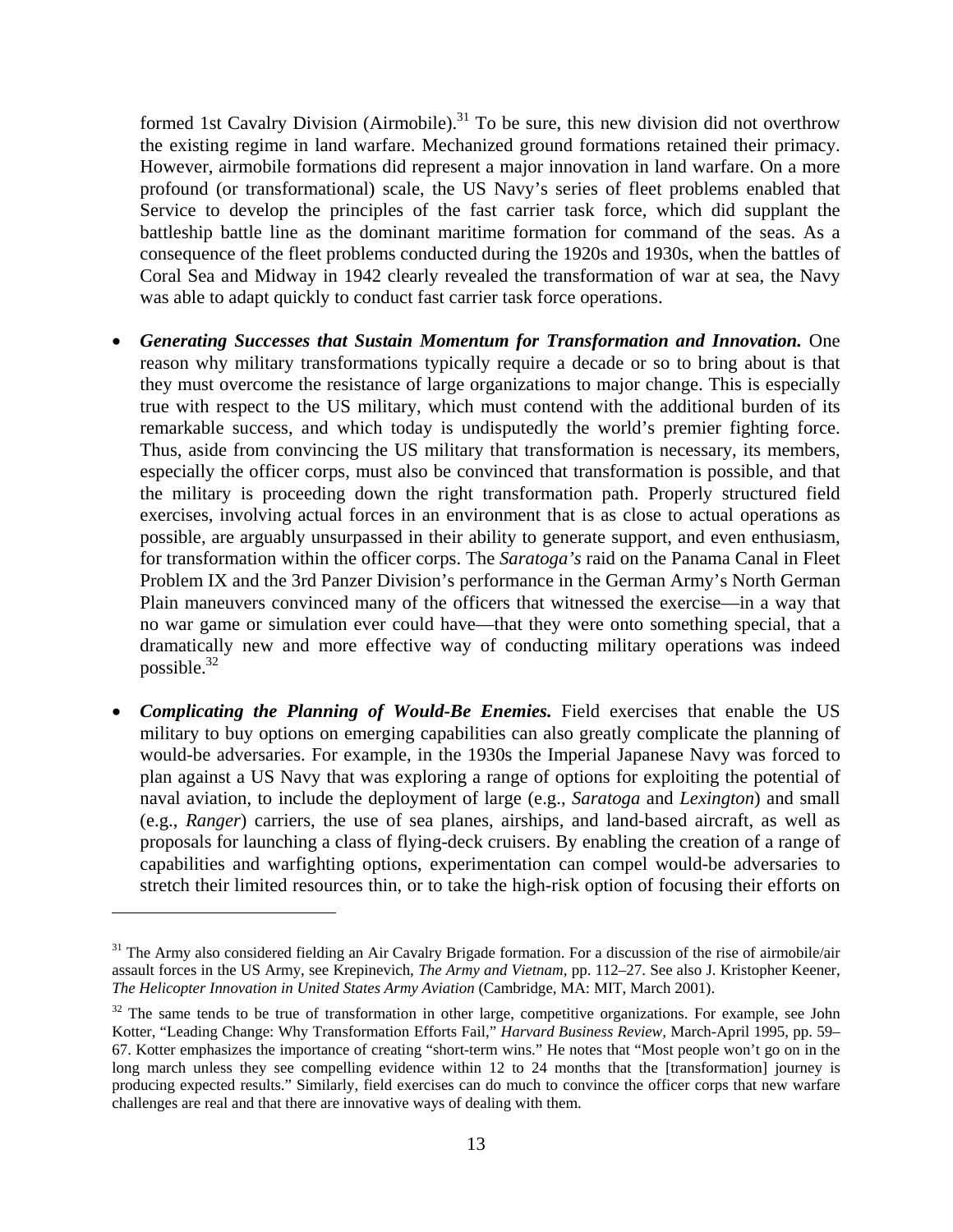offsetting only one or a few of the new warfighting options. Ideally, when confronted with this dilemma, potential adversaries would find themselves dissuaded from entering into a military competition in the first place.<sup>33</sup> This benefit of field exercises linked to experimentation and transformation seems likely to play an increasingly important role in the Bush Administration's new defense strategy, which places high priority on dissuading would be adversaries from challenging US military dominance.<sup>34</sup>

*Identifying Intra-Regime Shifts.* Save warfare itself, field exercises appear to be the best way to maintain an awareness of significant shifts in the character of military competition that sometimes occurs during periods of transformational change, but which are not themselves revolutionary. The US Navy's series of exercises and fleet problems conducted during the period between the world wars identified several such shifts. Tests on the battleship *Texas* in 1919 showed that aircraft acting as spotters greatly enhanced the battle line's accuracy at extended ranges. Thus, while the carrier had not displaced the battle line, it had nevertheless become indispensable to its effectiveness. Ten years later, Fleet Problem IX showed that carriers could function as a significant strike force in a raid, even though they still had not displaced the battle line as the arbiter of sea control. It was not until the fleet problems of the late 1930s that a substantial number of naval officers became convinced that carrier-based aircraft might be true ship killers. In the absence of such fleet exercises, it is doubtful the Navy would have either identified these shifts in the military competition, or adapted to them as quickly and as well as it did.

Similarly, field exercises today that orient the US military on addressing the anti-access and area-denial threats might reveal important intra-regime shifts. For example, if a transformation of warfare is on the horizon, its end state might be one in which it becomes prohibitively costly to deploy, sustain and operate US forces from large, fixed forward bases, such as major ports and advanced air bases. It may also be possible, however, for the US military to transform itself so that it could still project decisive force in the absence of such base access. Assuming such a post-transformation endpoint, it would be very useful to know

 $33$  Again, the highly competitive corporate sector offers instructive insight. The ability and the will to produce a range of capabilities can greatly complicate an adversary's ability to compete. A classic example is the war waged between Honda and Yamaha for supremacy in the motorcycle market, known in Japanese business circles as the "H-Y War." Yamaha was the "aggressor," in that it built a factory that would enable it to become the world's largest motorcycle manufacturer. The key to Honda defeating this challenge was its ability to rapidly increase the rate and range of change in its product line, which it used to bury Yamaha. At the war's start, both firms had roughly 60 models of motorcycles. Over the next 18 months, Honda introduced or replaced 113 models, turning over its product line twice, while Yamaha could manage only 37 changes during that same time period. This parallels in rough fashion the US Navy's development of a wide range of naval aviation "products" during the interwar years, and its ability to move rapidly to place them into the wartime "markets" (i.e., mission areas) where they were required. See George Stalk, Jr., "Time—The Next Source of Competitive Advantage," *Harvard Business Review,* July-August 1988, pp. 44–45.

<sup>&</sup>lt;sup>34</sup> The administration's QDR report declares "dissuading future military competition" to be one of its four fundamental defense policy goals. It declares that dissuasion will require the United States military to "experiment with revolutionary operational concepts, capabilities, and organizational arrangements . . . ." *QDR Report*, pp. 11– 12.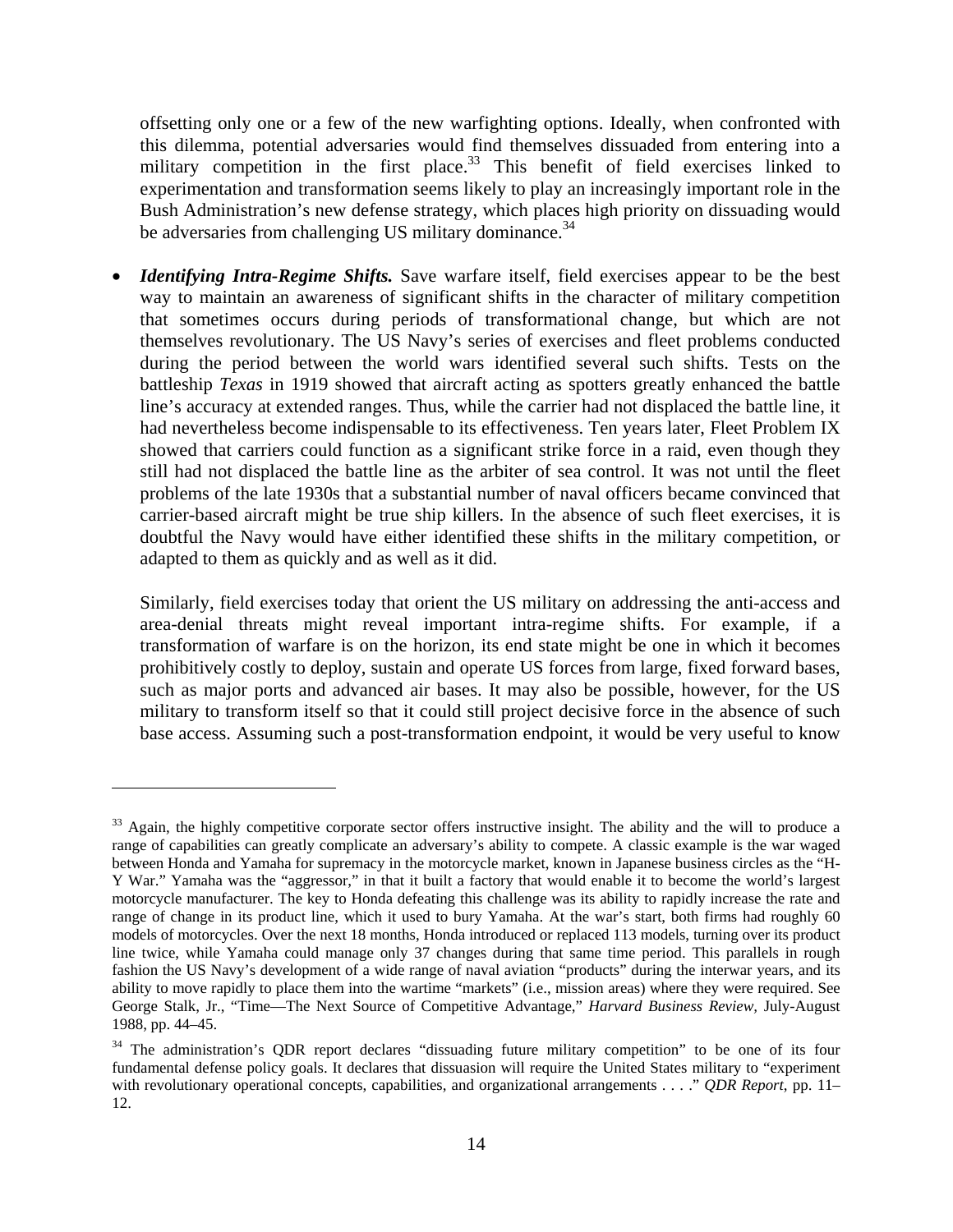whether, along this transformation path, there exist important transitory regimes that, although fleeting, represent an important change in the power-projection competition.

For instance, depending upon the relative success enjoyed by those militaries seeking to develop anti-access capabilities and those seeking to defeat them, one side or the other might gain an advantage for a limited period of time. If anti-access capabilities gain the upper hand, this would be important to know, lest US forces find themselves confronted with latter-day versions of Omaha Beach, Anzio and Tarawa as they attempt to deploy and sustain themselves through major forward bases. If, on the other hand, US transformation initiatives enable power-projection forces to gain a clear (albeit evanescent) advantage, it would be important to know, both for deterrence and warfighting purposes. For instance, at some point in its transformation the US military might have created, in essence, a spearhead force capable of swiftly defeating a nascent anti-access threat, thereby enabling the prompt, effective use of follow-on legacy forces in more traditional operations.<sup>35</sup> Obviously, the matter of whether such a capability does, in fact, reside within the US military would be of critical importance. As the US Navy's fleet problems indicate, properly designed and executed field exercises offer perhaps the best opportunity to identify and monitor whether the US military possesses a spearhead capability and to determine when intra-regime shifts are occurring.

#### • *Avoiding Premature Large-Scale Production*

1

- *Avoiding False Starts.* Field exercises, especially those that incorporate experiments, can help military organizations avoid buying large quantities of a promising system too early during a period of transformational change in military capabilities. The US Navy's first carrier designed from the keel up, the *Ranger*, was commissioned in 1934. Although some Navy leaders had pressed for construction of five *Ranger*-Class carriers, war game analysis and fleet problems soon indicated that, at roughly 14,000 tons, the *Ranger* was far too small to meet many of the demands of future fleet operations. As it turned out, the *Essex*-Class carriers that formed the backbone of the Navy's fast carrier task forces in World War II each displaced nearly twice as much tonnage as the *Ranger*.
- *Avoiding Dead Ends.* Military systems or capabilities that appear promising, or even revolutionary, sometimes fail to live up to expectations. In this case, the challenge of those leading the transformation effort is not to avoid buying them too early, rather, it is to avoid buying them *at all*. The experience of the US Navy during the development of naval aviation in the interwar period again provides an example of how rigorous experimentation and field exercises can help avoid dead ends. In 1930 the Navy's Bureau of Aeronautics proposed the construction of eight 10,000-ton flying-deck (or flight-deck) cruisers. The ships—half cruiser and half flight deck—were subjected to war game analysis at the Naval War College and some experiments employing surrogates in the

<sup>&</sup>lt;sup>35</sup> In fact, the US military's possession of such a capability appears to be a key assumption of the Air Force's Global Strike Task Force, the Navy's Assured Access, and the Army's Objective Force warfighting concepts.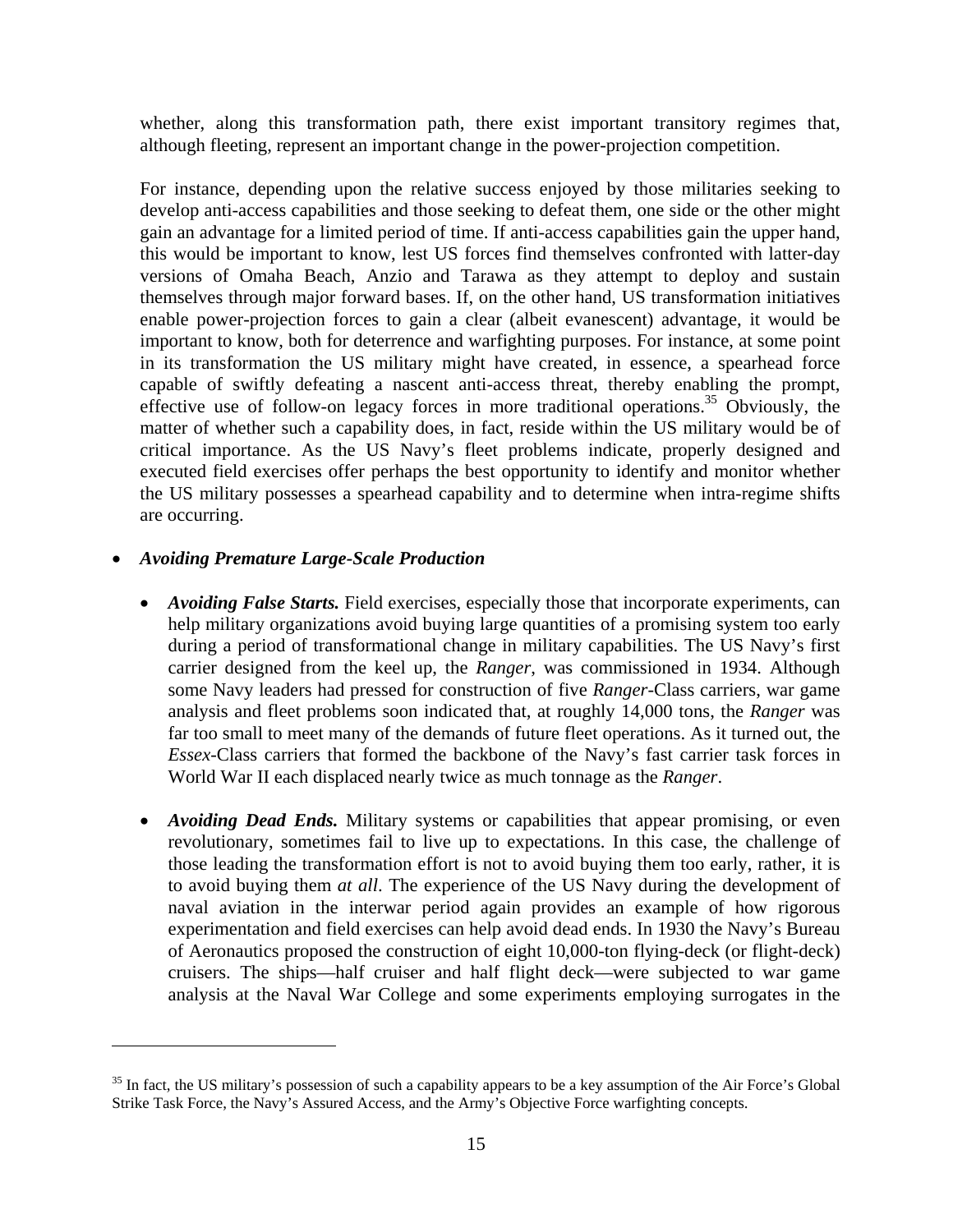fleet. Both painted a distinctly unfavorable picture of the hybrid ship, and it quickly sank beneath the Navy's programmatic waves.

• *Identifying and Solving Practical Problems*. Although important in their own right, planning exercises, simulations and war games can only go so far in identifying new forms of operation and new military system requirements.<sup>36</sup> Indeed, even the best war games have serious limitations.<sup>37</sup> War games can be very helpful in providing useful insights; however, they do not offer the detailed level of resolution obtained from well-designed and executed field exercises. This drawback is critical for in war, as with many other things, the devil is often in the details. For example, war games conducted at the Naval War College in the early 1920s indicated the importance of maximizing carrier aircraft compliments and aircraft sortie rates.38 It was not, however, until a prototype carrier (the *Langley*) was launched that the Navy could determine precisely how this goal was to be achieved (or, indeed, whether it could be achieved at all). Under Captain Joseph Reeves, the *Langley* conducted a series of exercises and experiments that led to such innovations as crash barriers and the deck park, which enabled the ship to more than double its aircraft complement and dramatically increase its sortie rate.<sup>39</sup> Similarly, the German Army's field exercises and operations in the late 1930s enabled it to solve critical issues with respect to fuel and spare parts requirements for its panzer formations, and the means by which the German Air Force, the Luftwaffe, would function as a highly mobile source of reconnaissance and fire (close air) support. Field exercises like these were essential to both militaries' efforts to transform to dominate the emerging conflict environment.

 $36$  As noted earlier, planning exercises, simulations and war games are important analytic tools that can greatly enhance the effectiveness of field exercises by identifying those promising capabilities that merit prototyping, those new force elements that should be established, and operational concepts that merit the detailed evaluation that only field exercises can provide. Thus these analytic devices serve as a filter to enhance the focus and value of field exercises. This is critical as field exercises are far more costly to undertake (and thus are conducted far less frequently) than war games, simulations or planning exercises.

<sup>&</sup>lt;sup>37</sup> For an overview of war game limitations, see Sydney J. Freedberg, Jr., "Inside the Pentagon's Newest War Games," *National Journal,* April 7, 2001, p. 1048.

<sup>&</sup>lt;sup>38</sup> A sortie is one mission flown by one aircraft.

<sup>39</sup> Norman Friedman, "The Aircraft Carrier," in *The Eclipse of the Big Gun: The Warship, 1906–1945,* ed. Robert Gardiner, (Annapolis, MD: Naval Institute Press, 1992), p. 39; and Reynolds, *Admiral John H. Towers*, p. 205.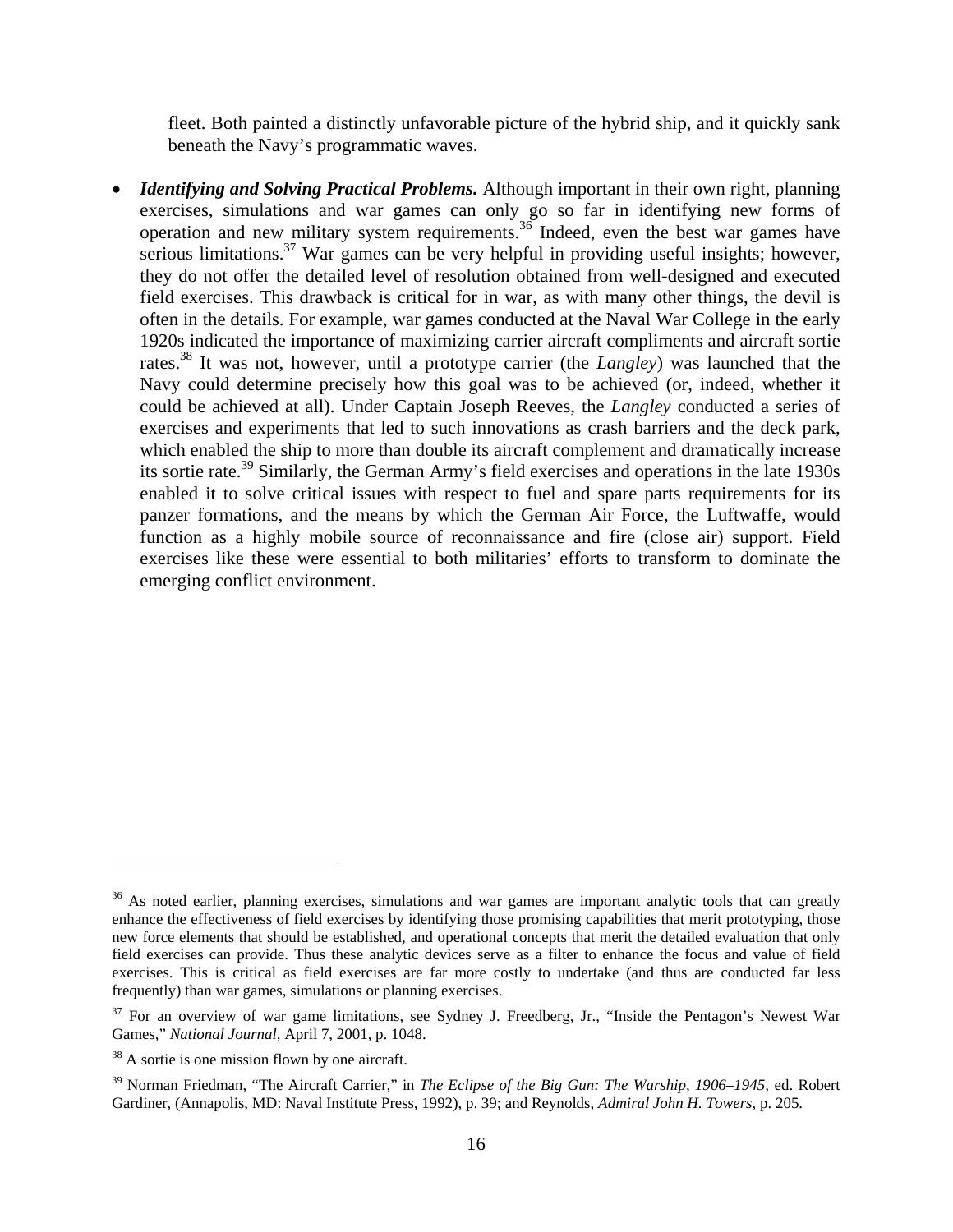### III. TRANSFORMATION AND FIELD EXERCISES

How well is the Defense Department doing in its efforts to secure the benefits of field exercises to support its transformation efforts? Given the characteristics of field exercises in previous instances of successful military transformation, it would seem that a Defense Department field exercise/experimentation initiative should be defined by *all* of the following characteristics:

- A compelling vision of the future warfighting environment, to include identifying the key challenges and opportunities at the operational level of war;
- A critical mass of key senior civilian and military leaders committed to field exercises oriented on military transformation;
- A sense of urgency regarding the need to conduct field exercises/experiments as soon as possible;
- A willingness to sustain the conduct of field exercises/experiments oriented on transformation on a regular basis throughout the period of transformation;
- A determination to conduct such field exercises/experiments at all levels of warfare tactical, operational and strategic—and among all the principal organizations involved (e.g., the Services, allies, other relevant governmental and nongovernmental organizations); and
- A willingness to increase substantially the resource level for joint field exercises.

### A COMPELLING VISION

1

All transformation efforts, to include transformation field exercises, need to be informed and guided by a compelling vision of how future military competitions will be different from those that dominate warfare today. Put another way, the US military leadership must provide a compelling answer to the question, "Why should the world's best military transform itself?"

Military organizations that have successfully undergone transformation benefit greatly from a clear statement of how the post-transformation conflict environment will differ from the pretransformation environment. For instance, in laying down his vision of future warfare, General Hans von Seeckt rejected the German Army's World War I experience when he declared that mass armies had become "cannon fodder for a small number of technicians on the other side." Consequently, he argued, "The goal of modern strategy will be to achieve a decision with highly mobile, highly capable forces, before the masses have begun to move."<sup>40</sup> Thus were the roots of blitzkrieg established. Similarly, the US Navy's Admiral William S. Sims left little doubt as to

<sup>40</sup> Robert M. Citino, *The Evolution of Blitzkrieg Tactics: Germany Defends Itself against Poland, 1918–1933* (New York: Greenwood Press, 1987), p. 71.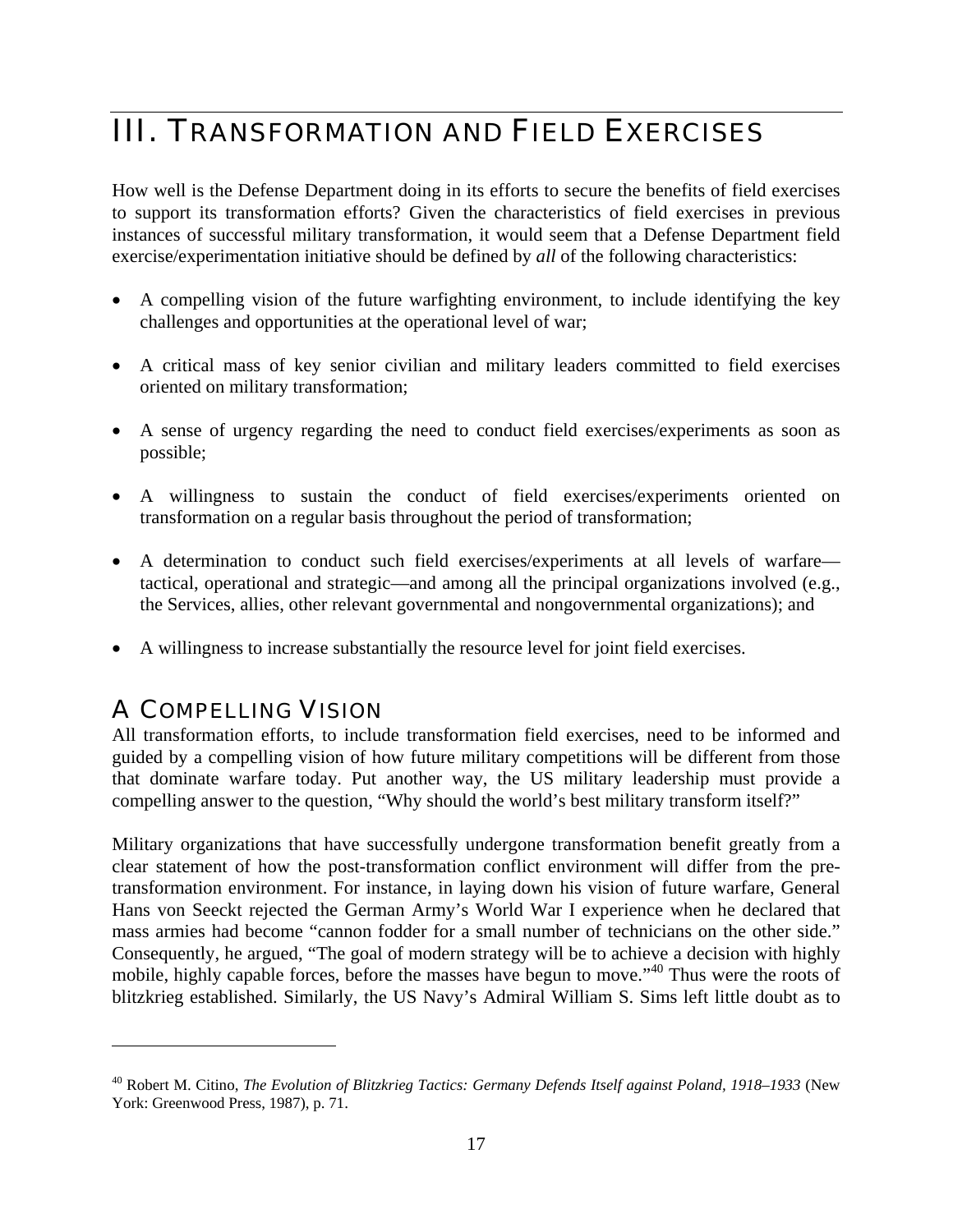the how the character of warfare at sea would undergo a transformation when he predicted in 1925 that a "high-speed carrier alone can destroy or disable a battleship . . . . [T]he fast carrier is the capital ship of the future." $41$ 

Regrettably, current Joint and Service vision statements do not present a similar compelling vision for transformation either at the Joint or individual Service level. The JCS' vision, set forth in *Joint Vision 2010*, and sustained in *Joint Vision 2020*, speaks in general terms of the need to achieve positional advantage over an adversary ("dominant maneuver"), engage the enemy effectively ("precision engagement"), support such activities efficiently and effectively ("focused logistics") while protecting friendly forces ("full-dimensional protection").<sup>42</sup> While these are desirable qualities for the US military to pursue, they offer little in the way of guidance as to how its missions (i.e., the character of key military competitions) might change over time (e.g., projecting power against an adversary possessing anti-access forces; defending against asymmetric attacks on the US homeland). Indeed, stripped of their adjectives, the characteristics of effective "maneuver," "engagement," "logistics" and "protection" would be those desired by *any* military organization, in *any* era.

Take the example of the US Army, arguably the most aggressive of the four Services in pursuing transformation. The Army's vision, "Soldiers on point for the Nation . . . persuasive in peace, invincible in war," may be seen as a general mission statement or slogan. But it is not a vision of how warfare will be different in the future. The apparent driver of the Army's "transformation" is not a newly emerging threat, but the perceived need to respond to existing threats *more quickly* (i.e., the ability to deploy a combat-ready brigade in 96 hours and a division in 120 hours). <sup>43</sup> The Objective Force called for by this vision will purportedly embody the following characteristics: responsive, deployable, agile, versatile, lethal, survivable, and sustainable.44 Again, as with *Joint Vision 2020*, all would agree that these force characteristics are desirable for the future Army (or *any* army at *any* point in history, for that matter). But a compelling vision would explain how these characteristics would be realized against prospective adversaries in post-transformation contingencies (i.e., those that will arise out of the new vision of warfare). With regard to deployability, for example, we might ask: How is the Army going to be more rapidly deployable in an anti-access environment? Important answers concerning how to defeat this asymmetric challenge might come from Service and Joint field exercises.

<u>.</u>

<sup>41</sup> Reynolds, *The Fast Carriers*, p. 1.

<sup>42</sup> JCS, *Joint Vision 2020*, p. 13; and JCS, *Joint Vision 2020*, pp. 20–27. To be sure*, Joint Vision 2020* notes the risks from changes in the conflict environment brought about by adversaries pursuing asymmetric strategies. The Joint Chiefs go on to say that such strategies are "perhaps the most serious danger the United States faces," that asymmetric advantages may be pursued on any level of warfare—strategic, operational or tactical—and that "adversaries may pursue a combination of asymmetries . . . ." The reader is further instructed that "asymmetric threats are dynamic and subject to change, and the US Armed Forces must maintain the capabilities necessary to deter, defend against, and defeat any adversary who chooses such an approach." Yet despite these general statements of concern there is little in the way of detailed discussion as to what form (e.g., anti-access, area denial) asymmetric threats might take. JCS, *Joint Vision 2020*, pp. 4–5.

<sup>43</sup> Colonel Daniel Gerstein, "Army Transformation," Information Paper, DAMO-SSV, November 9, 2000.

 $44$  Ibid.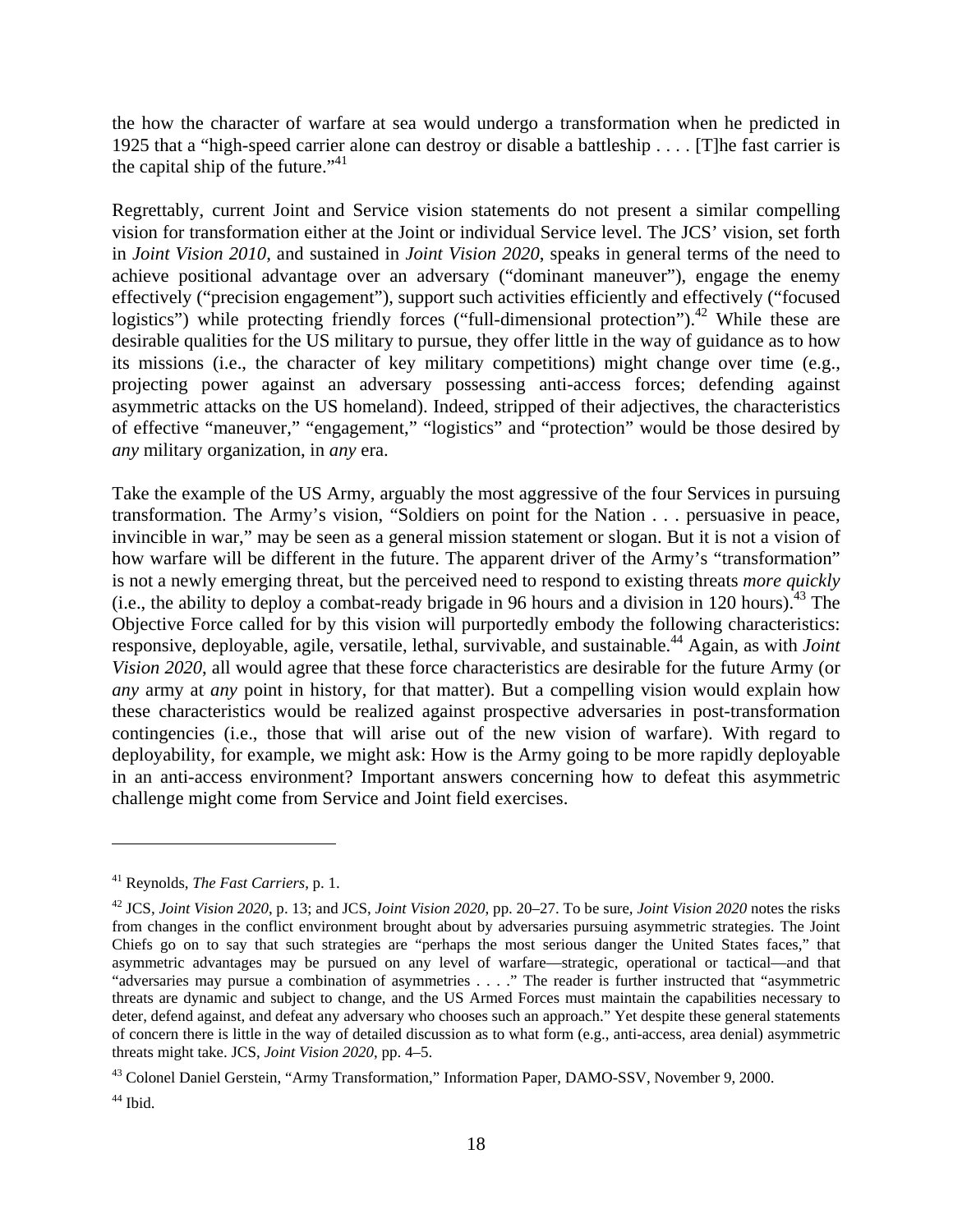Similarly, the Army also has the potential to field forces that can both identify and engage an adversary at far greater ranges and with increased lethality than has ever been possible before. The Army possesses today many of the elements of such a deep-strike force, to include both the long-range reconnaissance components (e.g., unmanned aerial vehicles (UAVs), scout helicopters, long-range reconnaissance teams, and some access to the other Services' reconnaissance systems) and strike components (e.g., rocket artillery, attack helicopters and surrogates for unmanned combat air vehicles or UCAVs). If field exercises proved the value of such a formation, it could provide the Army with a great competitive advantage over any other army in the world.

Finally, the vision would provide those charged with effecting transformation with a sense of the priorities among these force characteristics. Trade-offs are difficult to avoid among desirable characteristics. For example, the Army is attempting to become lighter in order to become more deployable, which historically has often also meant decreased survivability and lethality. Which desired capabilities have priority? What are the minimal acceptable performance characteristics beyond which trade-offs are not permissible? How does the Army know with confidence it is drawing the correct conclusions regarding these trade-offs, in the absence of rigorous field exercises oriented on the future operational (e.g., anti-access/area-denial) environment? Recall that the German Army, in developing the panzer division, made major modifications in the division's design—to include the mix of combat arms, supporting arms and weapon systems—as a consequence of its experience in field exercises. Moreover, the Germans conducted field exercises/experiments with five different mechanized formations, contrasted to the US Army's single Interim Brigade Combat Team (IBCT) formation. The "vision problem" is not unique to the Army; to a greater or lesser extent, the other Service visions suffer from similar maladies.

In summary, the absence of a compelling vision undermines transformation in two ways. First, it fails to provide a clear, persuasive justification for change. Second, it fails to state what will guide (or drive) change. Under these circumstances, "transformation" can easily lead military leaders to focus on improving current forms of operations to meet enhanced variations of existing threats, when the threat is actually changing in substantial, and perhaps fundamental, ways.

### A CRITICAL MASS OF KEY DECISIONMAKERS

Military transformation—and the field exercises oriented towards that goal—to date has lacked the critical mass of support from senior military and civilian leaders that has characterized successful transformation efforts in the past. Moreover, by its nature, dramatic change in large military organizations almost inevitably involves a long-term process that spans a decade or more. However, the US military's institutional practices typically find senior leaders rotated out of their assignments every three or four years. While this rotation cycle may work well for leaders whose responsibilities are near-term oriented (for example, the regional CINC who is responsible for the immediate warfighting mission in his area of operation), the transformation mission is one that can be accomplished only over a relatively long period of time.

It is not surprising, then, that military organizations that have successfully transformed have almost always had a few key senior leaders serve an extended tour of duty, often double or even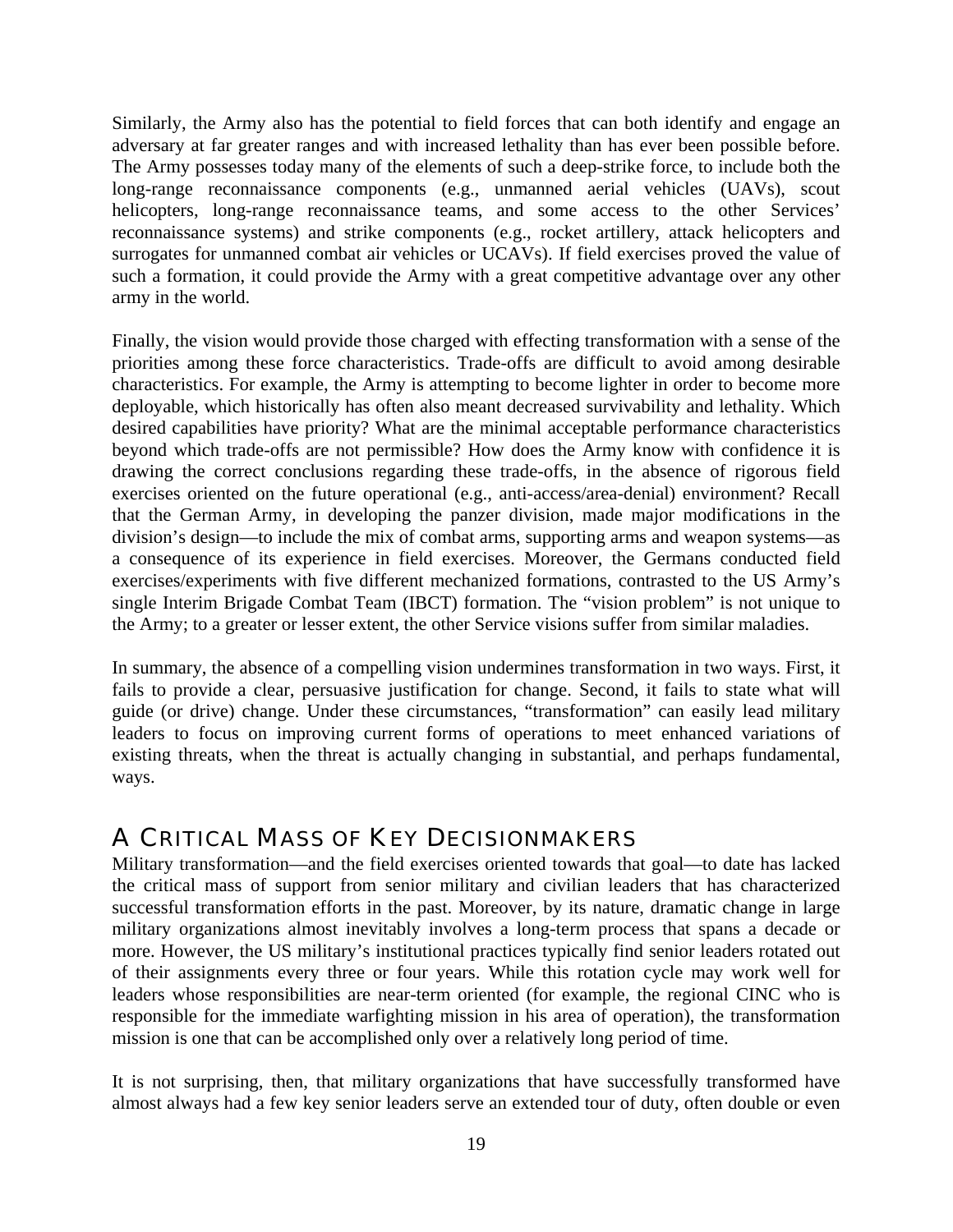triple the length of a typical flag (i.e., general or admiral) officer tour in today's US military. During the German Army's transformation to blitzkrieg, for example, the head of its shadow general staff, General Hans von Seeckt, served seven years in that position. The American Navy's exploitation of naval aviation was shepherded by Vice Admiral William Moffett, who remained head of the Navy's Bureau of Aeronautics for twelve consecutive years. On the other hand, the tour of duty for the CINCJFCOM remains the same as those for CINCs who are primarily responsible for meeting immediate warfighting requirements. The absence of extended tours of service for transformation-minded senior US military leaders serving in key positions (e.g., CINCJFCOM) should give pause to those who are concerned about joint transformation field exercises in particular and the prospects for transformation in general.

### A SENSE OF URGENCY

If history is any guide, and if the Defense Department is serious about transforming the US military, then field exercises oriented on that goal must be initiated now and conducted on a frequent basis. Moreover, funding, forces and equipment (to include rapidly prototyped equipment and surrogates) must be made available to support these exercises.

Recall that during the interwar period of the 1920s and 1930s, the US Navy conducted twentyone fleet problems involving large elements of the fleet. Some fleet problems were so extensive that they comprised several major phases, each of which could have been viewed as an independent exercise. The German Army continually found ways to conduct substantial field exercises even during Germany's period of disarmament from 1919–35. Following the onset of rearmament, the German military moved quickly to conduct the largest field exercises of the interwar period, while concurrently conducting major operations in the Spanish Civil War.

Both of these militaries were animated by a sense of urgency among their military leaders that rapid (and perhaps profound) changes in the threat environment or character of the conflict were possible, if not imminent. The US Navy was acutely aware of the growing challenge posed by the Imperial Japanese Navy, both in terms of its growing strength and its efforts to exploit the potential of naval aviation. The German Army was driven by the need to avoid a protracted war of attrition on multiple fronts, the type that led to its defeat in World War I. This led to the Wehrmacht's vigorous efforts to exploit rapidly advancing technologies (i.e., automotive, aviation, radio) to restore mobility to the battlefield. The urgent need to keep pace with the competition, to determine as best as possible the direction warfare was headed, and to reduce uncertainty about what new (and legacy) capabilities would prove effective (and which would not), led these innovative militaries to exploit the potential of field/fleet exercises with a keen sense of urgency.

Today the warnings of military leaders like General Fogleman and Admiral Johnson—not to mention those of the National Defense Panel and Defense Science Board—connote a similar sense of urgency with respect to the US military's need to begin now to prepare for emerging threats and to exploit potential opportunities. Sadly, the events of September 11 only serve to reinforce that the character of conflict is transforming once again, and that even the US military must transform to maintain its competitive position. Unfortunately, the current US military leadership's rhetoric asserting the need for transformation (and the field exercises to support and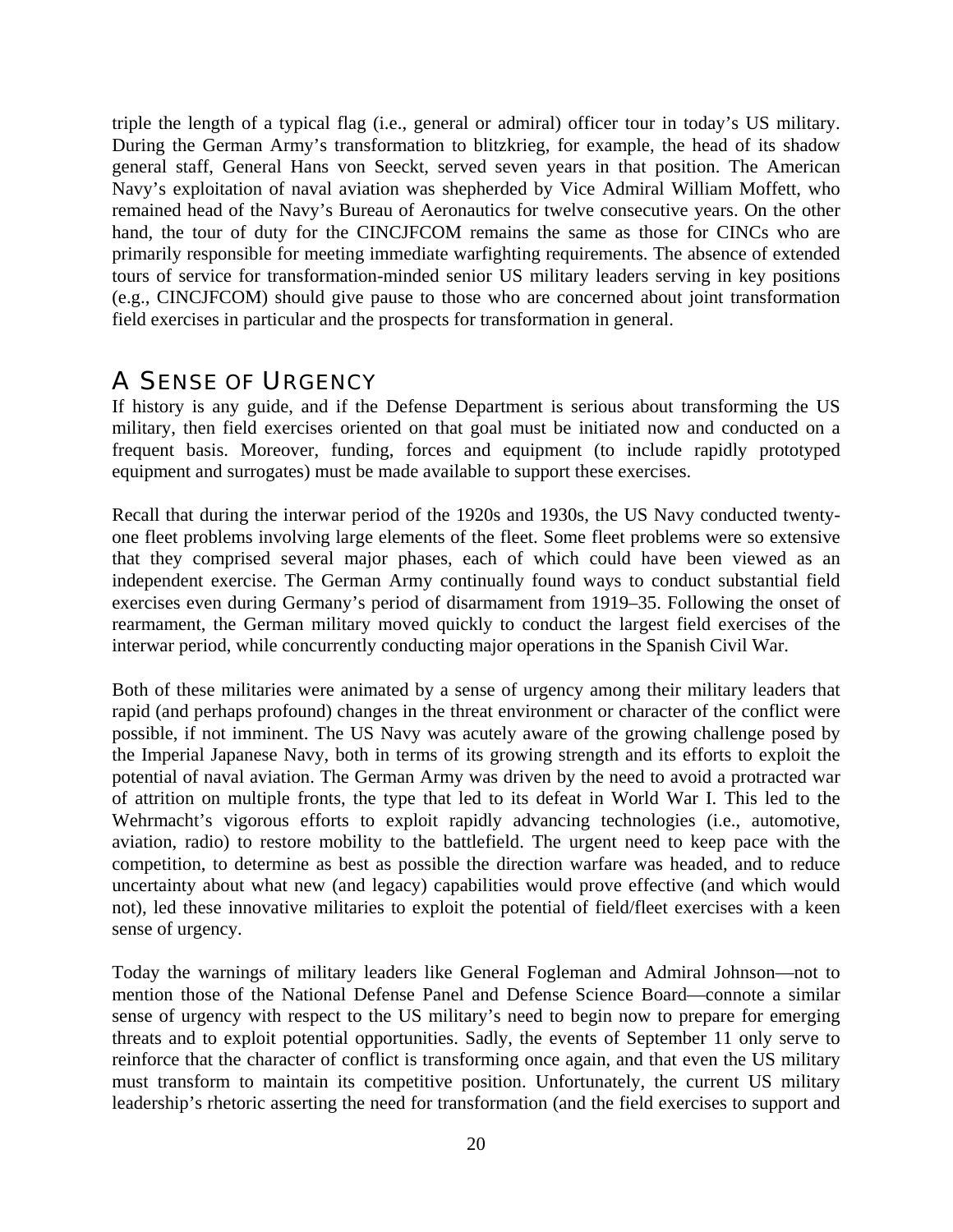inform it) has not been matched by a similar sense of urgency or any substantial resource support. Recall that the establishment of JFCOM for the purpose of undertaking joint exercises and experimentation was not a Defense Department initiative. Rather, it was the consequence of congressional leadership and the recommendations of an independent panel of experts.<sup>45</sup> Absent congressional pressure, the command's first major exercise, Olympic Challenge, was not scheduled to occur until 2004, some six years after being tasked with the responsibility for joint experimentation.

In any event, the current approach to employing field exercises as a central means of guiding and informing transformation stands in stark contrast to the sense of urgency that has historically characterized successful military transformations. Consequently, it is difficult to conclude the Defense Department's effort to date represents a vigorous attempt to exploit the potential of field exercises to support the transformation process.

#### SUSTAINED EFFORT

Field exercises must be an enduring element of the US military's transformation strategy. Not only must they be initiated promptly, they must also be sustained, typically over a protracted period of time, to effect transformation.

Several Services deserve credit for attempting to develop a long-term approach to field exercises oriented on transformation. The Marine Corps, for example, has conducted a series of exercises and experiments under the rubric of Sea Dragon, which includes the Hunter Warrior, Urban Warrior and Capable Warrior activities. One of their more innovative efforts involved an attempt to work the problem of providing close air support in an urban environment. The Marines commissioned the construction of an Urban Close Air Support Facility at their Air Station in Yuma. The complex includes over 150 buildings constructed from shipping containers and empty cluster bomb unit containers. The buildings range in size from one to five stories, and are configured in various shapes. These are modest steps, to be sure, but ones that could be encouraged by a comprehensive Defense Department effort to exploit experimentation in support of transformation.

The Marines apparently intend to pursue these efforts on an enduring basis as a means for preparing to meet emerging challenges, while looking for ways to exploit advances in technology to support future operations. While the principal focus of these exercises is at the tactical level of warfare, the Marines apparently hope to begin addressing post-transformation challenges at the operational level.46 As one Marine general put it, "How do we sustain our forces in a world that

<sup>45</sup> See NDP, *Transforming Defense*, pp. 68–72.

<sup>&</sup>lt;sup>46</sup> The General Accounting Office (GAO) criticized the Defense Department's (and, by implication, the Marine Corps') urban warfare exercise effort as being too focused on the tactical level of war, while giving insufficient attention to the strategic and operational warfare concepts that would inform how tactical operations would be conducted. The report challenged the Marines to address the gaps in urban operation capabilities that were identified in earlier Marine Corps exercises. The Marines' response was Project Lincolnia, which involved a series of war games that culminated with a field exercise in August, 2001. The exercise, set in 2004, was conducted at the Marine Corps base at Quantico, Virginia. It explored US peacekeeping operations in the fictional city of Lincolnia.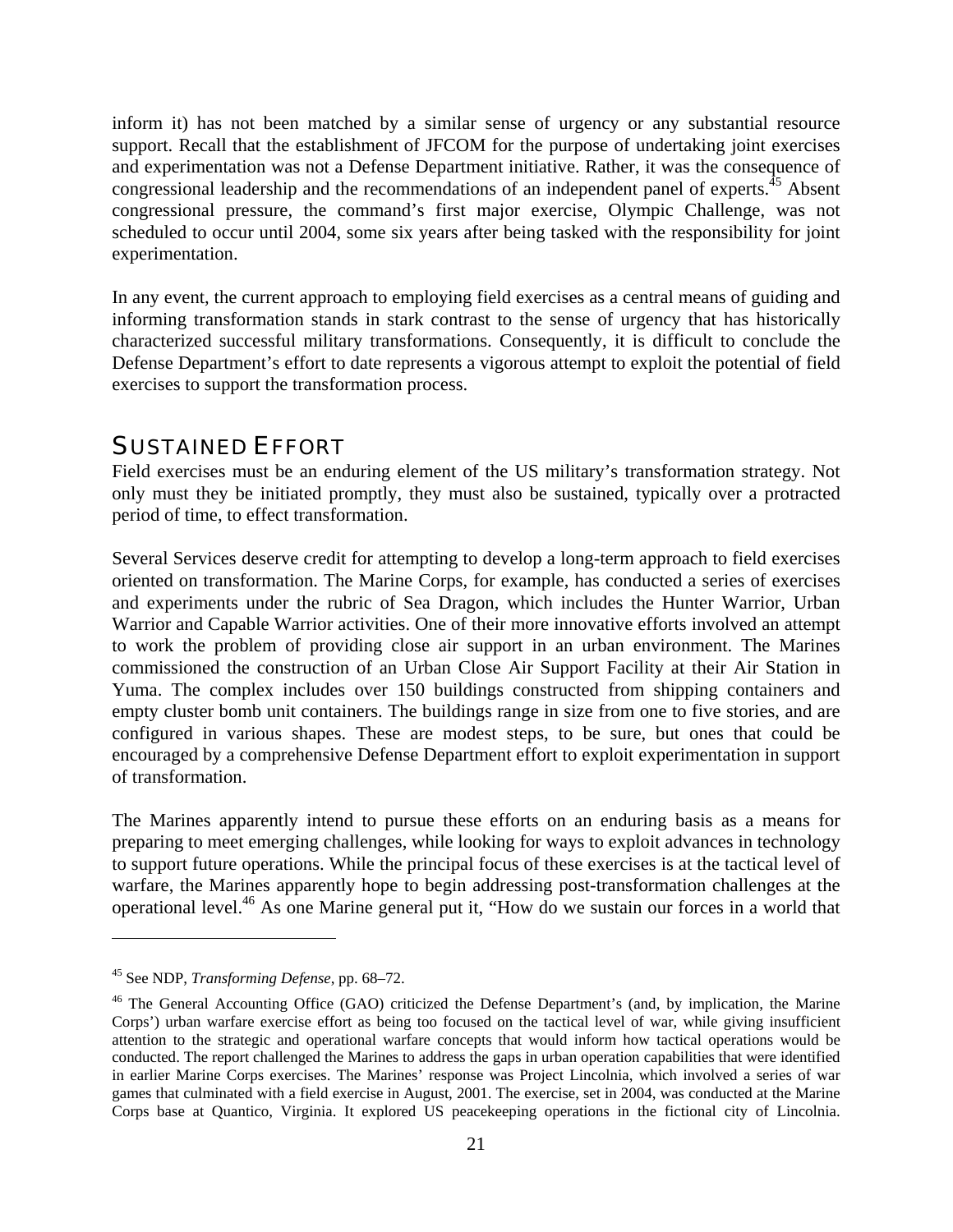will feature fewer and fewer overseas land bases and where a large build-up of supplies and equipment ashore may be impractical because of geographical, political or threat conditions?"<sup>47</sup> Recent events in Afghanistan have made this question most prescient.

#### **COMPREHENSIVE**

 $\overline{a}$ 

Although primary emphasis should be placed at the operational level, field exercises and experimentation should take place at *all levels* (tactical, operational and strategic) of warfare and also among *all principal organizations* involved, to include each of the Services and, where appropriate, other governmental and non-governmental elements.<sup>48</sup> This requires a substantially greater level of effort on the part of the Defense Department. To date, field exercises and experimentation, such as the Marine Warrior series, have been heavily weighted toward the tactical level of warfare. While these efforts are desirable, they must be informed by how military organizations believe they will have to fight at the strategic and operational levels of warfare (see below).

For example, the JFCOM's first simulated experiment involved attacking critical mobile targets, such as mobile ballistic and cruise missile launchers, that could hold US forward bases at high risk of destruction. However, the ways in which the military might accomplish this task are greatly influenced by considerations at the operational level. The experiment's conduct—and outcome—could change dramatically if it was assumed that forward bases were either unavailable to US forces or that operating US forces from these bases prior to defeating the antiaccess threat would place them at unacceptable risk (e.g., from the very anti-access forces that are the target of US operations). How the military goes about solving the critical mobile targeting and engagement problem at the tactical level is thus influenced enormously by operational level factors. Consider the recent operations in Afghanistan to destroy both fixed and critical mobile targets in the form of Taliban and al Qaeda forces by combining special operations forces on the ground with air strikes. Owing to a lack of forward base access, in this conflict the workhorse arm of US airpower—short-range, land-based tactical fighter-bombers—had to sit on the sidelines while long-range bomber and naval strike aircraft predominated. In sum, experimentation and field exercises that focus on the tactical level of warfare in the absence of

Surrogate equipment, such as small robots equipped with cameras, was used to simulate desired capabilities. Despite these positive developments, however, the Marines' efforts remain focused at the tactical level of warfare. "Project Lincolnia Says DoD, State Dept. Should Focus on Urban Ops," *Inside the Navy*, February 26, 2001, p. 3; "Recon Network, Unmanned Systems Gain Steam in Recent War Game," *Inside the Navy*, February 26, 2001, p. 3; Kim Burger, "USMC Exercise Aims to Fill Gap in Urban Warfare Tactics," *Jane's Defence Weekly*, August 22, 2001.

<sup>&</sup>lt;sup>47</sup> LTG John E. Rhodes, "Concerning Marine Corps Experimentation Efforts," Statement before the Senate Armed Services Committee, Emerging Threats and Capabilities Subcommittee, October 20, 1999.

<sup>&</sup>lt;sup>48</sup> One growing challenge confronting the US military concerns its role in defending the American homeland from the covert introduction and deployment of chemical, biological or radiological agents, and from electronic attack on the national information infrastructure. Exercises oriented on addressing this threat should logically involve those nonmilitary institutions and organizations that would play a significant role in dealing with an actual contingency (e.g., the Federal Bureau of Investigation (FBI), Coast Guard, state and municipal governments, private industry, etc.).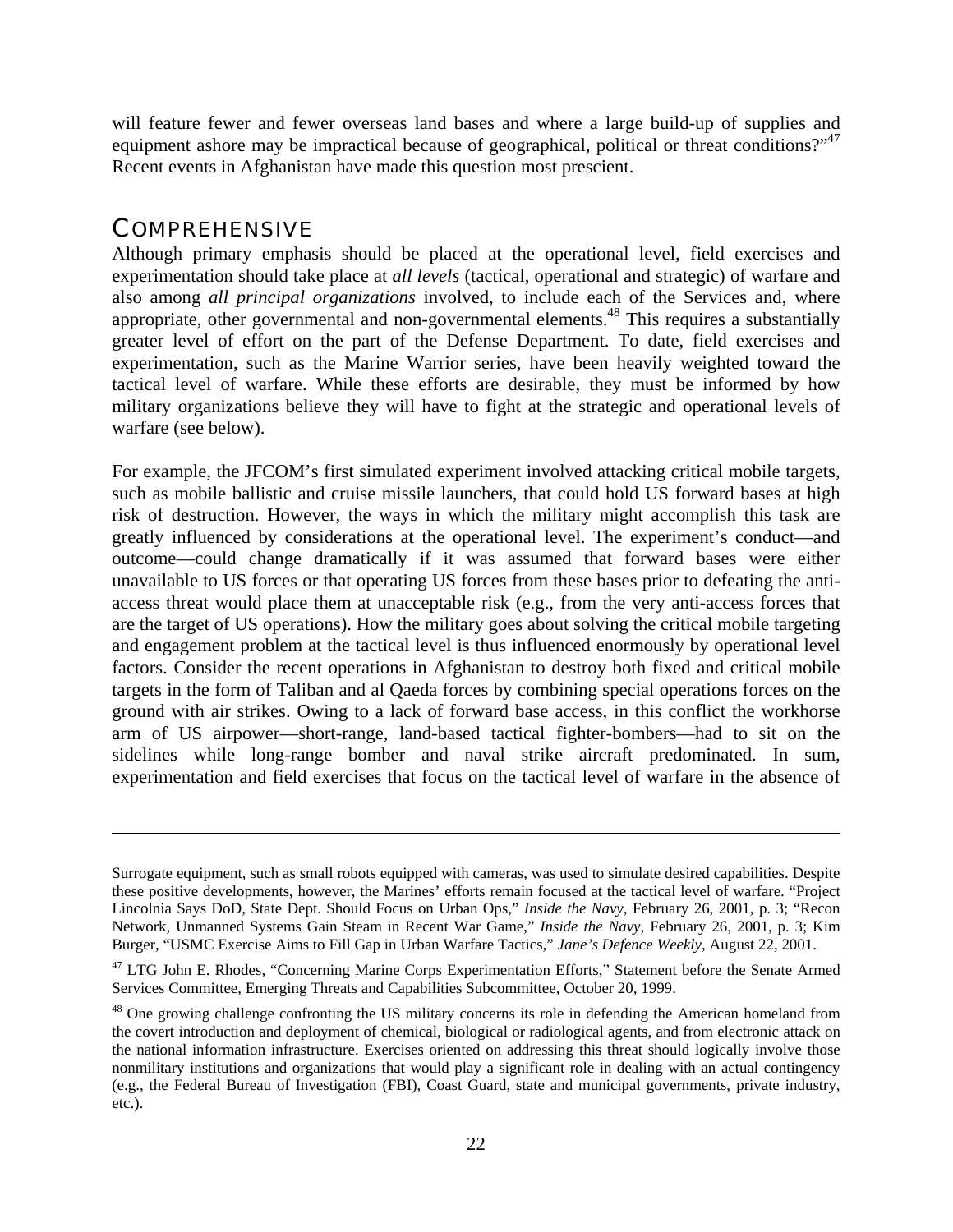considering the requirements imposed by the military competition at the operational level risk arriving at irrelevant, or impractical, solutions to accomplishing the mission.

The US military plans to fight as a joint force, drawing upon all the Services' capabilities. This makes sense as modern technology has enabled each of the Services to operate far outside its traditional battle space and into the battle space of its sister Services. Joint field exercises and experiments should therefore encourage a friendly, but spirited, competition among the Services to determine the proper mix of Service capabilities required to conduct joint operations. To its credit, the Army expanded the major field exercise on urban operations it had planned for September 2000—now known as the Joint Contingency Force Advanced Warfighting Experiment or Millennium Challenge 2000—to include participation from the other three Services as well as the staff of JFCOM.<sup>49</sup> Once again, however, this represents more of a bottomup approach by the Services than top-down guidance and support from senior DoD leaders.

#### FOCUSED AT THE OPERATIONAL LEVEL OF WARFARE

While field exercises designed to identify and exploit promising paths toward military transformation must be vigorous, sustained and comprehensive, history also indicates that their principal focus should be oriented on meeting challenges (or exploiting opportunities) at the operational level of warfare. Moreover, such field exercises must be directed at preparing forces for the challenges of the next war, not at becoming more proficient at waging the last one. Concepts of operation for dealing with emerging threats can be viewed as the point in transformation where the rubber meets the road. Such new concepts, particularly in their early forms, represent educated judgments about what new mix of force elements and capabilities will be required to operate effectively in the new competitive environment. As such, they constitute a very significant initial effort to identify the winners and losers that will emerge out of military transformation.

As noted above, failing to take these factors into consideration runs the risk that field exercises will arrive at some very good solutions to the wrong problems. This, regrettably, is all too often the case with current field exercises. To be sure, some progress has been made. There is growing acceptance within the US military of the anti-access and area-denial threats to US powerprojection capabilities. Recent Air Force and the Navy concept development efforts have noted the multi-layered threat to large, fixed, forward bases and to forces operating in the littoral.<sup>50</sup> The

<sup>&</sup>lt;sup>49</sup> Millennium Challenge 2000 involved the four Services conducting separate exercises and experiments within the same overall scenario, which was intended to exploit the lessons learned and the challenges arising from the war in Kosovo. The scenario involved defeating an attack by the fictional People's Democratic Republic of Atlantica against the peaceful island state of Cortina, a US ally. The Army exercise was called the Joint Contingency Force Advanced Warfighting Experiment. The Marine Corps' exercise was named Millennium Dragon, while the Air Force element was dubbed the Joint Expeditionary Force eXperiment (JEFX) 2000. The Navy's participation was under the exercise rubric of Fleet Battle Experiment Hotel. Christian Lowe, "In First, Services Run Their Battle Experiments Jointly," *Defense Week,*(September 11, 2000, p. 1.

<sup>50</sup> Colonel Steve Pennington, "Creating Tomorrow's Military: Role of USAF Experimentation," Briefing, JFCOM, Virginia Beach, VA, December 13, 2000; and Commander Mike Corrigan, "Naval Warfare Development Command," Briefing, JFCOM, Virginia Beach, VA, December 13, 2000.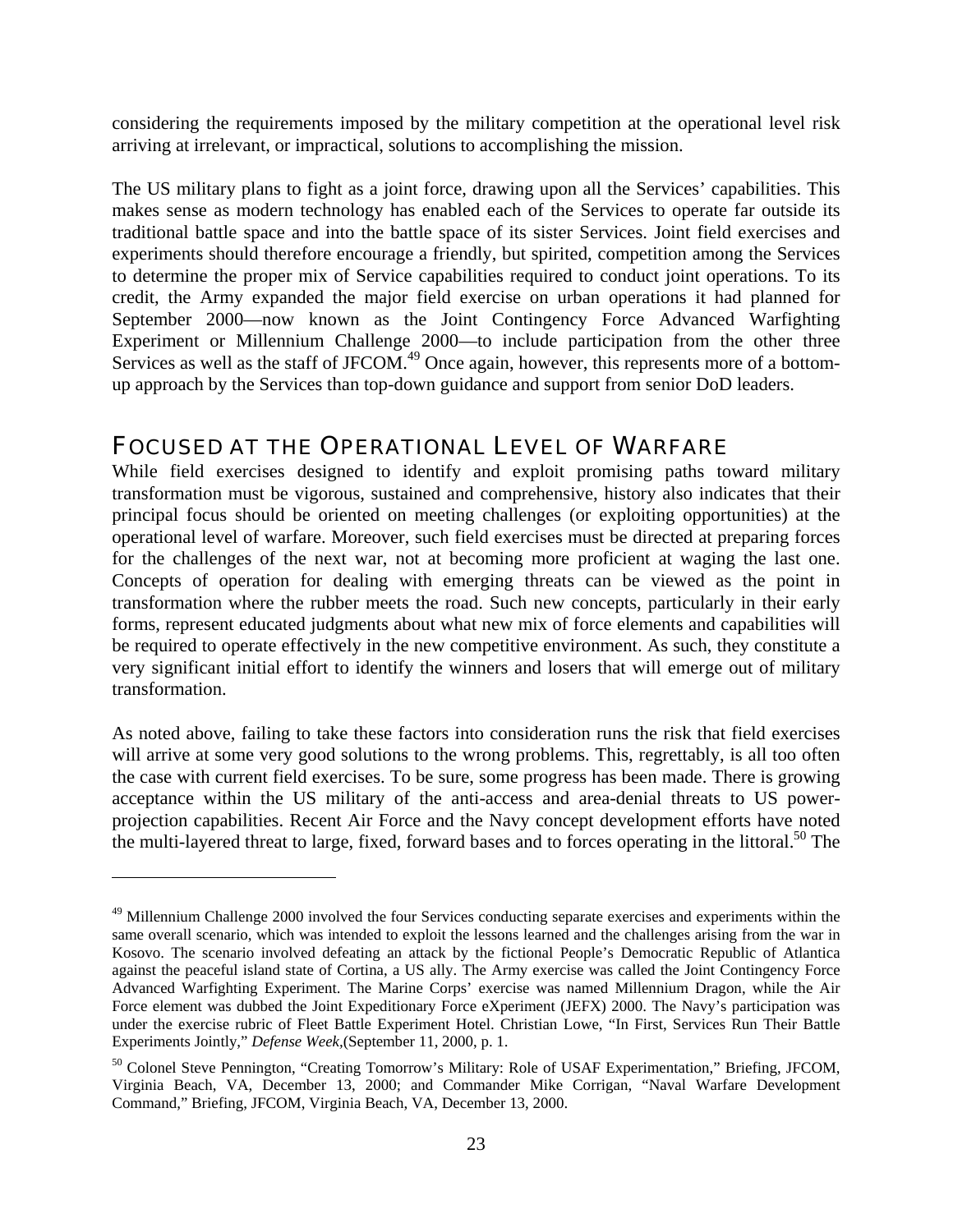Marines have identified urban control and eviction operations (Projects Metropolis and Lincolnia) and consequence management operations in defense of the US homeland (Project Atlanta) as emerging challenges. JFCOM is attempting to focus its next major field exercise, Millennium Challenge 2002 (MC 02), on the anti-access/area-denial threat.

While encouraging, the acknowledgement of new challenges/missions at the operational level of warfare begs the question of whether JFCOM or the Services are:

- Orienting themselves on refining new operational concepts, force elements and capabilities to deal with these challenges;
- Structuring war games and field exercises so that existing and projected capabilities actually confront these challenges in a realistic manner; and
- Altering existing requirements in order to better enable them to meet these new challenges.

Indications are that, as it has with terms like the "Revolution in Military Affairs," and "Transformation," the US military has done far better at adopting the terminology associated with emerging operational challenges than it has in coming to grips with them. Indeed, the concepts of operation currently under consideration by JFCOM and some military services for dealing with the anti-access/area-denial challenges do not appear particularly promising. For instance, JFCOM's centerpiece operational concept—Rapid Decisive Operations (RDO)—is designed to "achieve rapid victory by attacking the coherence of an enemy's ability to fight."<sup>51</sup> The RDO concept essentially continues the elusive (albeit worthwhile) quest to pinpoint an adversary's center of gravity to facilitate its prompt neutralization or destruction. To be sure, opportunities should be sought to improve the military's strategic-strike capabilities*, but within a post-transformation threat environment*. It does little good, for example, to base RDO concepts and capabilities on assured access to in-theater bases and the littoral before the means and methods to defeat anti-access/area-denial threats have been identified and established.<sup>52</sup>

<sup>&</sup>lt;sup>51</sup> Colonel Chris Shepherd, "Joint Concept Development and Experimentation Program Overview," Briefing, JFCOM, Virginia Beach, VA, December 13, 2000.

 $52$  JFCOM has declared RDO to be "the major integrating concept for Joint Experimentation." Captain David W. Prothero and Major General Dean W. Cash, *Rapid Decisive Operations: Initial Concept Report, FY 2000*, (JFCOM, n.d.,) p. iii. JFCOM's official definition of RDO is "A concept to achieve rapid victory by attacking the coherence of the enemy's ability to fight. It is the synchronous application of the full range of our national capabilities in timely and direct-effects based operations. It employs our asymmetric advantages in the knowledge, precision, and mobility of the joint force against his critical functions to create maximum shock, defeating his ability and will to fight." Otto Kreisher, "The Quest for Jointness," *Air Force Magazine,* September 2001, p. 74. The strong links between rapid decisive operations and strategic bombardment of the enemy center of gravity can be seen in Major General David A. Deptula, *Effects-Based Operations: Change in the Nature of Warfare* (Arlington, VA: Aerospace Education Foundation, 2001). The paper, authored by one of the Air Force's preeminent strategists, notes that "[a]ctions to induce specific effects rather than simply destruction of the subsystems making up each of these strategic systems or 'centers of gravity' is the foundation of the concepts of parallel war, rapid decisive operations, or any other concept that seeks to achieve rapid dominance over an adversary." Deptula, *Effects-Based Operations*, p. 6. In brief, effectsbased targeting is premised on the belief that it is possible to reduce dramatically the time it takes to disable an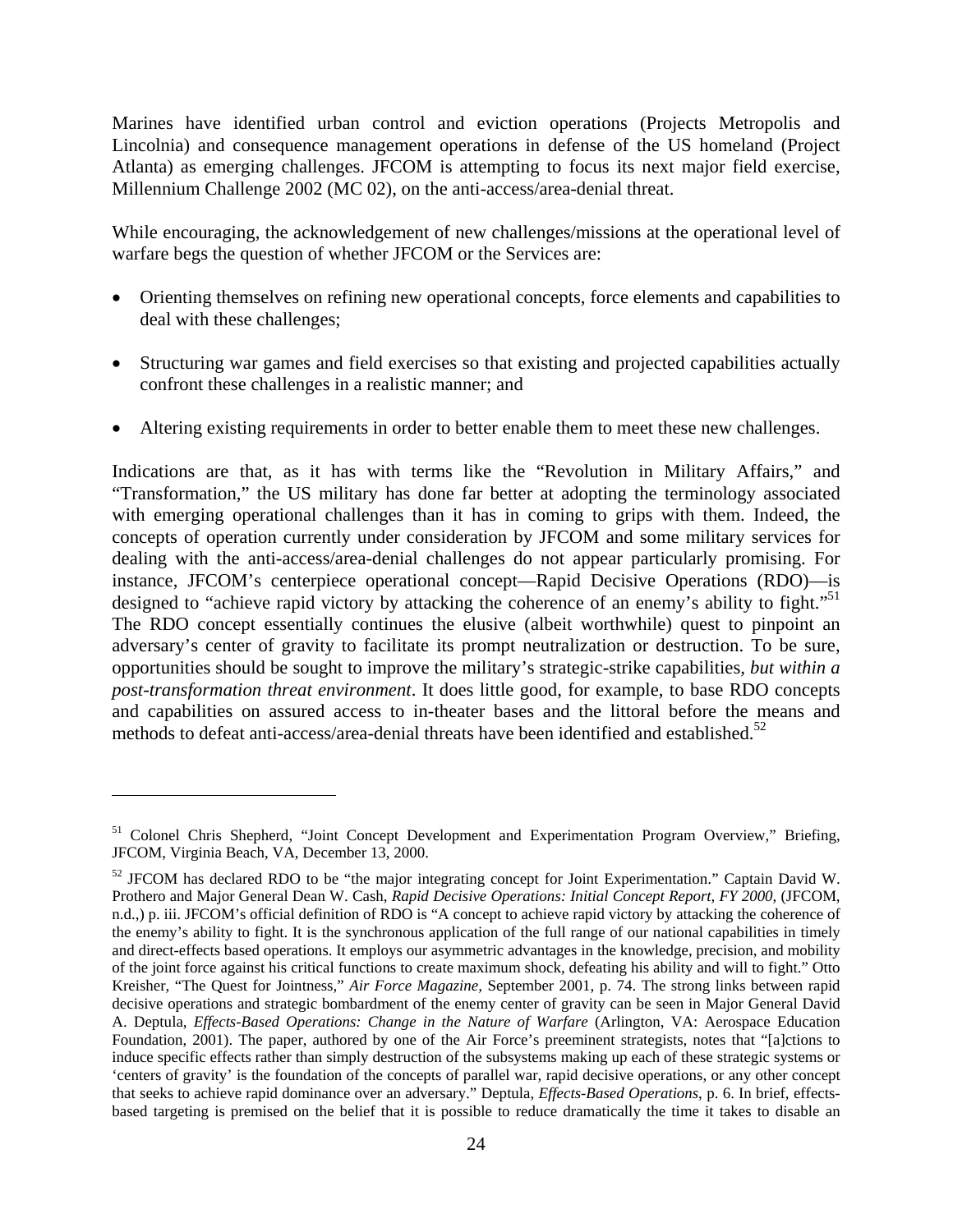As one JFCOM analyst put it, the effects-based planning that enables RDO "would allow Desert Storm effectiveness with fewer combat systems."<sup>53</sup> The requirement stems from the realization that "future strategic lift will be insufficient to move forces and materiel such as was employed in the Persian Gulf War."<sup>54</sup> Hence the principal challenge is overcoming strategic lift limitations to prosecute existing operations more effectively and not defeating the enemy's anti-access/areadenial threat.

To use a Service-specific example, one could take the Air Force's JEFX 99, which involved the rapid deployment of an AEF to fixed, forward bases.<sup>55</sup> This operation was undertaken despite cautions from military leaders and expert advisory groups that attempting to operate out of such bases will be a risky proposition until enemy missile forces have been neutralized. To its credit, the Air Force has since provided the outlines of how a strike campaign, named "Global Reconnaissance Strike" (and involving Global Strike Task Forces), might be waged in an antiaccess/area-denial environment. The Air Force's concept of operation emphasizes the early use of long-range bombers, sea-based missile forces, space-based assets, and a small force of intheater assets.<sup>56</sup> While an important first step, the Air Force's concept does not detail, save in the most rudimentary way, how the anti-access challenge will be defeated. Nor are there any indications when this concept will be employed realistically in Service or Joint field exercises.

There are two explanations that suggest why we have, thus far, seen so little in the way of specifics when it comes to concepts of operation. First, presenting detailed operational concepts for dealing with the anti-access/area-denial threat and other challenges (e.g., space control, urban control) would inevitably lead to a significantly different force structure and systems requirement mix than found in the current force, which still baselines itself primarily on the decade-old Gulf War contingency or on Cold War-era forward presence requirements and force elements. As noted earlier, an operational concept that calls for US forces to project decisive power, if need be, *independent* of access to large, fixed, forward bases would generate a different set of winners and losers within and among the Services' force elements and programs. By identifying losers within its own projected force, a Service runs the risk of having these programs attacked by other Services competing for limited resources. It also may encounter opposition from its own subcultures that stand to see their relative stature within the Service decline. Furthermore, during

adversary's strategic center of gravity. This can be accomplished through two means. First, a greatly enhanced understanding of the cause-and-effect relationship between targets destroyed and the effect this has on "vital enemy systems" that "are relied on by an adversary for power and influence—leadership, population, essential industries transportation and distribution, and forces." Ibid. Second, the ability of precision weapons to disable many types of targets much more rapidly at much lower cost than is possible through the employment of non-precision weapons (or "dumb bombs").

<sup>53</sup> LTC Thomas M. Cooke, USA (Ret.), "Reassessing Joint Experimentation," *Joint Forces Quarterly,* Spring/Summer 2001, p. 103.

 $54$  Ibid.

<sup>55</sup> William H. McMichael, "Joint Experiment in Expeditionary Force," *Air Force Magazine,* January 2000, pp. 46– 50.

<sup>56</sup> See General Richard E. Hawley, "Global Reconnaissance Strike," *Armed Forces Journal International,* June 2000, pp. 52–57.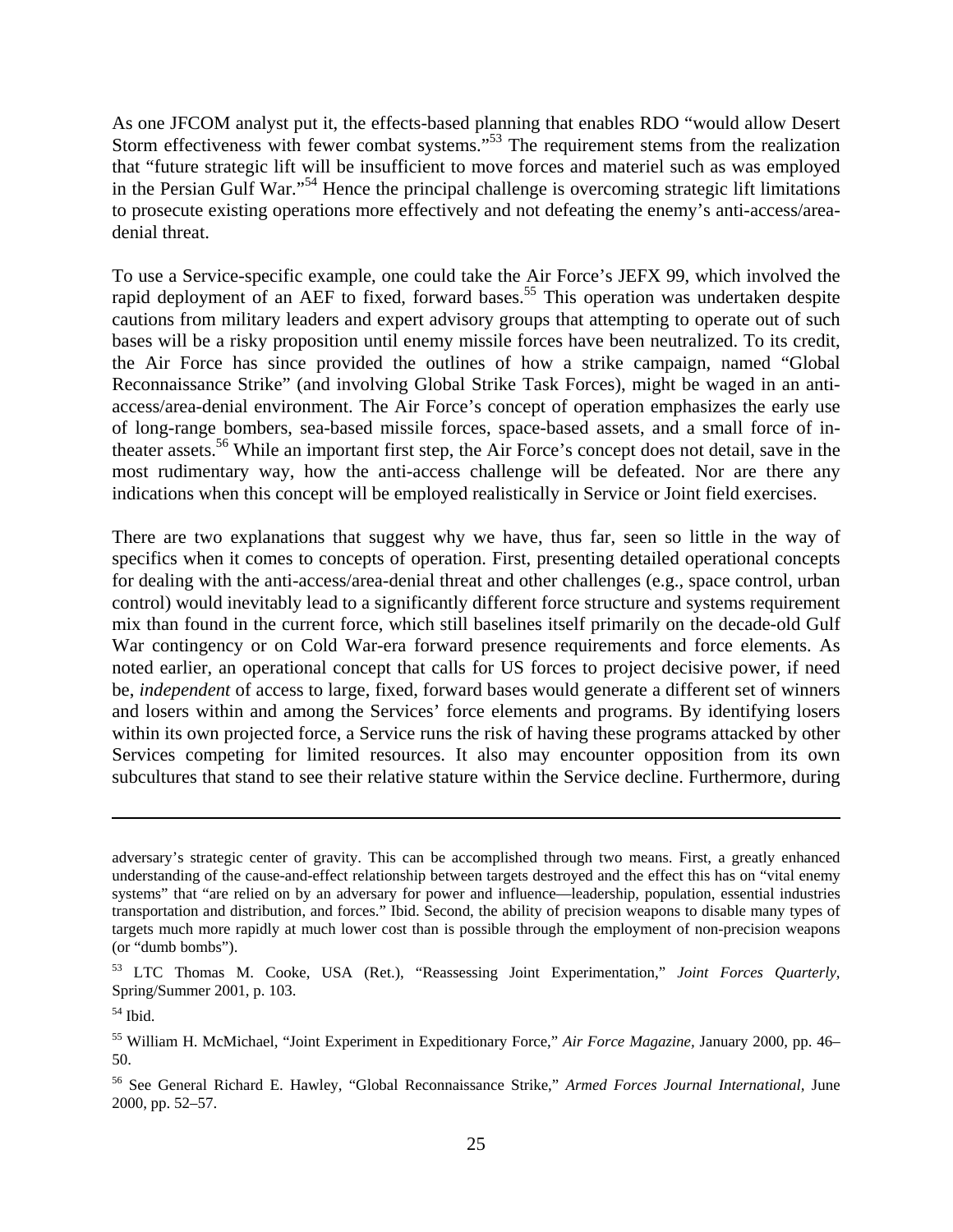the Clinton Administration the senior civilian DoD leadership placed its principal emphasis on reconciling the enduring problem of a defense posture that was too ambitious to be sustained by projected budget estimates. Consequently, the Services were neither encouraged nor incentivized to address these challenges aggressively. Whether or not this will change under the Bush Administration remains to be seen.

The absence of specificity and alternatives with respect to current Service concepts of operation is reflected in the absence of a healthy competition among the Services to determining the new force structure, system and program changes required to transform the US military. This is regrettable, as inter-Service competition along these lines could provide a strong impetus for generating the innovation required to enable transformation.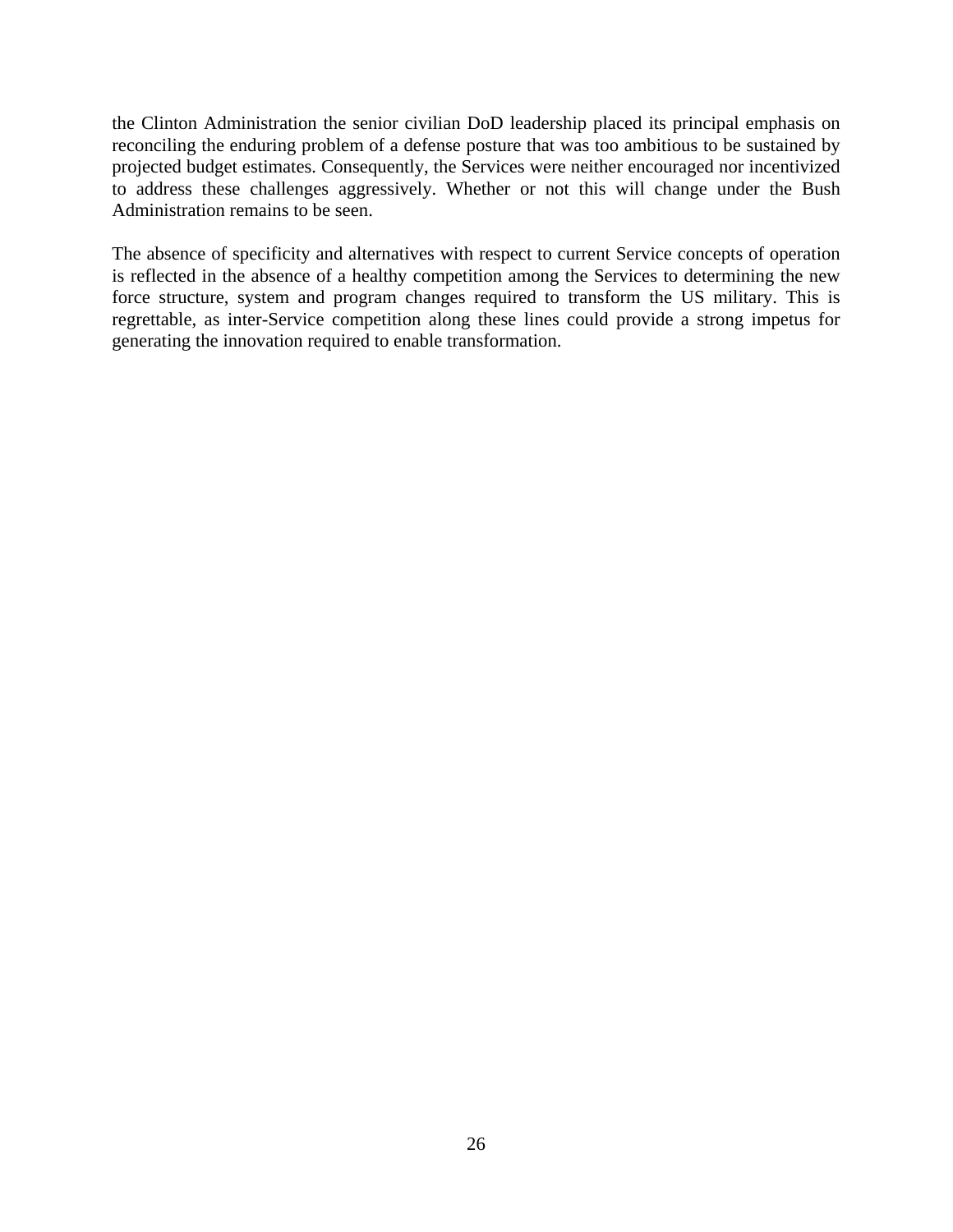### IV. THE STRUCTURE AND SUPPORT OF JOINT FIELD EXERCISES

The planning now under way at Joint Forces Command to accelerate its joint field exercise efforts is an encouraging, albeit modest, step in the right direction for transformation. The command had originally planned to conduct its first major exercise, Olympic Challenge, in 2004. As noted above, the command will now conduct MC 02 this year. Equally encouraging, MC 02 is designed to assess the US military's ability to deal with the challenge of projecting power in an anti-access/area-denial environment in the 2007–10 time frame.

There is some concern, however, that MC 02 may not, in fact, be structured to address this mission. Consider:

- The opposing force depicted is one fielded by a high-end minor adversary in the latter half of this decade, such as might be encountered in a QDR small-scale contingency (SSC). If so, the challenge posed is even less imposing than that which could be mustered by a rogue state such as Iran, Iraq or North Korea, let alone the capabilities resident in a major regional power a decade from now.
- The MC 02 scenario posits the availability of in-theater sanctuaries—protected bases within the anti-access area—even though the field exercise is designed to evaluate US forces' proficiency in dealing with an anti-access challenge to forward bases. Furthermore, the military capabilities to be employed are only those that exist today in the US military or that are already part of the Services' programs. Put another way, the exercise will be conducted only with forces and systems that are already in the defense program. There is no place to evaluate promising new alternative field formations or systems with an eye toward adding them into the defense program if their surrogates performed well during the exercise. By restricting the capabilities available to the exercise commander only to those the Services have already decided to field, the military is limiting its ability to better prepare for future challenges.
- There does not exist, nor are there plans to create, the kind of Joint Opposing Force (JOPFOR) that proved so important in the US Navy and German Army field exercises of the interwar years, and more recently in venues such as the Army's National Training Center (NTC) and the Joint Readiness Training Center (JRTC). Absent such a force, field exercises come to resemble demonstrations rather than approximations of wartime operations.<sup>57</sup> But field demonstrations place a premium on successfully demonstrating the viability of existing capabilities as opposed to identifying new and more effective capabilities and operational concepts. The desire to avoid risk that is characteristic of pursuing demonstrations reduces the likelihood that the exercise will fail in the sense that some current forces, systems and

1

<sup>57</sup> As one senior commander at JFCOM stated to the author, "We don't do experiments. We do demonstrations of existing capabilities."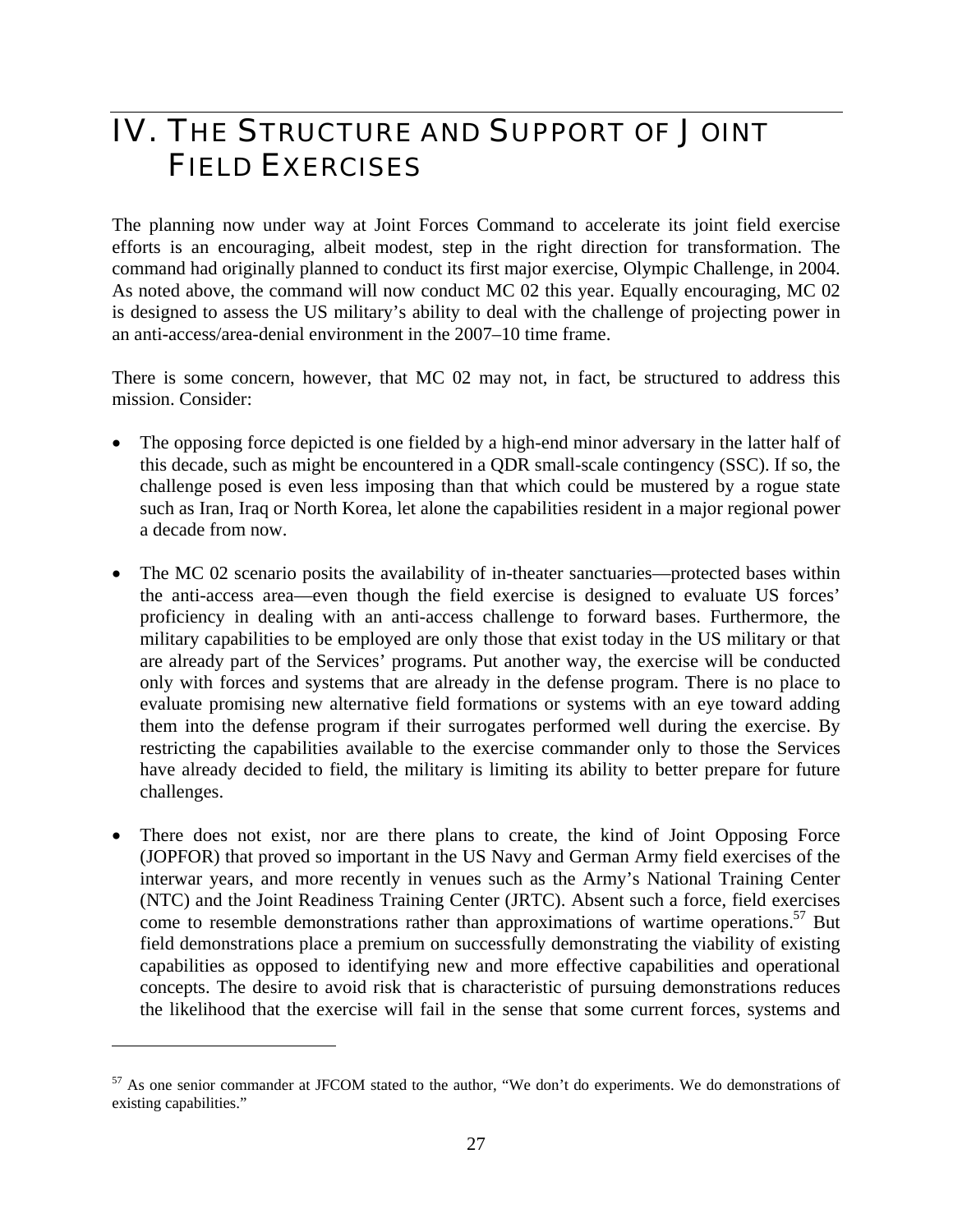preferred methods of operation will be viewed in an unfavorable light. However, the real risk incurred here is that the military will fail to identify those systems, capabilities and operations that will—and will not—fare well in future conflicts.<sup>58</sup>

Ironically, while MC 02 may be intended to address an emerging anti-access challenge, one can also argue that it will better assess how the Services might refight Operation Allied Force. Yugoslavia represented a high-end SSC, as is called for in MC 02. Italy offered the kind of key in-theater sanctuary base provided for in MC 02. The US military's operational concept in Allied Force was akin to the RDO being explored in MC 02 in the sense that, once it proved unable to arrest the Serbians' ethnic cleansing, NATO's bombing campaign sought to bring about a rapid capitulation by striking the key targets that underpinned the enemy's willingness to continue the fight. Finally, the Army's transformation vision of rapidly deploying a brigade-size force to an austere forward base calls to mind the deployment challenge confronted by Task Force Hawk during the Kosovo campaign.

The approach to joint field exercises reflected in MC 02 does not compare favorably with the approach pursued by military organizations that have pursued transformation aggressively. More realistic scenarios are needed that reflect future threats. Surrogate systems and formations should be incorporated into the exercise. A JOPFOR should be established and oriented on exploiting capabilities that are currently resident in other militaries, or likely to be in the near future. Failing to undertake this kind of approach will almost certainly compromise severely JFCOM's efforts to utilize joint field exercises as an important means for guiding transformation.

#### THE WARFIGHTING CINC AS PRIMARY CUSTOMER

 $\overline{a}$ 

MC 02 is being coordinated with the US Commander-in-Chief, Pacific (CINCPAC), and will be conducted in the western US training areas.<sup>59</sup> This is all to the good since, if history is any guide, the warfighting CINCs should be among JFCOM's principal customers. Some of the key challenges identified in a post-transformation regime, such as anti-access and area-denial threats, already exist in some form. For example, a near-term contingency involving conflict with North Korea would almost certainly find CINCPAC confronting a base-access challenge with respect to the major air bases and port facilities in South Korea. Similarly, in any near-term contingency involving conflict with Iran where US sea control of the Persian Gulf was required, the US Commander-in-Chief, Central Command (CINCCENT) would likely confront an area-denial threat along the littoral, and especially at the region's key choke point—the Strait of Hormuz.

<sup>&</sup>lt;sup>58</sup> It should be noted that Millennium Challenge 2000 saw the participating Services conducting separate exercises under the same general scenario. Each Service also operated in different geographic areas. The Air Force, for example, operated partly out of Nellis Air Force Base in Nevada, while the Marines deployed to Fort Polk, Louisiana. Lowe, "In First, Services Run Their Battle Experiments Jointly," p.1.

<sup>&</sup>lt;sup>59</sup> Shepherd, "Joint Concept Development and Experimentation Program". The training ranges JFCOM plans to utilize are Fort Irwin, California (Army); the Western Sea Range off the California coast (Navy); China Lake and Pt. Mugu, California (Navy); Camp Pendleton, Twenty-Nine Palms and George Airbase, California (Marines); and Nellis Air Force Base, Nevada (Air Force).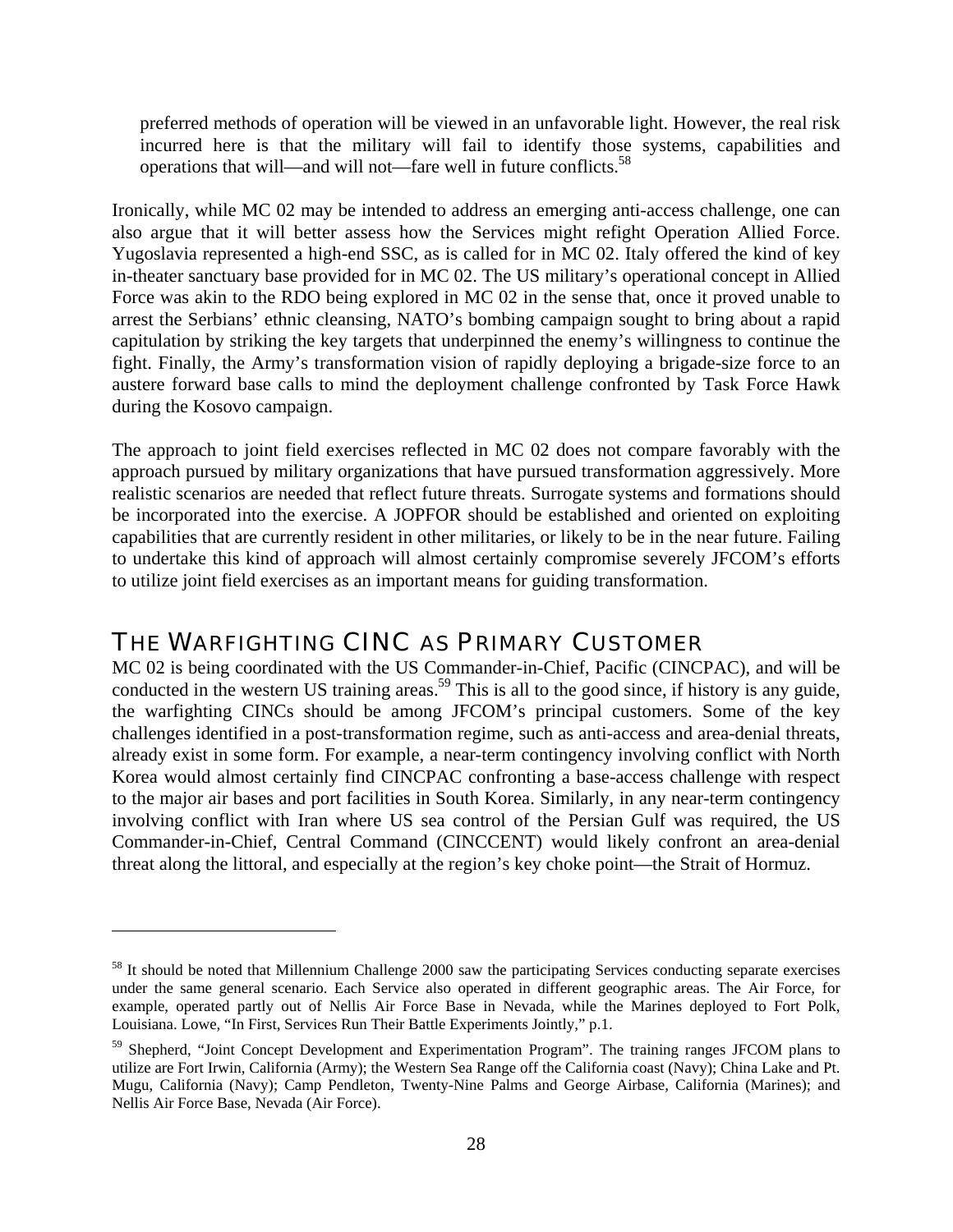Joint field exercises should not be viewed as part of some abstract effort to fashion the US "military-after-next." Rather, they should be seen as supporting current CINC training that is oriented on embryonic post-transformation challenges, which will ineluctably grow more formidable over time. For example, the training undertaken by CINCPAC at the operational level of warfare *today* should emphasize anti-access/area-denial contingencies (e.g., Korean Peninsula; China-Taiwan), as should CINCCENT (e.g., defense of Persian Gulf oil facilities and protection of seaborne commerce in the Gulf). Simply put, the CINCs should be JFCOM's best customers when it comes to providing them with promising new operational concepts, system prototypes and training facilities, and in evaluating joint forces conducting transformation exercises against a standing JOPFOR. The US military should conduct at least one major joint transformation exercise a year (a substantial increase in the current, and even projected, exercise rate). Moreover, the regional CINCs should rotate joint forces through a Joint National Training Center (JNTC) for regular exercises and evaluations.

#### INFRASTRUCTURE

During the latter stages of the Cold War, the US military invested in a number of high-fidelity training facilities that greatly enhanced the value of its field training. For example, the Army's NTC prepared brigade-size units for combined arms mechanized warfare against a Soviet-style adversary. Similarly, the Air Force and Navy put their pilots through Red Flag and Top Gun training, respectively.

Comparable facilities do not yet exist to support high-fidelity field exercises focused on the antiaccess/area-denial threat discussed in this report. A JNTC is needed to enable both Service and Joint transformation field exercises. In 1997 the NDP recommended that this facility be established as part of its transformation strategy.<sup>60</sup> The recently completed QDR promises to "explore the need" for such a center.<sup>61</sup>

A principal barrier to creating a JNTC involves acquiring a sizeable expanse of land along the US littoral. Current efforts at training at the operational level find JFCOM and the Services attempting to link together various individual training centers (e.g., the western training ranges in MC 02) along with computer simulations. Even if such a tract of land could be made available, the US military would likely experience restrictions on its ability to radiate along the radio frequency spectrum, due to the potential for disrupting commercial electronic activity.

Several potential concerns arise from the absence of training facilities capable of supporting field exercises focused on preparing US forces for emerging challenges at the operational level of warfare. One is that it promotes emphasis on training at the tactical level of warfare. To be sure, such training is both necessary and desirable. But that training should be strongly informed by the warfighting concepts that are developed based on what is learned while training at the

<sup>60</sup> NDP, *Transforming Defense*, pp. 68–70.

<sup>61</sup> *QDR Report*, p. 36.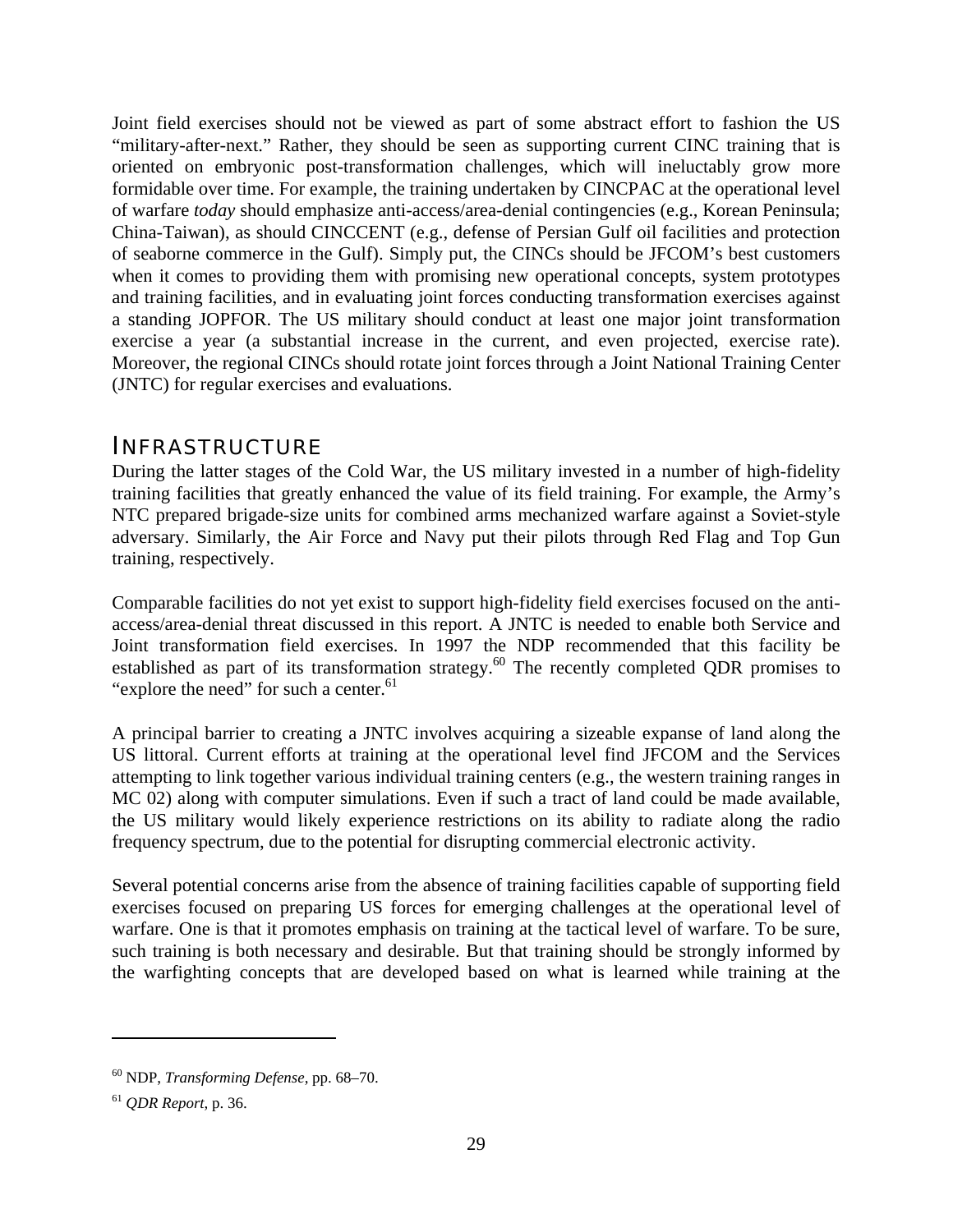operational level of warfare. Absent significant training at the operational level—especially in a period of transformation—there exists the danger that tactical-level training will suffer.

A second concern rests with the US military's ability to determine the feasibility of operational concepts in which information architectures play a major role. If the military is precluded from exercising its command, control, communications, computers, intelligence, surveillance, and reconnaissance (C4ISR) architectures at the operational level of warfare, it may prove difficult to determine, with any great degree of confidence, the progress being made (or not made) in realizing such critical concepts as Network Centric Warfare (NCW), or in campaigns against threats that involve C4ISR efforts spread over large areas (e.g., extended-range strikes against critical mobile targets). Nevertheless, there is some cause for optimism. The CINCJFCOM's efforts to link the western training ranges together to support field exercises and experimentation may represent the first step toward creating a JNTC.

As for urban operations, current training centers, such as the JRTC at Fort Polk, Louisiana, offer facilities more characteristic of the terrain found in small towns. They possess neither the size encountered when operating in an urban environment, nor many of its unique terrain features (e.g., high-rise buildings, sewer and subway systems, etc.). A Joint Urban Warfare Training Center (JUWTC) should be created along the lines called for by the NDP.<sup>62</sup> Such a center could also be employed to conduct high-fidelity exercises to prepare a wide range of government and non-government organizations to deal effectively with terrorist attacks on US urban centers, especially those involving the covert use of chemical, biological or radiological weapons.<sup>63</sup>

It will be desirable to conduct transformation field exercises that address the growing challenge of maintaining space control or defending against an attack at the strategic level on the US national information infrastructure. Yet it is far from clear how this might be accomplished. There seems to be no comparable training infrastructure for these missions that might provide the kind of high-fidelity training for anti-access/area-denial and urban operations that could be available at a JNTC or JUWTC, respectively. Enabling these kinds of field exercises represents another major challenge for the US military's transformation effort.

<sup>62</sup> NDP, *Transforming Defense*, pp. 68–70.

<sup>&</sup>lt;sup>63</sup> Prior to the September 2001 terrorist attacks on the World Trade Center in New York City and the Pentagon in Washington, field exercises oriented on homeland defense were rather sporadic. One exercise, mandated by Congress, was conducted in May of 2000. Named "Topoff" (short for Top Officials), the exercise was conducted by the Federal Emergency Management Agency (FEMA) and the Department of Justice. The exercise involved a chemical attack in Portsmouth, New Hampshire, and a biological attack involving the simulated release of "anthrax spores" outside Denver, Colorado. The exercise was criticized by some, who argued that it overstated the threat facing America, since multiple terrorist attacks would be unlikely to occur within such a short time span. David A. Vise, "Drill Shows Cincinnati Unready for Terror," *The Washington Post,* April 28, 2000, p. 2; Lisa Hoffman, "Drill Tests US Readiness Against Terror Attack," *The Detroit News,* April 26, 2000, n.p.; and Patrick Connole, "Catastrophic Drills Test US Readiness for Terror Attack," *The Philadelphia Inquirer,* May 21, 2000, n.p.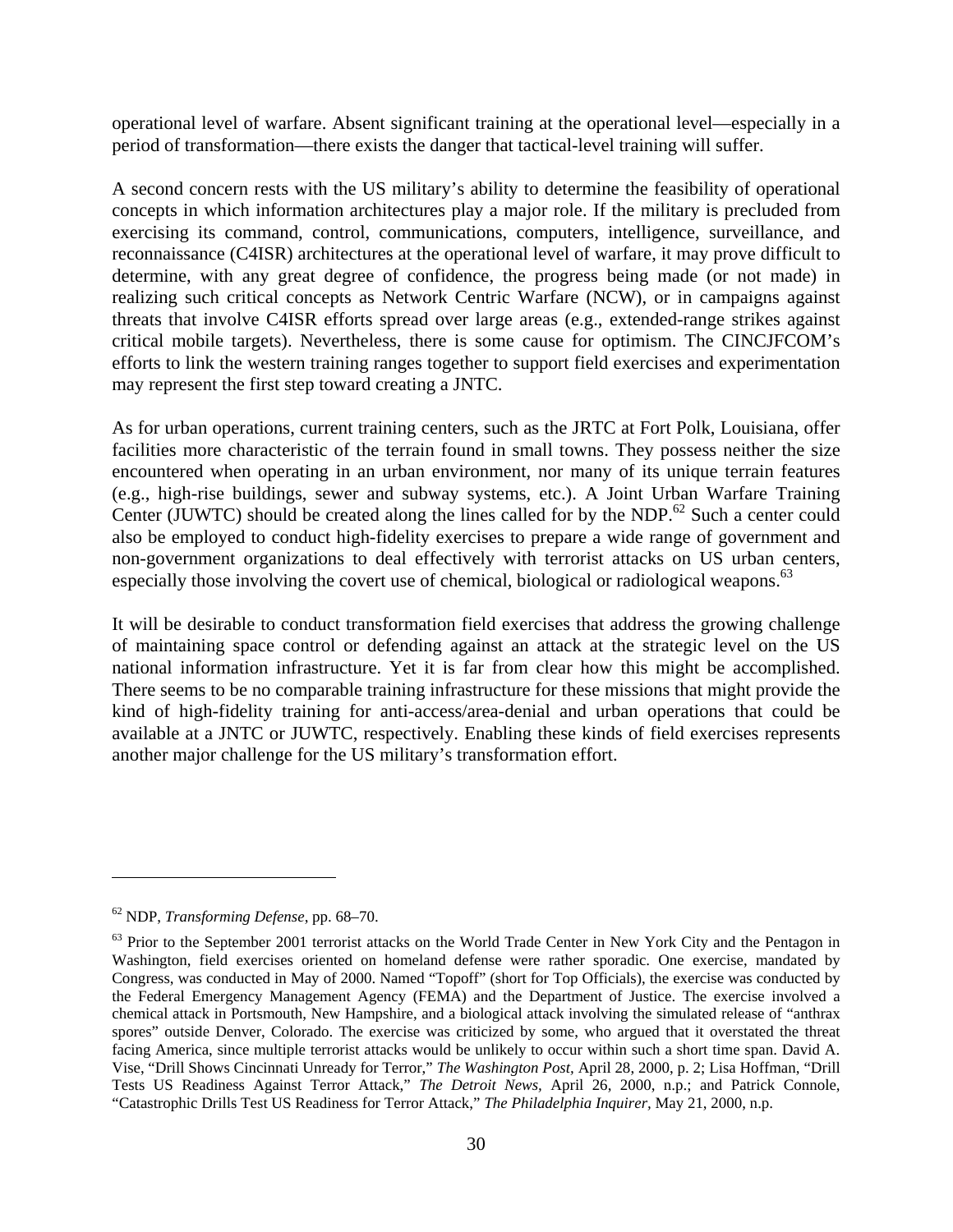### RESOURCES (HUMAN AND MATERIAL)

Joint and Service field exercises oriented on military transformation currently suffer from a shortage of both human and material resources. To some extent, this is true with respect to the US military writ large, which suffers a significant program-funding mismatch.<sup>64</sup> However, if history is any guide, for Joint and Service field exercises to have a significant chance of playing their role in the US military's transformation, JFCOM will need:

- A standing JOPFOR;
- A budget that is at least an order of magnitude over what it is at present; and
- Major Funding Program (MFP) budget authority, similar to the one (MFP-11) enjoyed by the CINC, Special Operations Command.<sup>65</sup>

As its name indicates, a JOPFOR should be drawn from all the Services. It should be given access to capabilities comparable to those currently in the inventories of likely or prospective competitor militaries. The JOPFOR should also employ capabilities (using surrogates, if necessary) that these militaries could plausibly be expected to deploy over the next decade. The JOPFOR's mission should be to field an anti-access/area-denial capability at the operational level of warfare, to include fielding force elements capable of performing both as regular and irregular forces in an urban environment. Just as the Army assigns some of its best soldiers to the NTC, and the Navy, early in World War II, sent its best carrier pilots from the Pacific back to the states to train newly commissioned pilots, the JOPFOR should be manned with highly capable warriors.

If CINCJFCOM, is to conduct joint field exercises at the operational level of war on a regular basis (i.e., at least once per year), and supplement these exercises with maneuvers and experiments at the tactical level of war, the CINC will need a major increase in funding. The Pentagon's budget for JFCOM's exercise and experimentation efforts was but \$30.5 million in fiscal year (FY) 1999, \$41.1 million the following year, and \$50.5 million in FY 2001. Such funding levels are at least an order of magnitude lower than what is required to conduct a vigorous, sustained level of field exercises at the operational level of war. For example, in 1999 *one* Service, the Air Force, spent more than \$60 million—substantially more than Joint Forces Command's *entire budget* for joint experimentation—on *one* exercise. According to JFCOM, funding shortages restricted the command to exploring only half the warfighting concepts it has identified.<sup>66</sup> In short, the JFCOM budget associated with field exercises and experimentation would have to be increased to some \$500–600 million per year.

<sup>64</sup> See Steven M. Kosiak, Andrew F. Krepinevich, and Michael G. Vickers, *A Strategy for a Long Peace* (Washington, DC: CSBA, 2001), pp. 9–12.

<sup>&</sup>lt;sup>65</sup> The Defense Department's budget is broken down into Major Force Programs, or major categories. Among the MFPs are those for strategic forces (program one), general-purpose forces (program two), airlift and sealift forces (program four), and special operations forces (program eleven).

<sup>66</sup> McMichael, "Expeditionary Force," pp. 46–50.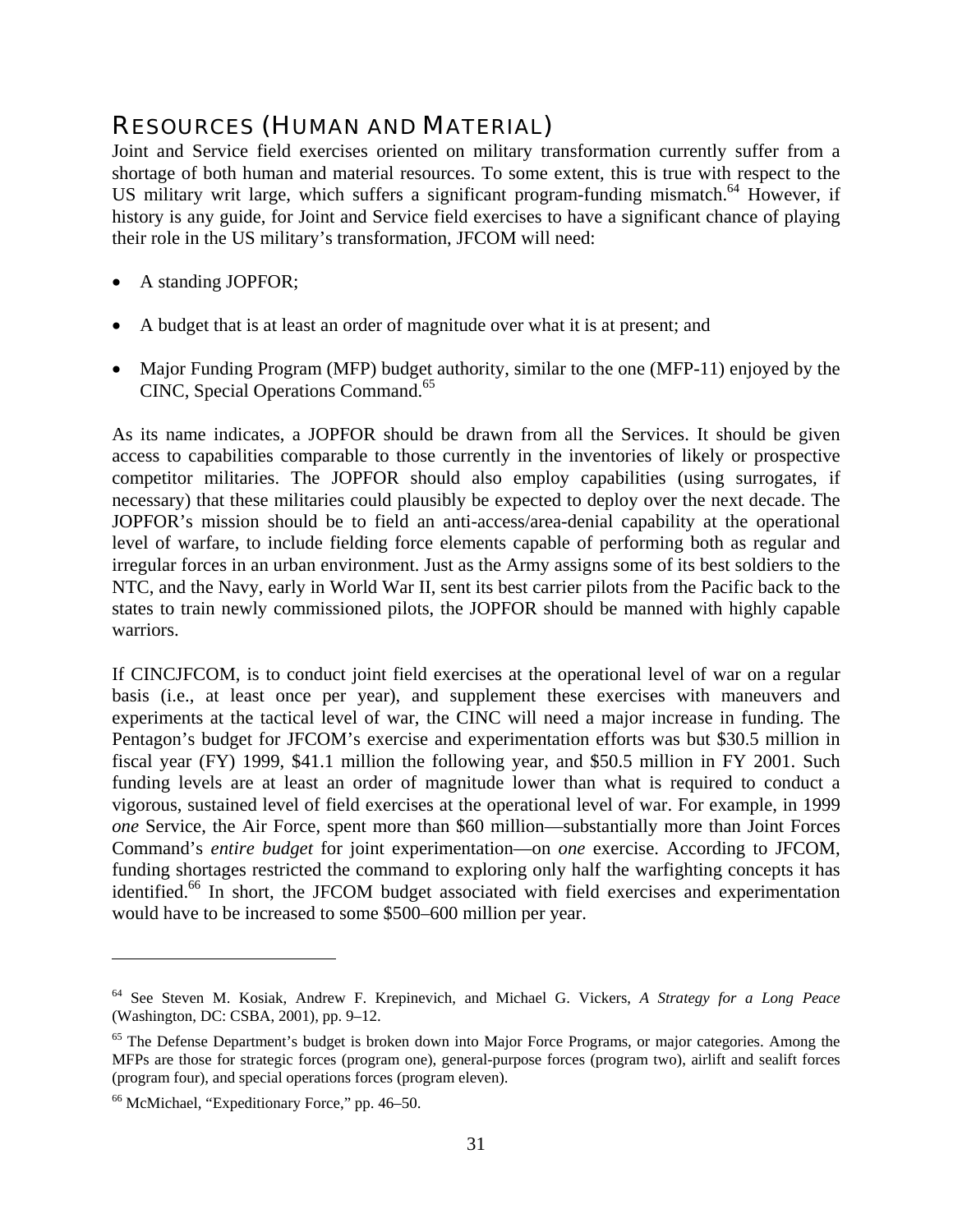As with the issue of creating a JNTC, the Bush Administration's QDR offers to "consider the establishment of a Joint Opposing Force and increasing the Joint Forces Command exercise budget."<sup>67</sup>

If the JOPFOR is to be provided out of JFCOM's budget, significant additional funding will be required. In addition, CINCJFCOM should be given MFP budget authority and a substantial budget to insure promising capabilities that lie between the mission areas of the Services, or that fall victim to Service parochial interests, get fair evaluations.<sup>68</sup> This funding could be employed, in part, to support rapid prototyping of particularly promising capabilities, whether weapon systems, munitions or information systems.

Funding for the infrastructure initiatives and fielding a JOPFOR would run roughly \$7 billion over the next six years (i.e., over the next Future Years Defense Program, or  $FYDP$ )<sup>69</sup> Funding to support vigorous field exercises supported by the use of prototype and surrogate systems and capabilities would likely add another \$5 billion to the FYDP. Thus the average annual expenditure would be roughly \$2 billion a year, or less than one percent of the defense budget. The payoff in terms of improved military effectiveness and efficiency, through avoiding the procurement pitfalls noted above (e.g., false starts, dead ends), promise to more than justify the investment.

#### INPUT IN DEVELOPING FUTURE REQUIREMENTS

It almost goes without saying that the insights and lessons derived from field exercises must be harvested if innovation and transformation are to succeed. Focusing on post-transformation challenges and opportunities helps to ensure that the military is addressing the right questions with respect to future warfare, and thus can get the right answers with respect to emerging requirements. These answers mean little, however, unless they influence the way DoD's requirements are determined, budgets are shaped, resources are allocated, institutions are adapted, and forces are developed.

At present, however, even if one assumes a robust level of Service and Joint experimentation focused on emerging challenges, it is not clear how the insights derived from these efforts will be translated into new requirements. In recent years the Defense Department's Planning,

<sup>67</sup> *QDR Report*, p. 37.

<sup>&</sup>lt;sup>68</sup> On a more modest level, General William Kernan, CINCJFCOM, is apparently tying to establish a fund—perhaps \$50 million per year—along these lines that would allow him to fund quickly promising breakthrough technologies that promote joint operations. "Joint Force CINC Proposes Special Fund for Breakthrough Technology," *Aerospace Daily,* July 18, 2001, n.p. This would enable General Kernan to exploit opportunities such as the Army and Navy's *Joint Venture*, a 313-foot catamaran that formerly functioned as a car and passenger ferry, but whose high-speed, shallow draft and long range make it particularly attractive as a potential troop transport, mobile command center and special operations platform. The use of *Joint Venture* as an operational prototype gives the two Services a surrogate platform for exploring a range of operational concepts designed to meet the QDR's critical operational challenge of operating in an anti-access/area-denial threat and defeating the threat. Nathan Hodge, "Navy Looks To Make A Warship Out Of A Ferry," *Defense Week,* January 14, 2002, p. 5.

<sup>69</sup> Kosiak, Krepinevich and Vickers, *A Strategy for a Long Peace*, p. 69.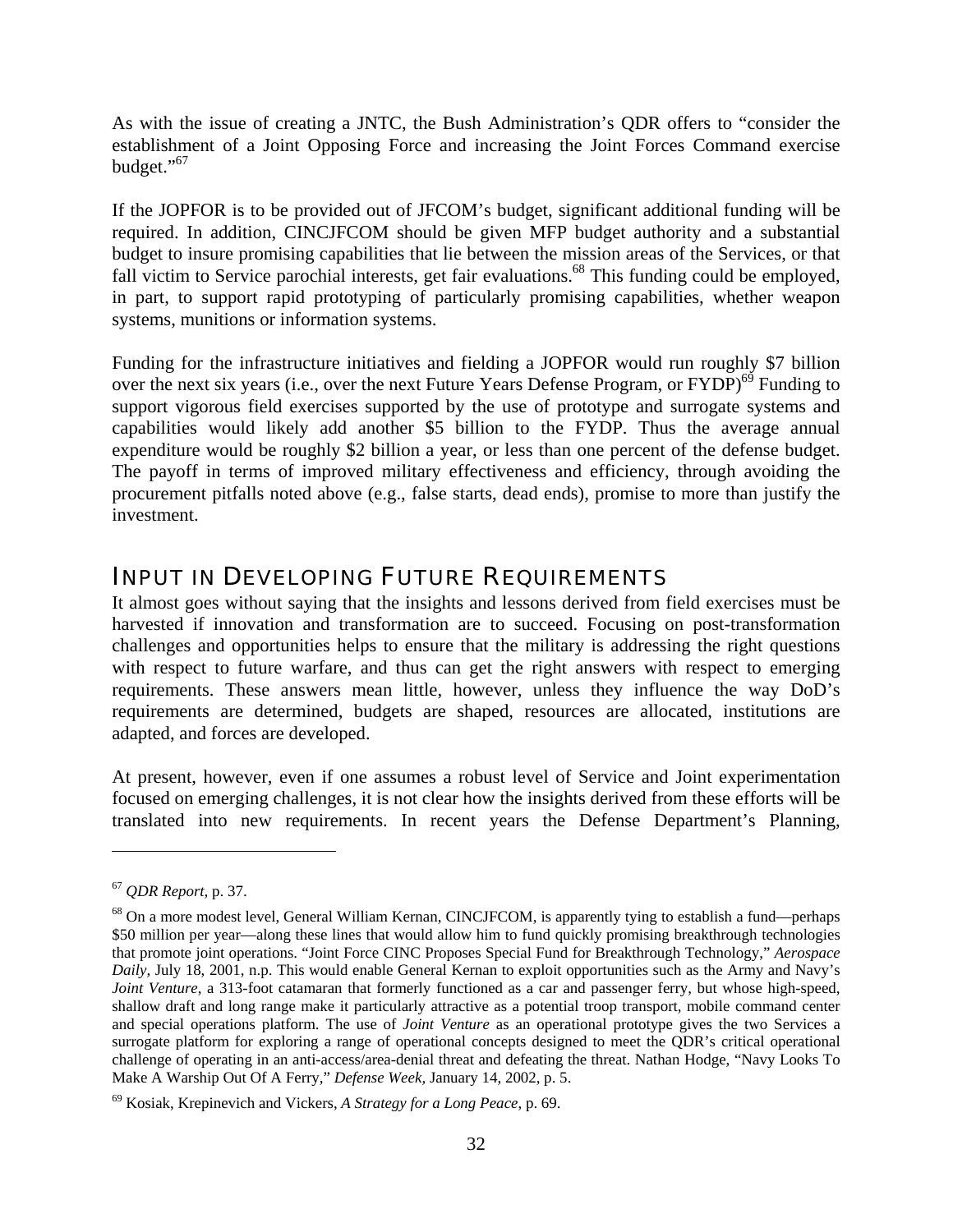Programming and Budgeting System (PPBS), as well as the JCS' Joint Requirements Oversight Council (JROC) have generally proven incapable of effecting significant changes in Service budget shares or program focus, despite the Defense Department leadership's declared determination to transform the US military. $\frac{70}{2}$ 

Promising new capabilities or force elements (i.e., UCAVs; moving target indicator satellites such as Discoverer II; the arsenal ship; the Deep-Strike Brigade; the Streetfighter littoral operational concept; and Trident nuclear-powered, ballistic-missile submarine conversion to conventional missile carriers) have been terminated, delayed or find themselves in jeopardy. Yet support for programs, such as modernizing the tactical air forces and heavy divisions continues unabated, even though it is far from clear they would fare well against—let alone dominate—an anti-access/power-projection threat. In short, the existing process appears heavily weighted toward evolutionary, incremental improvements in existing military capabilities, as opposed to exploring aggressively those opportunities to develop a wider range of capabilities that might produce a major boost in military effectiveness.

<sup>70</sup> See M. Thomas Davis, *Managing Defense After the Cold War* (Washington, DC: CSBA, 1997).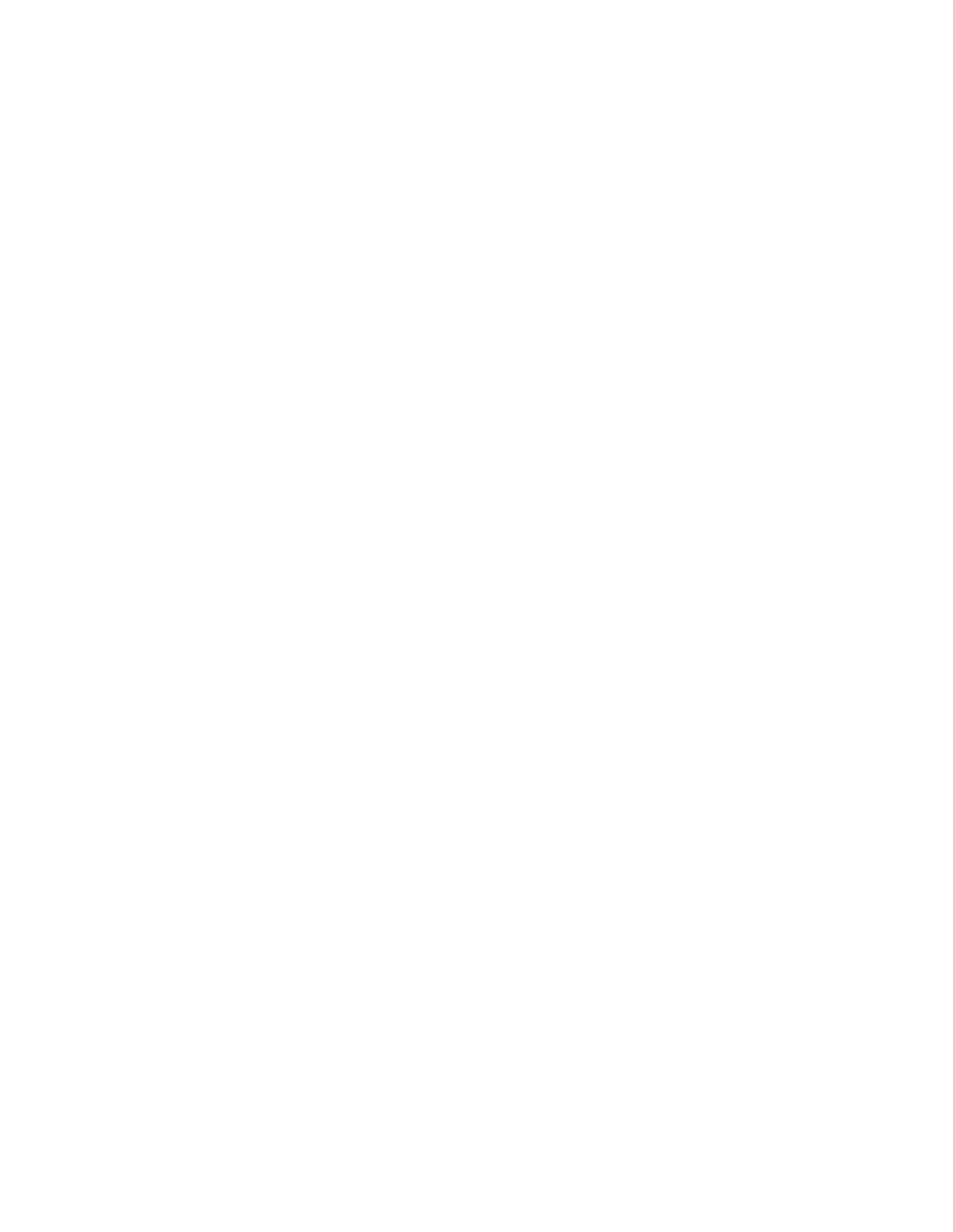## V. CONCLUSION

If it is to meet emerging challenges in such a way as to preserve the current level of national security, the Defense Department will have to effect significant changes in its approach to military transformation. One key challenge is to increase dramatically the priority accorded to Joint and Service field exercises, to include a reorientation to address emerging challenges and opportunities stemming from the ongoing military revolution. At present, the Department's effort is unfocused and woefully underfunded. The potential gains from a properly directed and funded field exercise campaign are clear. One only has to look at how blitzkrieg upset the military balance in Europe and how the US Navy's fast carrier task forces turned the tide in the Pacific during World War II to see the payoff of successful military transformation. By extension, the importance of a well-designed program of field exercises that incorporate high-fidelity experimentation is also shown. The cost of such an initiative would run well under one percent of the US defense budget. The risks associated with continuing along the current path are clear as well. They include investing in false starts and dead ends, arriving at the right solutions to the wrong threats, and, ultimately, the prospect of paying a price measured in jeopardized security interests, national treasure, and the lives of young American service men and women.